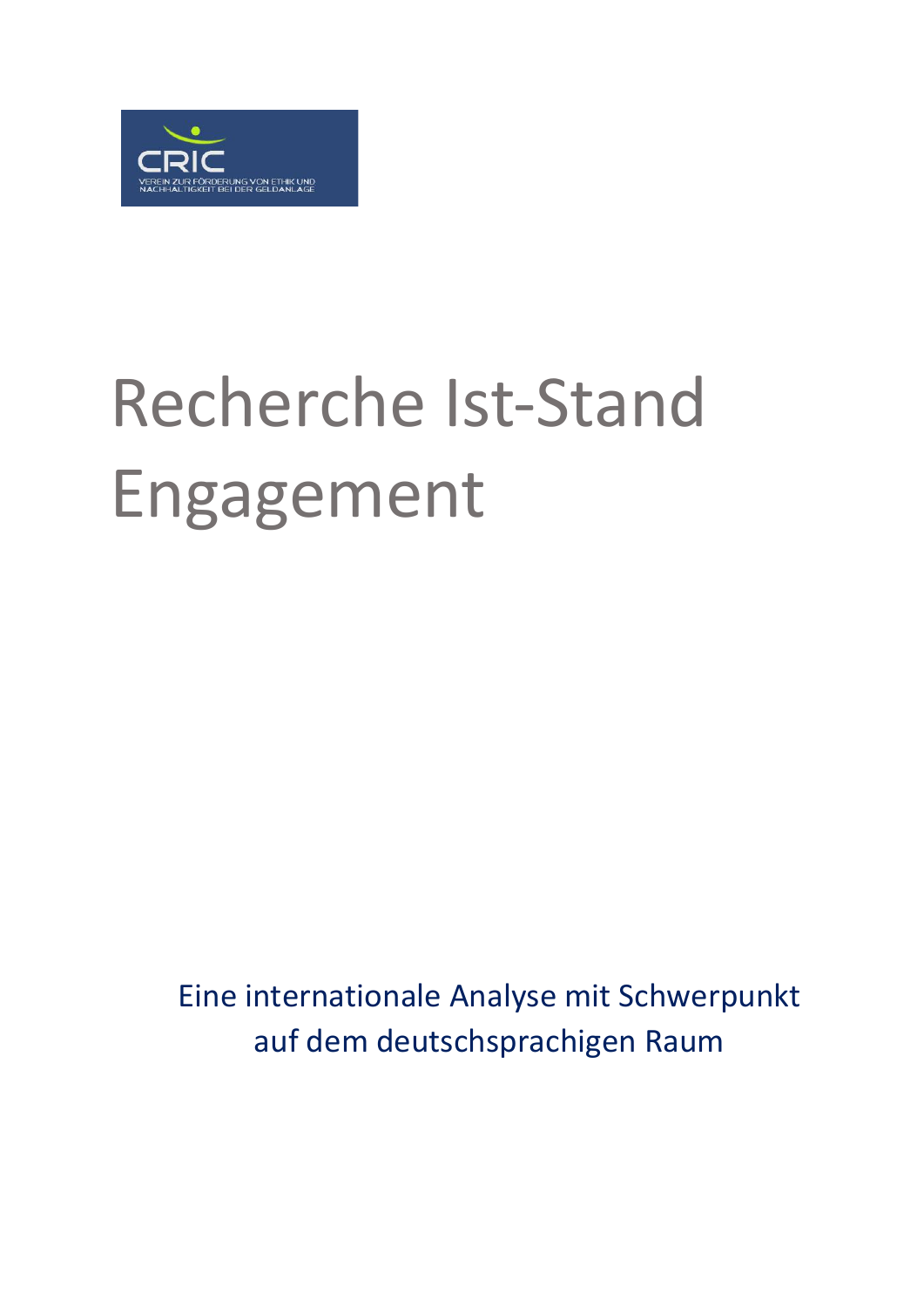## Inhalt

| Netzwerke, Plattformen, Investorenvereinigungen und -initiativen, NGOs  19 |  |
|----------------------------------------------------------------------------|--|
|                                                                            |  |
|                                                                            |  |
|                                                                            |  |
|                                                                            |  |
|                                                                            |  |
|                                                                            |  |
|                                                                            |  |
|                                                                            |  |
|                                                                            |  |
|                                                                            |  |

# Tabellenverzeichnis

# Abbildungsverzeichnis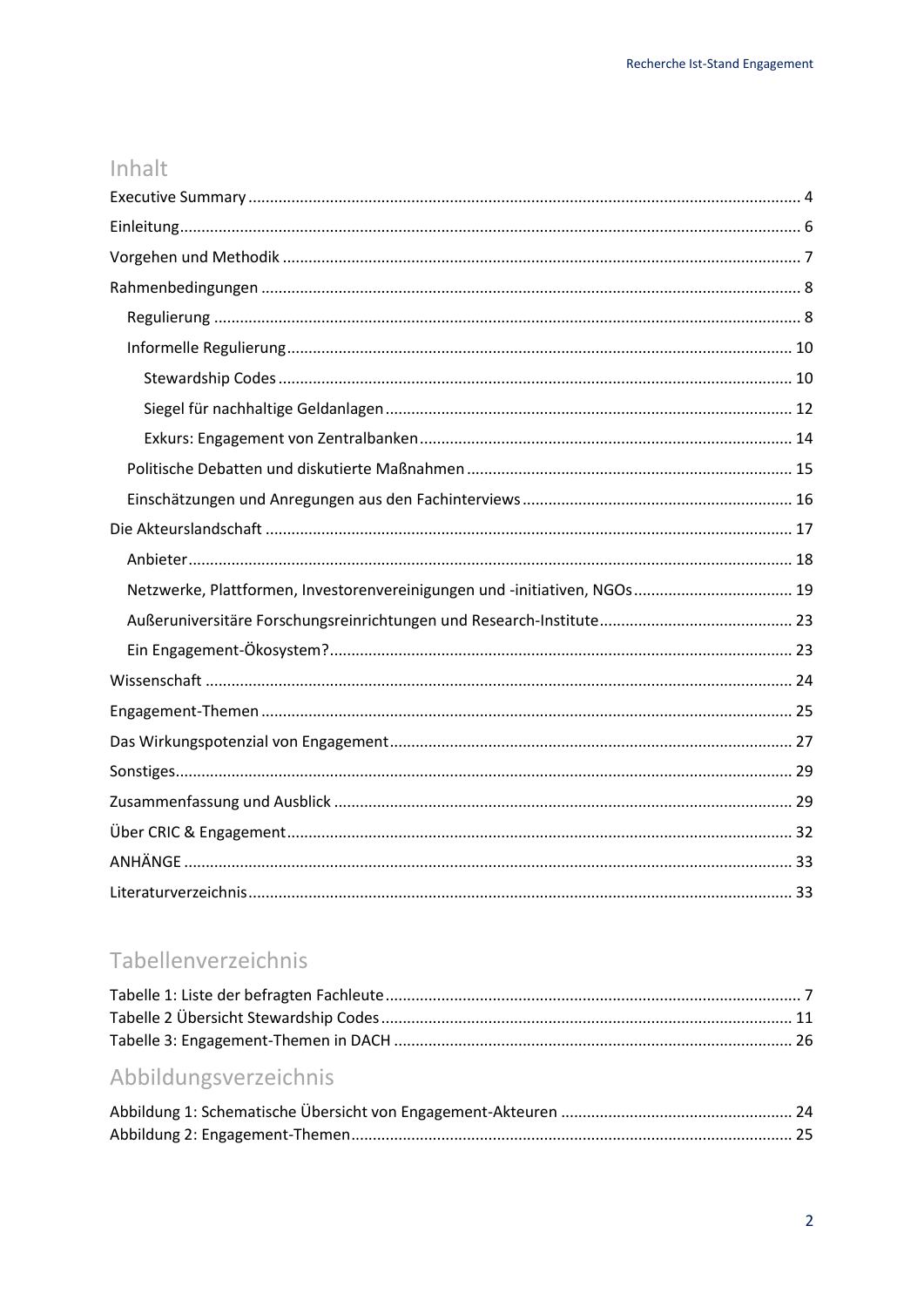**Projektleitung:** Gesa Vögele **Texte:** Gesa Vögele und Julia Wolf **Recherchen:** Gesa Vögele, Robin Walter und Julia Wolf **Die Interviews führten:** Sarah Albers, Gesa Vögele und Julia Wolf

#### **Kontakt**

**CRIC** – Corporate Responsibility Interface Center e. V. **Verein zur Förderung von Ethik und Nachhaltigkeit bei der Geldanlage** Niddastr. 74 D-60329 Frankfurt am Main

E-Mail[: info@cric-online.org](mailto:info@cric-online.org) Web: [www.cric-online.org](http://www.cric-online.org/)

CRIC bei [Twitter,](https://twitter.com/CRIC_eV) [LinkedIn](http://www.linkedin.com/company/cric-e-v-verein-zur-foerderung-von-ethik-und-nachhaltigkeit-bei-der-geldanlage) und [YouTube](https://www.youtube.com/channel/UCnXY3fwp9zsHHd7SiPZ_7_w)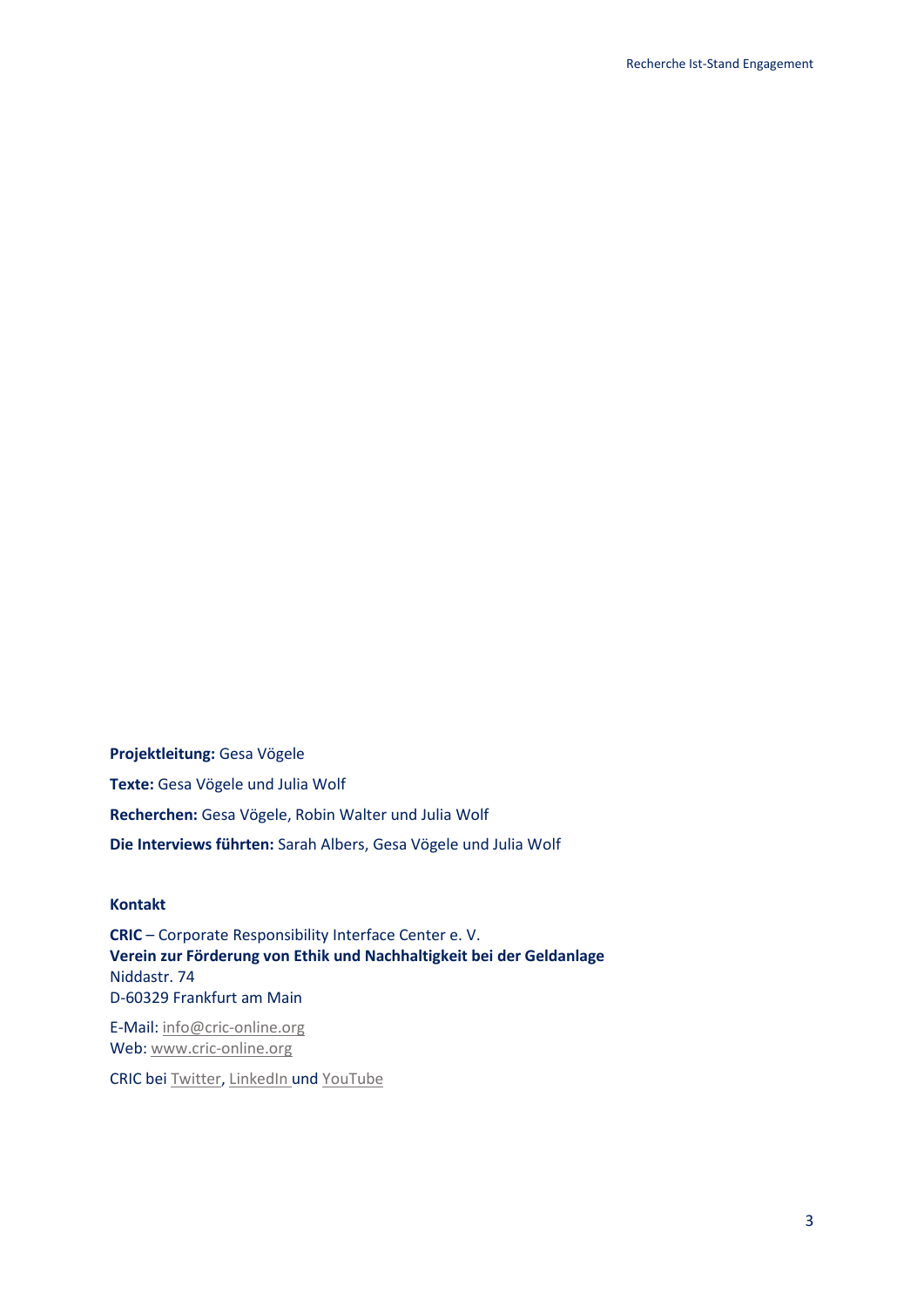# <span id="page-3-0"></span>Executive Summary<sup>1</sup>

What is the current state of engagement with a focus on the German-speaking countries? The results of the research and the qualitative interviews with experts are in part very heterogeneous, but in part clear tendencies can be identified. These will be presented in the following, analogous to the structure of this report.

First of all, the Shareholder Rights Directive is central as a framework in the area of **regulation**. Several actors see a need for reform here with a view to sustainability aspects of engagement, a reduction in complexity and Europe-wide harmonisation. This concerns, for example, a departure from the complyor-explain approach, more transparency in dialogues and the exercise of shareholder rights, the explicit linking of engagement with EU sustainability goals, such as the SDGs and alignment with the **EU Sustainable Finance Action Plan**. In this context, there are also proposals to sharpen engagement in the SFDR with regard to principal adverse impact indicators (PAIIs) and to introduce requirements in terms of taxonomy objectives.

With a review of the **EU's Shareholder Rights Directive** scheduled for 2023 and engagement being addressed in the renewed Sustainable Finance Strategy, it seems realistic to assume that further changes will be made – although given the current regulatory and taxonomy fatigue, this may be postponed until after the next European elections.

Regarding **stewardship codes**, there is a fundamentally positive assessment from the countries in which they have been available and used for some time. But in Germany and Austria, there is hardly any experience and therefore possibly a certain reluctance. In this regard, a German Stewardship Code, as proposed by the Sustainable Finance Advisory Council of the German government, could be useful. In Germany and Austria, the criteria for engagement of relevant **labels for sustainable investments** are better known.

Regarding **actors** in the field of engagement, problems are pointed out for **service providers** that arise in connection with tendencies towards market concentration. Deficits are seen with regard to **diversity and quality**. There is a desire for providers who offer tailor-made, individual solutions.

**Engagement platforms** are almost unanimously seen as very important and helpful. In this context, reference should also be made to the recommendation of the Sustainable Finance Advisory Council of the German government to establish an ESG engagement platform, especially for small and mediumsized investors. The importance of **collaborative engagement** is strongly emphasised. This is directly explained by the resource intensity of engagement, which is mentioned as its greatest restriction.

**NGOs** are seen as important actors in the context of engagement due to their expertise and credibility. There is a desire for a **stronger role** here.

With a view to **academia**, it appears that the interviewees did not know of any relevant chairs. This does not necessarily mean that they do not exist, but it is an indication that they are at least not known or that they only consider the topic of engagement as a subordinate topic among others**. Interdisciplinarity** is considered important by all respondents.

Regarding **research needs and gaps** that are seen, by far the most frequently mentioned questions by the interviewees were around the topic of the impact of engagement. Other include passive

<sup>&</sup>lt;sup>1</sup> Dieser Abschnitt wurde mit Hilf[e www.DeepL.com/Translator](http://www.deepl.com/Translator) (free version) übersetzt.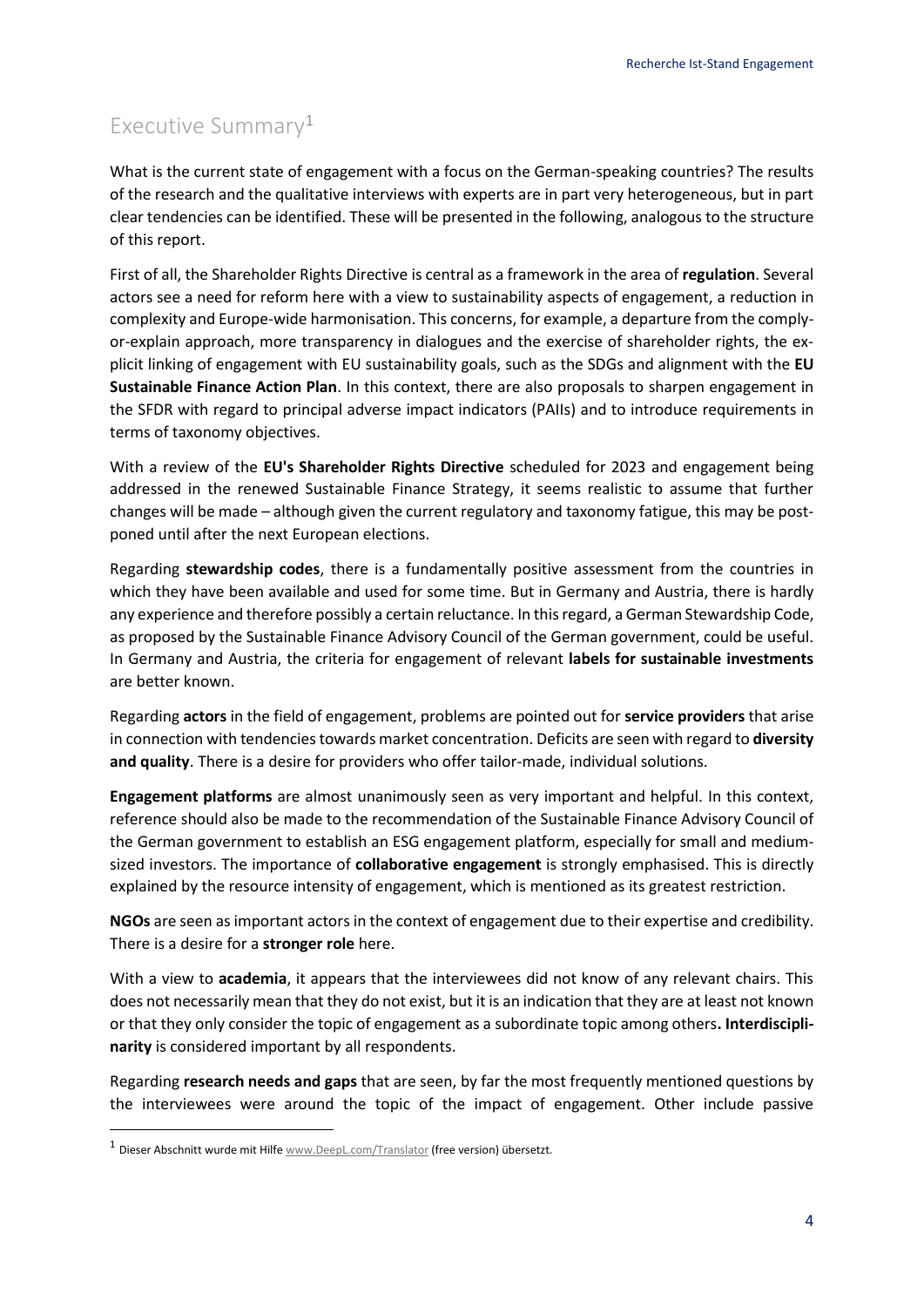investments and engagement, linking political and civil society demands with the capital market, systemic risks and the concept of the universal owner, as well as engagement and social issues.

With regard to **engagement topics** and apart from the fact that **climate change** clearly dominates, a very heterogeneous picture emerges. **Biodiversity** and **human rights** were mentioned with a slight increase in frequency as topics that should be the subject of increased engagement.

As to the **impact potential of engagement**, there was a clear tendency for this to be assessed as high compared to other sustainable investment strategies. However, a real measurability or stringent presentation of causalities is considered difficult. Again, the importance of **collaborative engagement** was pointed out. The respondents are convinced that there is still ample room for improvement, especially in Germany and Austria. Germany is even described as a "developing country" at this point and engagement as a "**sleeping giant**", although there are also more critical voices that expect at best minor changes through engagement.

Other topics raised in the qualitative interviews include an **engagement academy**, the development of a **digital shareholder democracy** and questions about **passive investment and engagement**.

The results can be summarised very briefly as follows:

- 1. Engagement in Germany (and in Austria) falls short of its potential.
- 2. From a regulatory and political point of view, a variety of measures are under discussion that could be taken into account in the context of an amendment to the Shareholder Rights Directive.
- 3. The Disclosure Regulation has potential in terms of engagement. It and the Shareholder Rights Directive could be better aligned.
- 4. Stewardship codes are less well known in Germany and Austria than in other European countries but could be a factor for a strengthened engagement culture.
- 5. ESG engagement platforms and collaborative engagement in general are seen as very important and helpful. Corresponding services are in demand and desired.
- 6. With regard to service providers, a lack of more tailored, individualised and innovative services is identified.
- 7. A stronger role of NGOs in engagement processes is desired.
- 8. Research gaps identified are especially the topic of the impact of engagement and its role in change processes, but also issues around passive investment and engagement.
- 9. Climate change dominates among engagement topics. Otherwise, a variety of topics are mentioned and further clear trends or tendencies can hardly be identified.
- 10. In addition, specific training measures on engagement could be a further starting point for a more lively and strengthened engagement culture.

Through its **unique dialogical character**, which depending on the strategy also bring issues to the public and puts them on the agenda at general meetings, engagement can play an important role with a view to initiating or at least enriching social debates and creating a greater understanding in society for transformation processes. More and high-quality engagement would thus promote **mutual understanding in society** as a whole – but also specifically between investors and companies – and in this way help to find new realistic solution options for societal challenges in collaborative processes and – this is particularly important – for their implementation.

As, for instance, the joint survey by the NKI - Institut für Nachhaltige Kapitalanlagen and CRIC (see CRIC e.V./NKI (2021)) or market statistics show, there have been significant developments in the Germanspeaking countries in recent years in terms of engagement. But there is still ample room for improvement and the current debates could be an indication that a further evolutionary leap is imminent. To this end – and here we should recall the "Analysis of the Current Status of Sustainable Finance"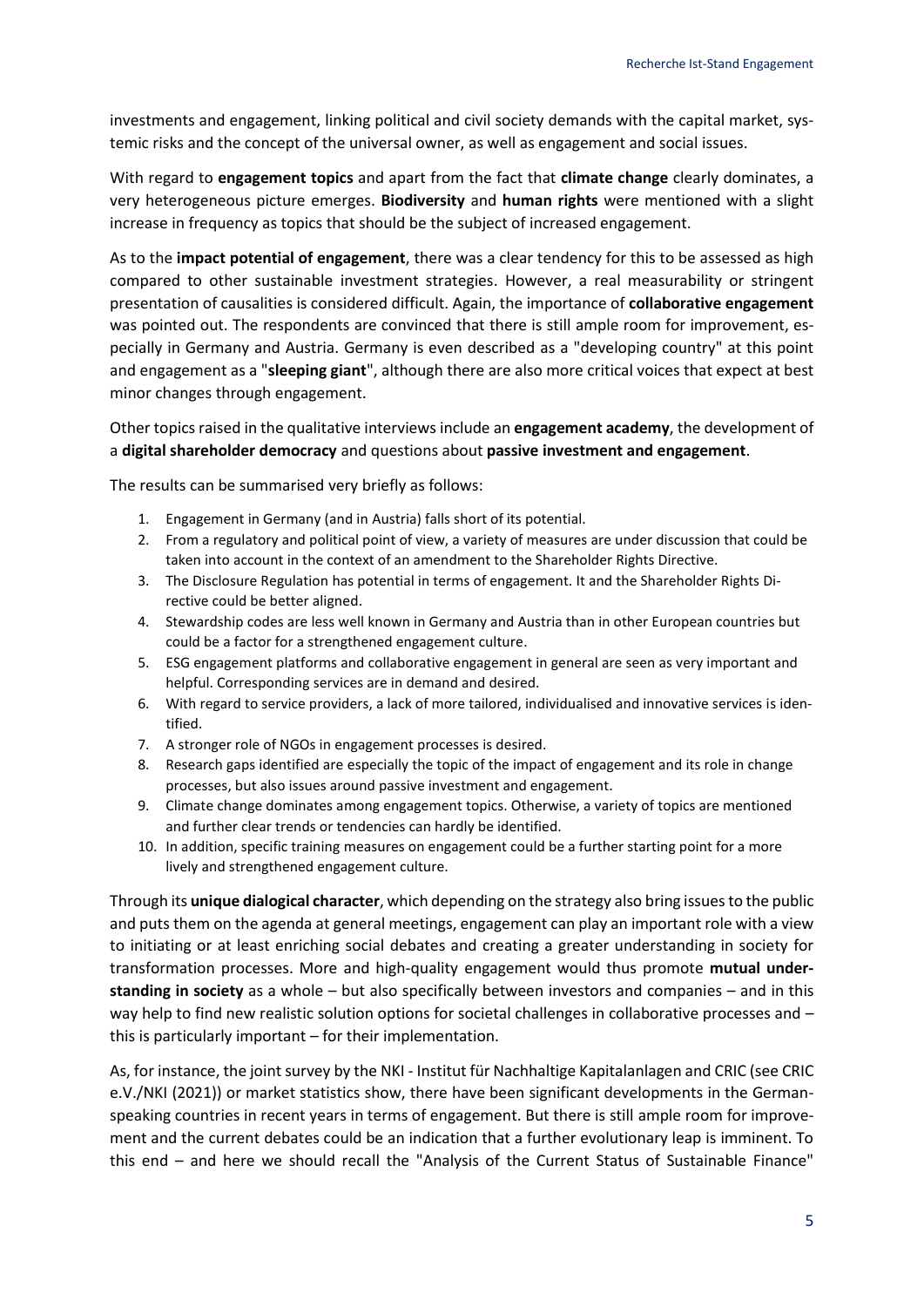mentioned in the introduction – a kind of **engagement roadmap** could be helpful, for example, specifically for Germany, which of course must be interlinked with measures in Europe. This would have to address aspects of quality and feasibility in particular.

### <span id="page-5-0"></span>Einleitung

Vor mittlerweile mehr als fünf Jahren ist eine **Analyse zum Ist-Stand der nachhaltigen Finanzwirtschaft** erschienen (siehe FNG (2017)). Darin wurde untersucht, wie es um das Thema im Hinblick auf formelle und informelle Regulierung, Debatten, Akteure und Forschung steht. Diese Analyse war von der Politik in Auftrag gegeben worden, um einen aktuellen Wissensstand und Überblick als Grundlage zu erhalten, um Anknüpfungspunkte für mögliche Maßnahmen zu finden, die eine nachhaltige Finanzwirtschaft zu fördern imstande wären. Die damals daraus abgeleitete Empfehlung: eine **Sustainable Finance-Roadmap**.

Im Rückblick muss gesagt werden, dass seitdem – gerade auf der politischen Bühne – unglaublich viel passiert ist, was sich auch in neuen Begrifflichkeiten widerspiegelt. Seit einiger Zeit wird gemeinhin z. B. eher von Sustainable Finance als von nachhaltigen oder ethisch-nachhaltigen Geldanlagen gesprochen (auch von CRIC). Wichtiger ist aber, dass das Thema stark auf die Agenda gehoben wurde und heute niemand mehr daran vorbeikommt. Der **EU-Aktionsplan Sustainable** Finance hat hier einiges bewirkt. Ein kleines Mosaiksteinchen für die Debatte in Deutschland war die genannte Analyse zum Ist-Stand.

Andererseits hat sich an den Problemstellungen, zu deren Lösung von der Grundidee her eine nachhaltige Finanzwirtschaft einen Beitrag leisten soll, wenig verändert. Im Gegenteil: Die Situation – etwa bei den Treibhausgasemission oder dem Rückgang der Artenvielfalt – hat sich sogar weiter verschlechtert. Ob diese Entwicklung sich nun – neben anderen Ursachen - trotz, unabhängig von oder sogar wegen dieser Debatte vollzogen hat, kann kaum gesagt werden. Fest steht jedoch, dass es eine Art Suche danach gibt, wie **Sustainable Finance** am ehesten eine positive **Wirkung** für eine nachhaltige Entwicklung entfalten kann – und da werden in Engagement teils größere Hoffnungen gesetzt.

**Engagement**, hier verstanden als Investoren-Dialoge und die Ausübung von Aktionärsrechten im Sinne von Nachhaltigkeit, ist ein Thema, mit dem CRIC sich bereits seit Gründung identifiziert und über die Jahre in unterschiedlicher Form dazu arbeitet.<sup>2</sup> In verschiedenen Kontexten ist deutlich geworden, dass Engagement insbesondere in Deutschland und Österreich im Vergleich zu anderen Ländern wie den Niederlanden, der Schweiz oder skandinavischen und angelsächsischen Ländern noch unterentwickelt ist.

Engagement wird in den aktuellen Debatten häufig als Teils eines umfassenderen **Stewardship** gesehen. In dieser Publikation lehnt sich das Verständnis von Stewardship an eine Definition von ShareAction an.<sup>3</sup>

Die ist der Ausgangspunkt der Überlegungen für das Projekt **Recherche Ist-Stand Engagement. Eine internationale Analyse mit Schwerpunkt auf dem deutschsprachigen Raum**. Es soll Aufschluss geben

<sup>2</sup> Siehe auch Über CRIC & Engagement..

<sup>3</sup> Dort heißt es (vgl. ShareAction (2021), S. 5): *Investment stewardship (hereafter stewardship) is the responsible allocation, management and oversight of capital. Stewardship is a tool that investors can use to promote good corporate governance practices in a way that is consistent with long-term value creation. It is a critical component of an effcient investment system that helps reduce risks and maximise returns at the individual investment level, while enhancing overall market stability and making a positive impact on society and the environment. The exercise of stewardship responsibilities is also a key expression of investors' duties to integrate material ESG risks into their investment process and portfolios. It emphasises dialogue and discussion between shareholders and their agents, and the management of their investee companies around issues such as performance, corporate strategy, risk (including ESG) and capital structure, as well as aspects of governance such as board composition, executive compensation and culture.*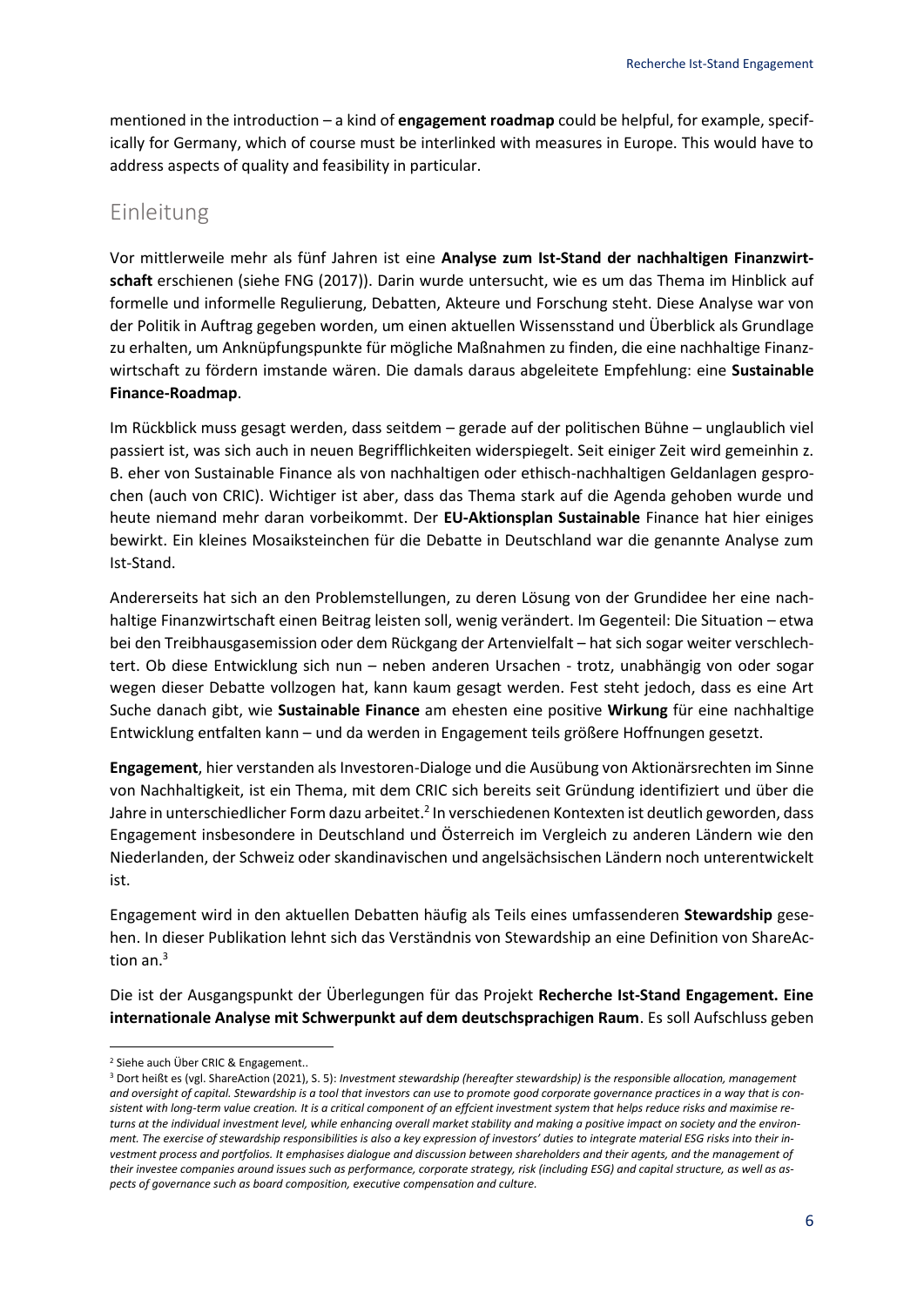über den Status quo bezüglich formeller und informeller Regulierung, der Akteurs-Landschaft, Engagement-Themen und zum Teil auch der Forschung. Ziel ist es, herauszufinden, wo Ansatzpunkte für Maßnahmen sind, um die Engagement-Kultur hierzulande stärker zu fördern und zu entwickeln.

## <span id="page-6-0"></span>Vorgehen und Methodik

Methodisch speist sich das Projekt aus zwei Strängen: zum einen aus eigenen Recherchen und zum anderen aus qualitativen Interviews mit internationalen Expertinnen und Experten.

Die Recherchen wie auch die Interviews haben in erster Linie zwischen April und Juli 2021 stattgefunden. Die eigenen Recherchen erstrecken sich insbesondere auf [Rahmenbedingungen](#page-7-0) und [Wissen](#page-23-0)[schaft,](#page-23-0) wobei für Letzteres aus Ressourcengründen weniger Zeit und Arbeit eingesetzt werden konnte.

| Organisation                                                             | <b>Funktion</b>                                         | <b>Vorname</b> | <b>Name</b>      |
|--------------------------------------------------------------------------|---------------------------------------------------------|----------------|------------------|
| OekoInvest                                                               | Chefredakteur                                           | Max            | Deml             |
| <b>SRI Event</b>                                                         | Founder and Manager                                     | Andrea         | di Turi          |
| PRI                                                                      | Senior Specialist, Sustainability<br>Reporting          | Susanne        | <b>Draeger</b>   |
| Steyler Ethik Bank                                                       | Referent für Ethik und<br>Nachhaltigkeit                | Samuel         | Drempetic        |
| <b>VBDO</b>                                                              | Senior Manager                                          | Jacqueline     | Duiker           |
| SpainSIF                                                                 | Subdirectora General                                    | Andrea         | González G. Vega |
| ISS ESG/FIR                                                              | Global Head of Stewardship &<br>Engagement/Board Member | Julia          | Haake            |
| urgewald und Dachverband der kriti-<br>schen Aktionärinnen und Aktionäre | Finanzreferentin und<br>Vorstandsmitglied               | Dr. Barbara    | Happe            |
| NKI – Institut für nachhaltige<br>Kapitalanlagen                         | Geschäftsführer                                         | Rolf           | Häßler           |
| Pax-Bank eG                                                              | Stabsstelle Ethik &<br>Nachhaltigkeit                   | Jutta          | <b>Hinrichs</b>  |
| PRI                                                                      | Investment Stewardship<br>Analyst                       | Chloe          | Horne            |
| Fair Finance International                                               | <b>International Coordinator</b>                        | Kees           | Kodde            |
| Qualitätssicherungsgesellschaft<br>nachhaltiger Geldanlagen mbH          | Geschäftsführer                                         | Roland         | Kölsch           |
| Erste Asset Management GmbH                                              | Senior ESG Analyst                                      | Alexander      | Osojnik          |
| Universität Hamburg                                                      | Wissenschaftliche<br>Mitarbeiterin                      | Simone         | Wagner           |

#### <span id="page-6-1"></span>*Tabelle 1: Liste der befragten Fachleute*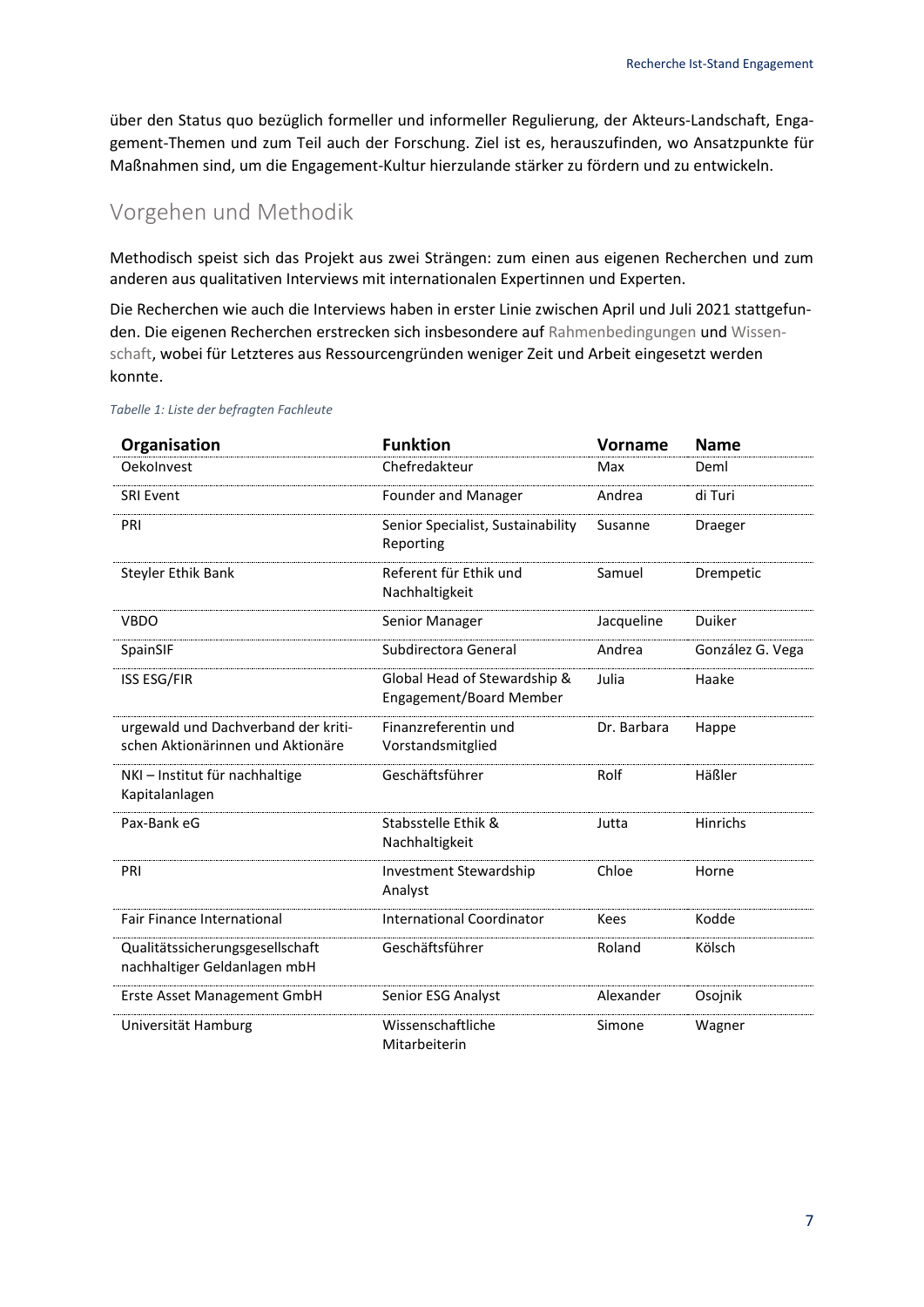Die qualitativen Interviews sind nach einem [Interviewleitfaden](https://cric-online.org/images/individual_upload/cric/Interview_Leitfaden.pdf) geführt worden. Die Expertinnen und Experten, die befragt worden sind und eingewilligt haben, im Rahmen dieser Publikation aufgelistet zu werden, sind in [Tabelle 1: Liste der befragten Fachleute](#page-6-1) aufgeführt.<sup>4</sup>

Die Ergebnisse werden jeweils bezogen auf den entsprechenden Abschnitt dieser Publikation in anonymisierter und aggregierter Form dargestellt. Die Auswahl der interviewten Fachleute hat sich zum einem am Kriterium der Expertise orientiert und zum anderen an dem Ziel, eine möglichst heterogene Gruppe in Bezug auf Organisation, Bereich und Land bzw. Region zu erhalten. Leider ist es nicht gelungen, einen Vertreter oder eine Vertreterin der Wissenschaft für ein Interview zu gewinnen.

Teil des Recherche-Projekts war außerdem eine gemeinsame Umfrage mit dem NKI – Institut für nachhaltige Kapitalanlagen zu Dialogstrategien unter börsennotierten Unternehmen in Deutschland, Österreich und der Schweiz, deren Ergebnisse bereits im Dezember 2021 veröffentlicht worden sind – siehe CRIC e.V./NKI (2021) und die ANHÄNGE.

## <span id="page-7-0"></span>Rahmenbedingungen

Dieser Abschnitt betrachtet sowohl den Ist-Stand – untergliedert nach Regulierung einerseits und Kodizes, Leitlinien und Siegeln anderseits – als auch Debatten über mögliche zu ergreifende (politische) Maßnahmen. Abschließend werden die Einschätzungen aus den Fachinterviews referiert.

#### <span id="page-7-1"></span>Regulierung

Mit Blick auf Engagement ist insbesondere die **Aktionärsrechterichtlinie** zu nennen, die 2007 veröffentlicht und 2017 in einer novellierten Fassung verabschiedet wurde (siehe EU-Kommission (2017)). Enthalten sind seitdem unter anderem neue Möglichkeiten, um eine langfristig orientierte Aktionärsbeteiligungen zu erleichtern und effektiver zu gestalten; für Aktionäre sind sowohl neue Rechte als auch neue Pflichten enthalten.

Von Bedeutung mit Blick auf Engagement ist insbesondere die unter 3g formulierte Mitwirkungspolitik (siehe Kasten – Hervorhebungen selbst hinzugefügt):

Institutionelle Investoren und Vermögensverwalter müssen also auf Basis eines Comply or Explain-Ansatzes über ihren Engagement-Ansatz berichten. Nachhaltigkeits- oder auch ESG-Aspekte können, aber müssen nicht Teil der Mitwirkungspolitik sein. In der novellierten Fassung ist außerdem in Artikel 9a das Recht auf Abstimmung über die Vergütungspolitik hinzugekommen.

Die Richtlinie ist im Jahr 2019 im Aktiengesetz in nationales Recht umgesetzt worden (siehe etwa Noerr (2019)) und seit 2020 anzuwenden.

Eine Überprüfung der Aktionärsrechterichtlinie durch die EU ist für 2023 fest eingeplant.

Nachdem die Aktionärsrechterichtlinie eine Novellierung erfahren hat, ist es um das Thema Engagement auf EU-Ebene erst einmal stiller geworden. Ganz allgemein betrachtet kommen die Themen Engagement und Stewardship im **EU-Aktionsplan Sustainable Finance** aus dem Jahr 2018 kaum vor – (siehe EU-Kommission (2018)). Das Thema wurde jedoch in der Erneuerten Sustainable Finance-Strategie der EU-Kommission 2021 wieder aufgegriffen (siehe politische Debatten und Rahmenbedingungen). Und konkret spielt Engagement in den technischen Regulierungsstandards zur **Offenlegungsverordnung** eine Rolle (siehe EU-Kommission (2021c)).

Dort fordert Artikel 4 zum Thema "Financial market participant principal adverse sustainability impacts statement", dassin dem Statement zu den nachteiligen Nachhaltigkeitsauswirkungen auch ein Verweis

<sup>4</sup> Die Angaben zur Organisation und Funktion beziehen sich auf den Zeitraum, in dem die Interviews geführt wurden. Dieser Zeitraum erstreckte sich von April bis Juli 2021.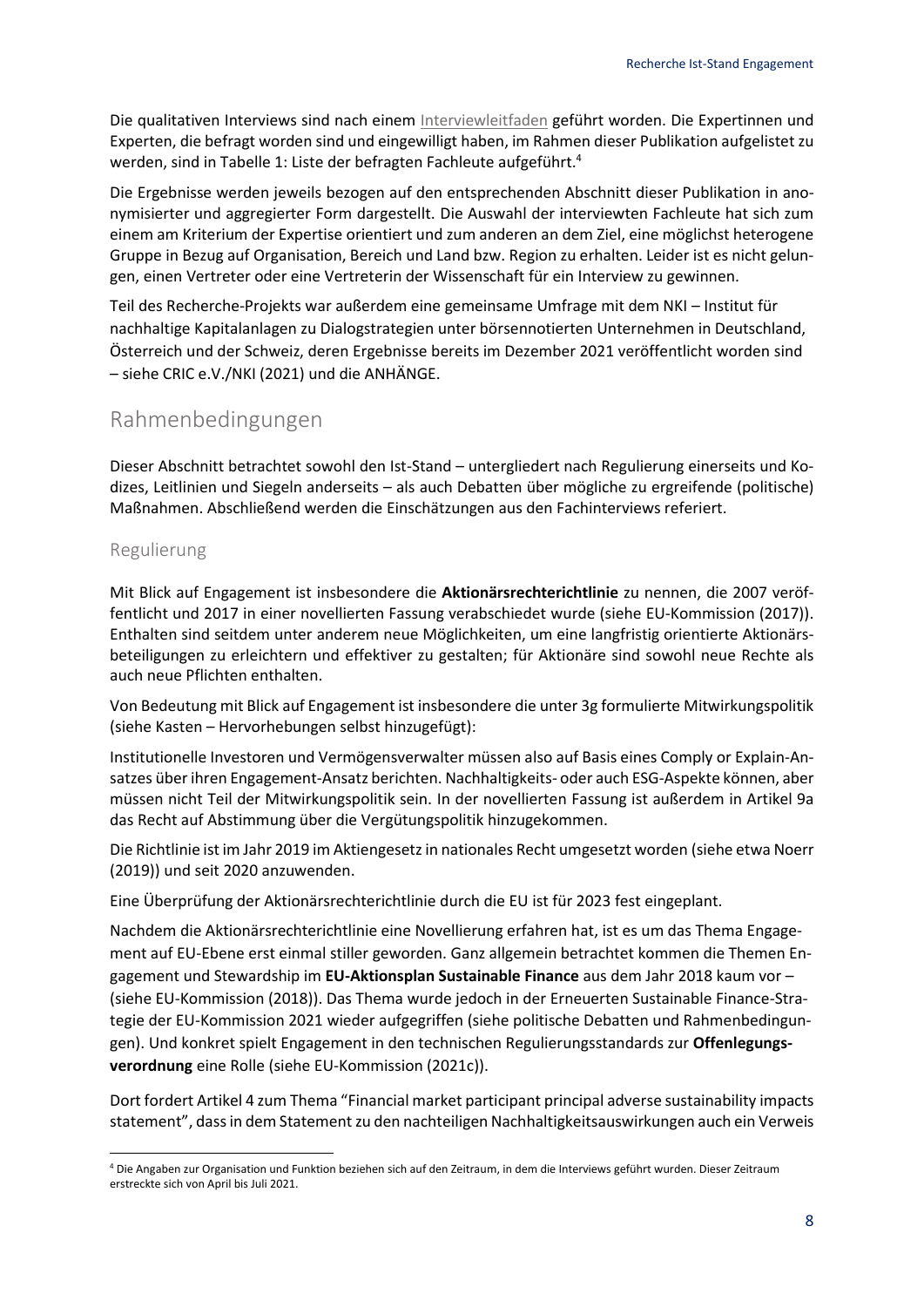auf die Engagement-Richtline (Mitwirkungspolitik) enthalten ist. In Artikel 8 "Engagement policies section" wird außerdem explizit eine Verbindung zur Mitwirkungspolitik in Artikel 3g der Aktionärsrechterichtlinie hergestellt. Insbesondere soll darin deutlich werden, wie Indikatoren für nachteilige Nachhaltigkeitsauswirkungen adressiert sind. 5

#### **KAPITEL Ib**

#### **TRANSPARENZ BEI INSTITUTIONELLEN ANLEGERN, BEI VERMÖGENSVERWALTERN UND BEI STIMMRECHTSBERATERN**

#### **Artikel 3g – Mitwirkungspolitik**

(1) Die Mitgliedstaaten stellen sicher, dass institutionelle Anleger und Vermögensverwalter entweder die Anforderungen nach den Buchstaben a und b erfüllen oder eine unmissverständliche und mit Gründen versehene Erklärung öffentlich bekannt geben, warum sie sich dafür entschieden haben, eine oder mehrere dieser Anforderungen nicht zu erfüllen.

a) Institutionelle Anleger und Vermögensverwalter arbeiten eine **Mitwirkungspolitik** aus und machen sie öffentlich bekannt, in der beschrieben wird, wie sie die Mitwirkung der Aktionäre in ihre Anlagestrategie integrieren. In der Politik wird beschrieben, **wie sie die Gesellschaften, in die sie investiert haben, hinsichtlich wichtiger Angelegenheiten überwachen, auch in Bezug auf Strategie, finanzielle und nicht finanzielle Leistung und Risiko, Kapitalstruktur, soziale und ökologische Auswirkungen und Corporate Governance,** wie sie Dialoge mit Gesellschaften führen, in die sie investiert haben, wie sie Stimmrechte und andere mit Aktien verbundene Rechte ausüben, wie sie mit anderen Aktionären zusammenarbeiten, wie sie mit einschlägigen Interessenträgern der Gesellschaften, in die sie investiert haben, kommunizieren und wie sie mit tatsächlichen und potenziellen Interessenkonflikten im Zusammenhang mit ihrem Engagement umgehen.

b) Institutionelle Anleger und Vermögensverwalter **machen jährlich öffentlich bekannt, wie ihre Mitwirkungspolitik umgesetzt wurde**, einschließlich einer allgemeinen Beschreibung ihres Abstimmungsverhaltens, einer Erläuterung der wichtigsten Abstimmungen und ihres Rückgriffs auf die Dienste von Stimmrechtsberatern. Sie machen öffentlich bekannt, wie sie Stimmen in Hauptversammlungen von Gesellschaften abgegeben haben, an denen sie Aktien halten. Von einer solchen Bekanntmachung können Abstimmungen ausgenommen werden, die wegen des Gegenstands der Abstimmung oder wegen des Umfangs der Beteiligung an der Gesellschaft unbedeutend sind.

(2) Die in Absatz 1 genannten Informationen sind auf der Website des institutionellen Anlegers oder Vermögensverwalters kostenfrei verfügbar. Die Mitgliedstaaten können vorsehen, dass die Informationen kostenfrei über andere Mittel veröffentlicht werden, die online problemlos zugänglich sind.

(…)

Darüber hinaus ist eine Verlinkung zur Engagement-Richtlinie (Mitwirkungspolitik) auch in den Offenlegungen auf den Webseiten zu Artikel 8- und Artikel-9-Produkten gefordert, die auch, sofern eine solche Anwendung findet, auf den Umgang mit Kontroversen eingehen soll (siehe Artikel 32 und Artikel 43 sowie Artikel 45 und Artikel 56). Ähnliche Vorgaben, allerding mit Blick auf die ökologischen und/oder sozialen Merkmale bzw. die Investmentziele, gelten für die periodischen Berichte (Artikel 62 und Artikel 68).

Im Vorschlag der EU-Kommission (2022) zu einem **Lieferkettengesetz** sind für den Finanzsektor eher limitierte Vorgaben enthalten und damit auch keine entsprechende explizite Rolle für Engagement, um beispielsweise Vorfälle in Lieferketten zu adressieren.

Mit Blick auf Deutschland ist außerdem der **Corporate Governance Kodex** (DCGK) relevant. Laut DKGK (2022) enthält er Grundsätze, Empfehlungen und Anregungen für den Vorstand und den Aufsichtsrat, die dazu beitragen sollen, dass die Gesellschaft im Unternehmensinteresse geführt wird. Der Kodex

<sup>5</sup> Im Originaltext aus EU-Kommission 2021c, Art. 8: *The brief summaries referred to in paragraph 1 shall include a description of the indicators for adverse impacts considered in those policies and how those policies adapt where there is no reduction of the principal adverse impacts over more than one reference period.*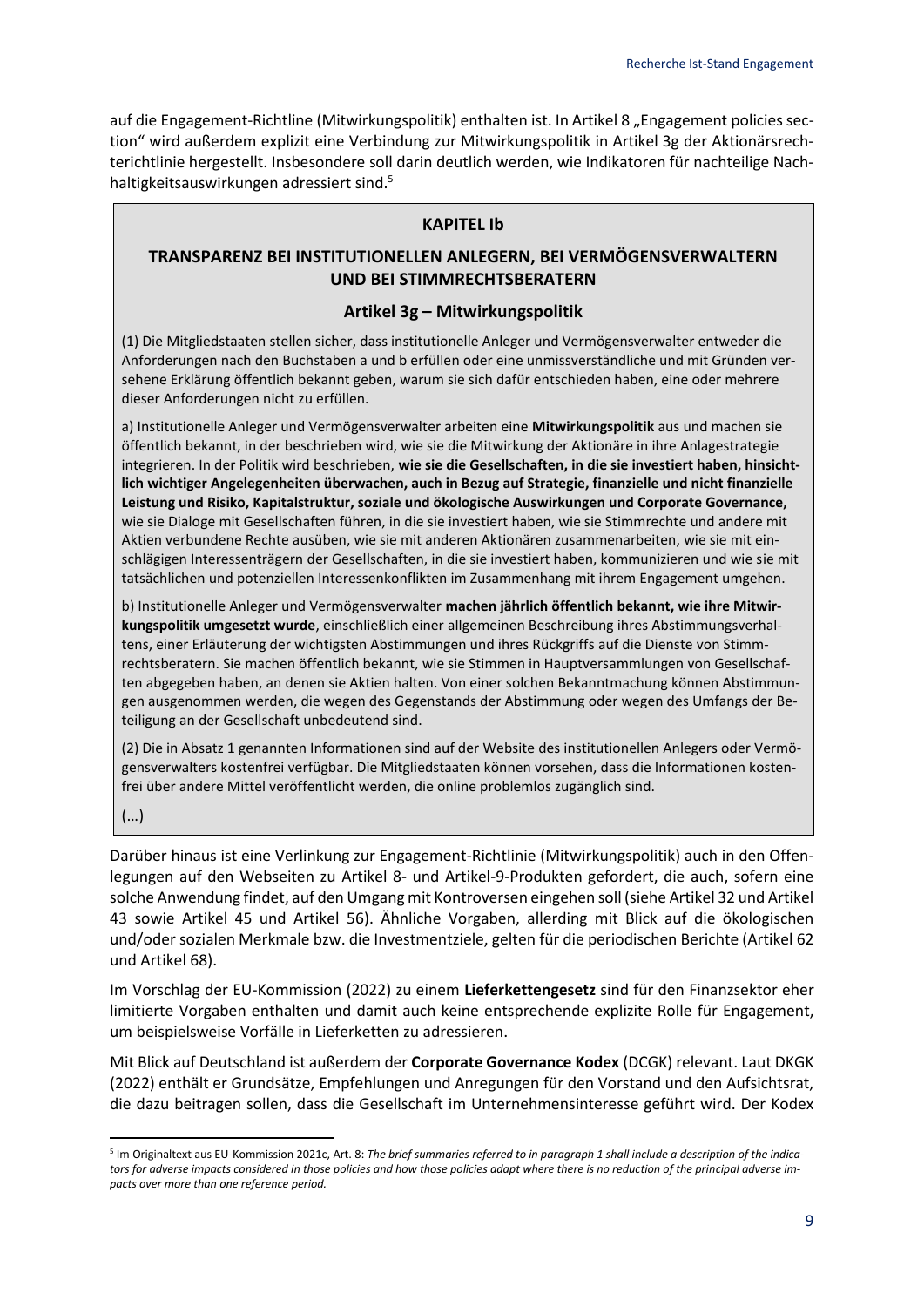verdeutlicht die Verpflichtung von Vorstand und Aufsichtsrat, im Einklang mit den Prinzipien der sozialen Marktwirtschaft unter Berücksichtigung der Belange der Aktionäre, der Belegschaft und der sonstigen mit dem Unternehmen verbundenen Gruppen (Stakeholder) für den Bestand des Unternehmens und seine nachhaltige Wertschöpfung zu sorgen (Unternehmensinteresse).

Jüngst gab es eine Konsultation zu einer neuen Version des DCGK, in der Nachhaltigkeitsthemen stärker berücksichtigt sind (siehe DKGK 2022). Aus Engagement-Sicht ist beispielsweise folgende (bereits in der älteren Version) enthaltene Empfehlung ganz speziell von Interesse: "Der Aufsichtsratsvorsitzende sollte in angemessenem Rahmen bereit sein, mit Investoren über aufsichtsratsspezifische Themen Gespräche zu führen."

#### <span id="page-9-0"></span>Informelle Regulierung

Informelle Regulierung umfasst zum Beispiel freiwillige Standards, dies können bei Engagement zum Beispiel Stewardship Codes oder Siegel sein. Diese werden oftmals auch als Soft Law bezeichnet und in einigen Fällen beziehen sich auch offizielle staatliche Dokumente auf sie, was ihre Bedeutung stärkt.

#### <span id="page-9-1"></span>Stewardship Codes

Stewardship Codes stellen Leitlinien dar, die gesetzliche Vorgaben komplementieren und zumeist nach dem Prinzip Comply or Explain funktionieren. Die Leitlinien sollen unterstützen, Stewardship verantwortungsbewusst, zukunftsorientiert und im Interesse der Investoren zu gestalten. Sie stellen einen Rahmen dar, der im Einzelfall spezifiziert und angepasst werden kann. Auch sind sie ein klares Bekenntnis zu Mitwirkungsrechten bzw. -pflichten und fördern so Engagement.

Die meisten untersuchten Leitlinien betonen **Transparenz**, so zum Beispiel die Offenlegung von Abstimmungsentscheidungen oder die **Benennung von Interessenskonflikten**. Außerdem fordern die Codes zur Zusammenarbeit und kollaborativem Engagement auf, sofern es die gesetzlichen Rahmenbedingungen erlauben, da anerkannt wird, dass dies größeren Nutzen haben kann und Analysen breiter und tiefer ausfallen können. Die Leitlinien geben zudem Beispiele für **Eskalationsstufen**, wenn Erwartungen nicht erfüllt werden. Diese enden bei einigen Stewardship Codes mit Divestment (z. B. beim Dutch Stewardship Code – siehe Eumedion (2018)). Sie verlangen des Weiteren die **verantwortungsbewusste Wahrnehmung von Stimmrechten** und positionieren sich zum Umgang mit Dritten, falls Stimmrechtberatung oder -ausübung ausgelagert werden. Im Folgenden werden ausgewählte Leitlinien näher betrachtet:

Die fünf Prinzipien der **Wohlverhaltensregeln des BVI** (siehe BVI (2020)) bestehen seit 2003 und wurden zuletzt im Jahr 2019 überarbeitet. Die Wohlverhaltensregeln des BVI verweisen auf den Stewardship Code der EFAMA. 2011 wurde dieser vom European Fund and Asset Management Association (EFAMA) erstmals veröffentlicht, im Jahr 2018 aktualisiert (siehe EFAMA (2018) und EFAMA (o. J.).

Eine weitere **deutsche Richtlinie** wurde vom Verband der Investment Professionals in Deutschland (**DVFA**) 2019 entwickelt. Die neun Prinzipien der Stewardship-Leitlinie richten sich an institutionelle Investoren und Asset Manager (siehe DVFA (2020)).

Als Reaktion auf die novellierte Aktionärsrechterichtlinie der EU veröffentlichte Eumedion 2018 den **Dutch Stewardship Code**, der eine Richtlinie für Asset Manager und Asset Owner darstellt. Eumedion ist eine Interessengemeinschaft institutioneller Investoren zu den Themen Nachhaltigkeit und Unternehmensführung in den Niederlanden (siehe Eumedion (2019) und Eumedion (o. J.)). Auch in der **Schweiz** entwickelten 2013 verschiedene Institutionen Richtlinien für institutionelle Investoren zur Ausübung ihrer Mitwirkungsrechte bei Aktiengesellschaften. Hier gibt es fünf Grundsätze, die nach dem Prinzip Comply or Explain angewendet werden sollen. Sie legen allerdings den Fokus sehr stark auf Unternehmensführung, weniger auf Nachhaltigkeit in einem umfassenden Sinne (siehe ASIP et al (2013)).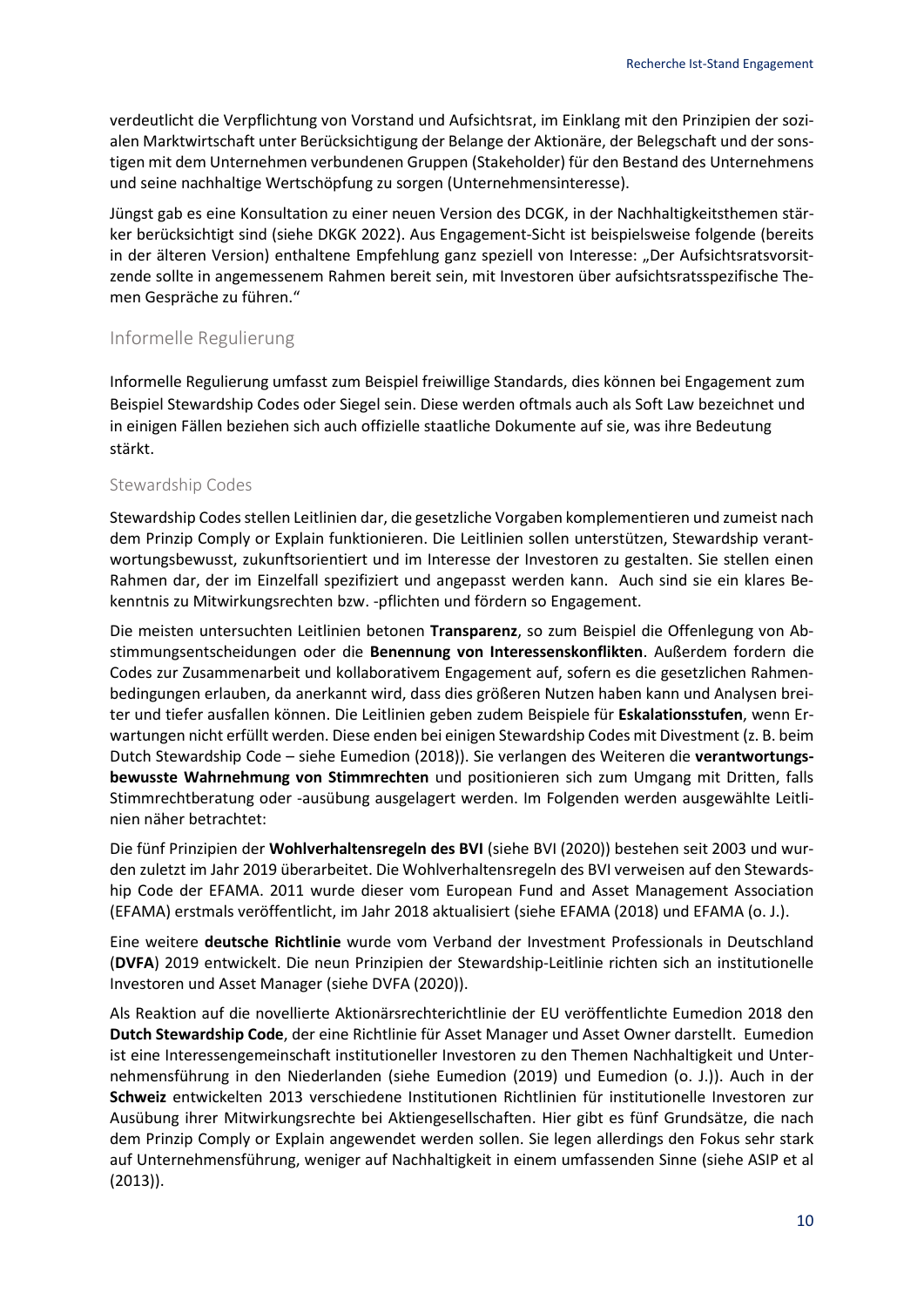Der **UK Stewardship Code** wurde erstmals 2010 vom Financial Reporting Council (FCR) veröffentlicht und 2020 zuletzt aktualisiert. Das FCR ist eine halbstaatliche Organisation, die Rahmenbedingungen und Standards für Akteure in der Finanzwirtschaft setzt. Die Leitlinien unterscheiden zwischen Asset Managern, Asset Ownern und Serviceanbietern. Der Code betont den Anspruch der Wertsteigerung und des Werterhalts, welcher zukunftsorientiert und langfristig gedacht werden müsse (siehe Financial Reporting Council (2020) und Financial Reporting Council (2021)).

| <b>Stewardship Code</b>                                                                                                | Herausgeber                                                                                                                                                                                                                                                                                                                                                                                    | erstmals<br>veröffentlicht | zuletzt<br>aktualisiert |
|------------------------------------------------------------------------------------------------------------------------|------------------------------------------------------------------------------------------------------------------------------------------------------------------------------------------------------------------------------------------------------------------------------------------------------------------------------------------------------------------------------------------------|----------------------------|-------------------------|
| DVFA Stewardship-Leitlinien                                                                                            | DVFA Kommission Governance und Ste-<br>wardship -<br>Verband der Investment Professionals in<br>Deutschland                                                                                                                                                                                                                                                                                    | 2019                       | 2020                    |
| <b>ICGN Global Stewardship</b>                                                                                         | International Corporate Governance Net-<br>work                                                                                                                                                                                                                                                                                                                                                | 2003                       | 2020                    |
| <b>EFAMA Stewardship Code</b>                                                                                          | European Fund and Asset Management<br>Association                                                                                                                                                                                                                                                                                                                                              | 2011                       | 2018                    |
| Denmark Stewardship Code                                                                                               | The Commitee on Corporate Governance                                                                                                                                                                                                                                                                                                                                                           | 2016                       |                         |
| Principi Italiani Di Steward-<br>ship per l'esercizio dei diritti<br>amministrativi e di voto nelle<br>società quotate | Assogestioni - associazione del risparmio<br>gestito                                                                                                                                                                                                                                                                                                                                           | 2013                       | 2016                    |
| Richtlinien zur Ausübung<br>der Stimmrechte 2021<br>Grundsätze der Corporate<br>Governance                             | <b>Ethos Stiftung</b>                                                                                                                                                                                                                                                                                                                                                                          | 2000                       | 2021                    |
| Die Wohlverhaltensregeln<br>des BVI                                                                                    | <b>BVI Bundesverband Investment und Asset</b><br>Management e.V.                                                                                                                                                                                                                                                                                                                               | 2003                       | 2019                    |
| UK Stewardship Code 2020                                                                                               | <b>Financial Reporting Council</b>                                                                                                                                                                                                                                                                                                                                                             | 2010                       | 2020                    |
| Dutch Stewardship Code                                                                                                 | Eumedion - Corporate Governance Fo-<br>rum                                                                                                                                                                                                                                                                                                                                                     | 2018                       |                         |
| Richtlinien für Institutionelle<br>Investoren zur Ausübung ih-<br>rer Mitwirkungsrechte bei<br>Aktiengesellschaften    | ASIP, Schweizerischer Pensionskas-<br>$\circ$<br>senverband<br>O Ausgleichsfonds AHV/IV/EO<br>economiesuisse, Verband der Schwei-<br>$\circ$<br>zer Unternehmen<br>o Ethos - Schweizerische Stiftung für<br>nachhaltige Entwicklung<br>o Schweizerische Bankiervereinigung<br>(SwissBanking)<br>SwissHoldings, Verband der Industrie-<br>$\circ$<br>und Dienstleistungskonzerne der<br>Schweiz | 2013                       |                         |

#### <span id="page-10-0"></span>*Tabelle 2 Übersicht Stewardship Codes*

Der **Global Stewardship Code** des International Corporate Governance Network (ICGN) wurde 2003 erarbeitet, seit 2020 liegt er in einer aktualisierten Form vor. Das ICGN ist ein von Investierenden geführtes Netzwerk, welches sich zur Aufgabe gemacht hat, Standards zu entwickeln, um nachhaltiges Wirtschaften und gute Unternehmensführung zu fördern. Die sieben Grundsätze betonen die Bedeutung von Engagement und fordern insbesondere die Berücksichtigung von ESG-Faktoren (siehe ICGN (2020 und ICGN (o. J.)).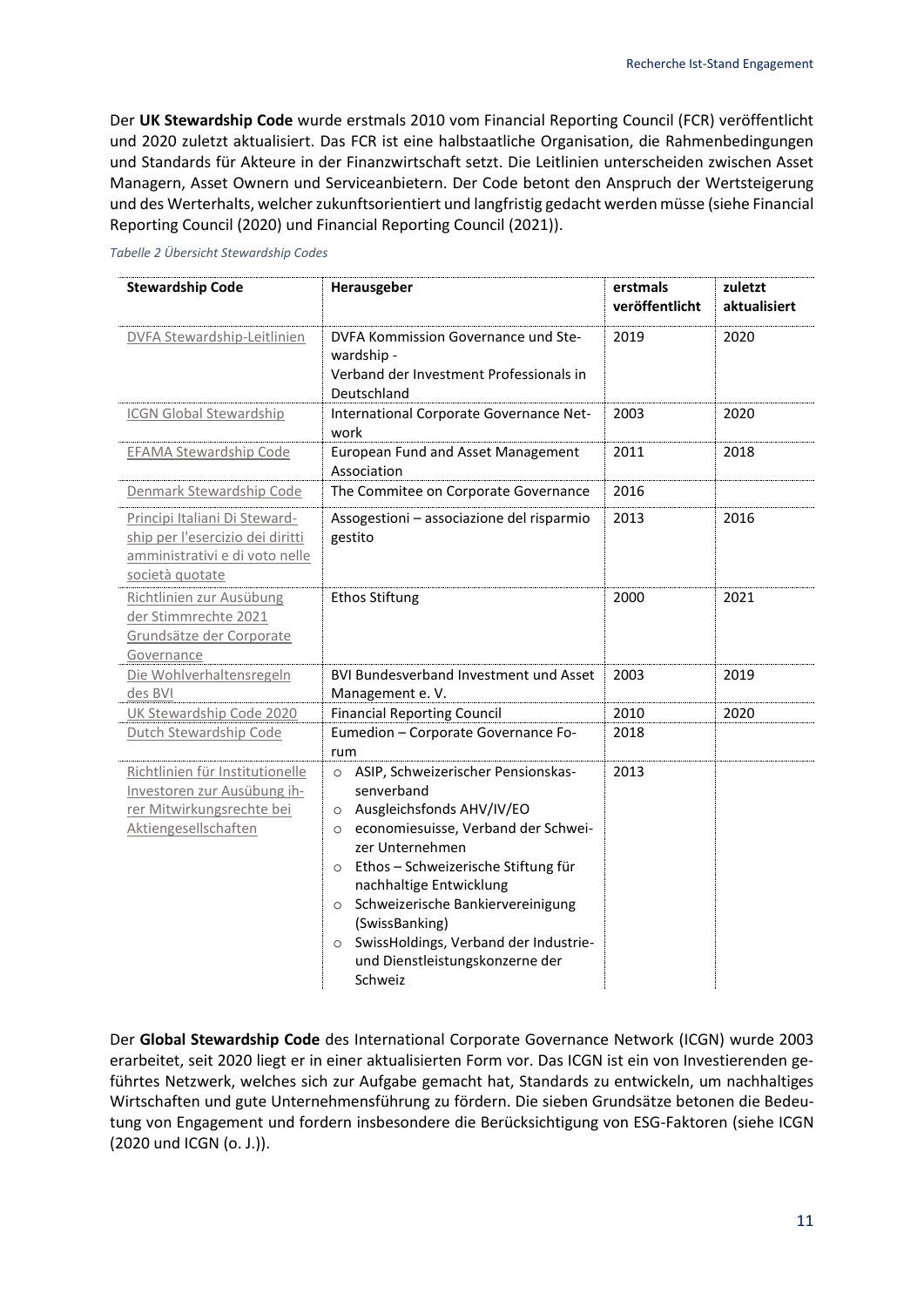Eine Liste und Verlinkungen zu den genannten und weiteren europäischen Stewardship Codes sind tabellarisch zusammengefasst worden (siehe Tabelle 2 [Übersicht Stewardship Codes\)](#page-10-0).

In den sechs **Prinzipien für verantwortliches Investieren der UNPRI** bezieht sich das zweite Prinzip auf Engagement. Dort heißt es: "We will be active owners and incorporate ESG issues into our ownership policies and practices." Was das konkret bedeuten kann, ist ebenfalls aufgelistet (siehe Kasten).

#### **Principle 2: We will be active owners and incorporate ESG issues into our ownership policies and practices.**

Possible actions:

- Develop and disclose an active ownership policy consistent with the Principles.
- Exercise voting rights or monitor compliance with voting policy (if outsourced).
- Develop an engagement capability (either directly or through outsourcing).
- Participate in the development of policy, regulation, and standard setting (such as promoting and protecting shareholder rights).
- File shareholder resolutions consistent with long-term ESG considerations.
- Engage with companies on ESG issues.
- Participate in collaborative engagement initiatives.
- Ask investment managers to undertake and report on ESG-related engagement.

Quelle: UNPRI (o. J.)

#### <span id="page-11-0"></span>Siegel für nachhaltige Geldanlagen

Die Auszeichnung von (besonders) nachhaltigen Investmentfonds erfolgt unter anderem durch anerkannte Siegel. Folgende bestehende oder in der Entwicklung befindliche Siegel werden in diesem Abschnitt im Hinblick auf Engagement untersucht:

- FNG-Siegel
- Nordic Swan Label
- Österreichisches Umweltzeichen
- EU-Ecolabel.

Alle genannten Siegel ziehen Engagement für ihre Bewertung in Betracht – allerdings ist dies beim FNG-Siegel, dem Nordic Swan Label und dem Österreichischen Umweltzeichen ein Zusatz und somit nicht verpflichtend gefragt.

Das **FNG-Siegel** versteht sich als Qualitätsstandard für Nachhaltige Geldanlagen im deutschsprachigen Raum. Die Verfahrensbedingungen 2020 zeigen auf, dass bestimmte Mindeststandards eingehalten werden müssen, um dieses zu erhalten. Ist dies erfüllt, wird durch ein Stufenmodell ermittelt ob durch zusätzliche Punkte Sterne (auf einer Skala von 0 bis 3). Neben institutioneller Glaubwürdigkeit und Produktstandards wird hierbei auch Impact berücksichtigt. Unter Letzteres fallen auch Dialogstrategien, die wiederum untergliedert sind in Richtlinien zu Stimmrechtsausübung und Engagement-Prozesse mit Emittenten. Um höchstens 25 Prozent der möglichen Gesamtpunktzahl zu erreichen, muss der Fondsanbietende Abstimmungsrichtlinien mit deutlichem Bezug zu Nachhaltigkeitsthemen, die Informationen zu Stimmrechtsausübung sowie ausführliche Berichte vorweisen. Des Weiteren müssen Engagement-Aktivitäten nachgewiesen werden, zum Beispiel Treffen mit Verantwortlichen, das Führen von Dialogen mit Emittenten oder Analystenkonferenzen. Über die Vorgehensweise, idealerweise mit klaren und sich primär auf Nachhaltigkeitsaspekte beziehenden Zielsetzungen, soll mindestens jährlich berichtet werden (siehe QNG et al. (2020)).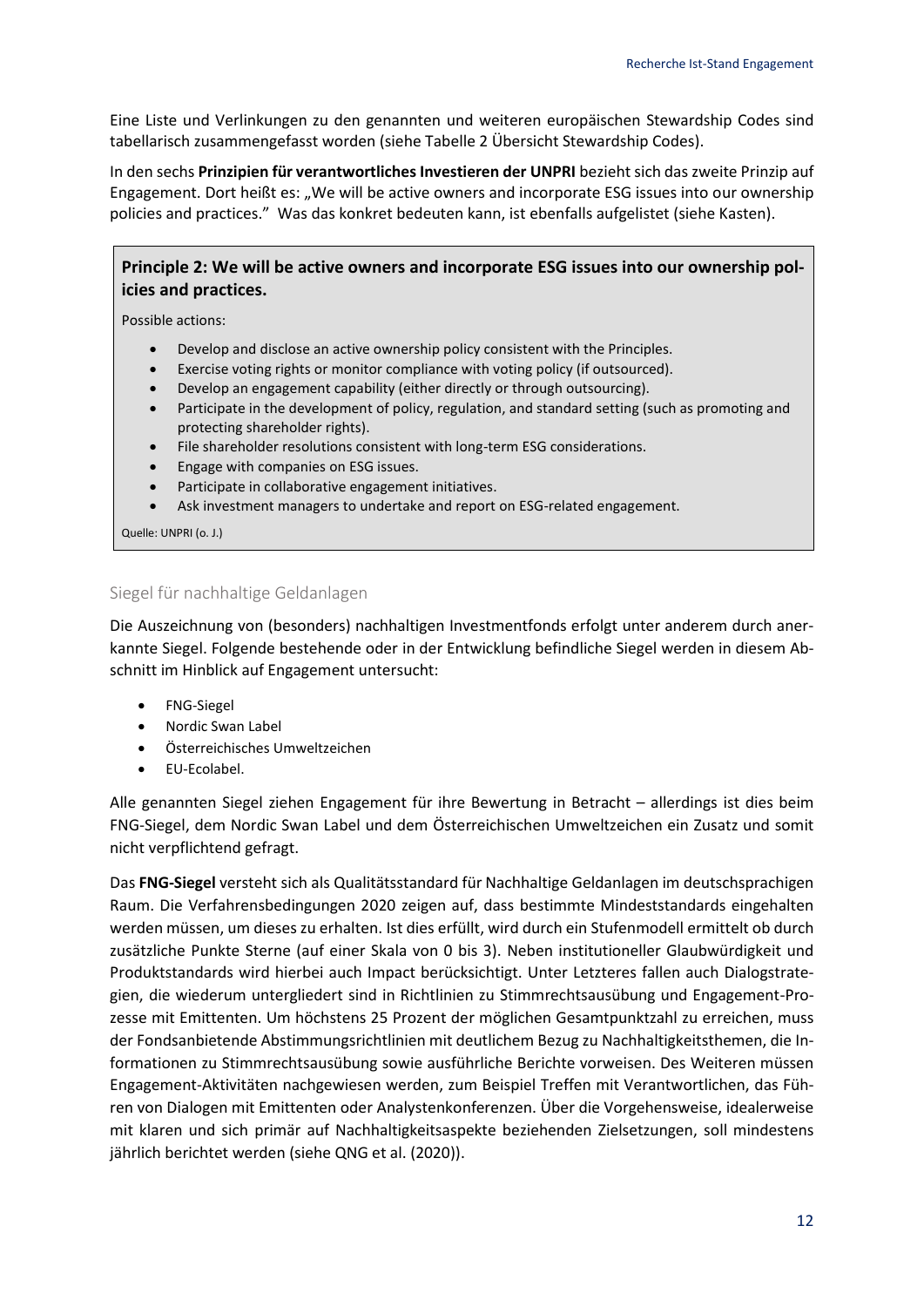Ein weiteres Siegel ist das **Österreichische Umweltzeichen**, vergleichbar mit dem Blauen Engel in Deutschland, zeichnet Produkte aus, die nachhaltiger sind als vergleichbare am Markt und wird vom Bundesministerium für Nachhaltigkeit und Tourismus (BMNT) und dem Verein für Konsumenten-Information (VKI) verliehen. Die Anforderungen für Finanzprodukte, um eine Auszeichnung zu erhalten, unterscheiden sich je nach Produktkategorie. Die Richtlinie UZ 49 regelt Ablauf und Details. Auch dieses Siegel berücksichtigt Engagement. Wenn Stimm- und Aktionärsrechte klar und auf ein Ziel bezogen ausgeübt werden und dies öffentlich dokumentiert, oder ein klarer und strukturierter Engagement-Ansatz verfolgt wird, kann eine bestimmte Bonuspunkteanzahl vergeben werden. Damit anerkennt auch das Österreichische Umweltsiegel die Bedeutung von Engagement an, wenn auch die Bestimmungen im Gegensatz zum FNG-Siegel deutlich allgemeiner gehalten sind (BMK et al. (2020)).

Das **Nordic Swan Ecolabel** ist das Umweltzeichen der Nordischen Länder. Um für einen Investmentfonds dieses Siegel zu erhalten, müssen die Produkte bestimmte Voraussetzungen einhalten. Zunächst gibt es Ausschlusskriterien, etwa die Produktion von Tabak. Des Weiteren müssen Eigenschaften erfüllt sein wie die ESG-Analyse für mindestens 90 Prozent der Holdings, die zudem quartalsweise offenzulegen sind, sowie jährliche Performanceberichte. Wie bereits oben erwähnt, ist beim Nordic Swan Ecolabel Engagement – das hier Active Ownership heißt – nicht verpflichtend, kann aber mit bis zu vier Punkten zu einem benötigten Score von sechs Punkten beitragen.

Unter Active Ownership listet das Nordic Swan Ecolabel mehrere Teilbereiche, in denen Punkte erzielt werden können:

- Es wird eine öffentliche und klare Abstimmungsrichtlinie verlangt, die auf ESG-Themen ausgelegt ist und diese fördert.
- Wird für mindestens zehn Prozent der Holdings (AuM oder Anzahl) gemäß der Richtlinie abgestimmt, wird ein Punkt vergeben.
- Wird für mindestens 50 Prozent der Holdings (AuM oder Anzahl) gemäß der Richtlinie abgestimmt, werden zwei Punkte vergeben.
- Kann nachgewiesen werden, dass das Fondmanagement regelmäßig Aktionärsanträge einbringt (mindestens drei Vorschläge in fünf Jahren), wird ein Punkt vergeben.
- Findet Engagement, also Investorendialoge, zu ESG-Themen mit einem bestimmten Prozentsatz an Unternehmen statt, kann ebenfalls ein Punkt vergeben werden. Wird dieses Engagement weiter komplettiert, zum Beispiel durch konkrete Zielsetzungen und Zeitrahmen oder eine regelmäßige Überprüfung der Einhaltung, können zwei Punkte vergeben werden.

Das Nordic Swan Eco Label definiert also die zu vergebenden Punkte im Bereich Engagement sehr detailliert, indem es konkrete Regeln formuliert und Prozentsätze festlegt. Außerdem setzt das Label Anreize für mehr Engagement, da je nach Umfang und Aufwand ein oder zwei Punkte vergeben werden (siehe für den gesamten Abschnitt Nordic Ecolabelling (2020)).

Das **EU Ecolabel**, das sich immer noch in der Umsetzung befindet, benennt nach Stand Sommer 2021 insgesamt sieben Kriterien, die ein Finanzprodukt erfüllen muss, um diese Auszeichnung zu erhalten. Darunter findet sich neben Ausschlusskriterien auch Engagement. Hinzu kommen Maßnahmen, um den Impact zu verbessern (siehe für den gesamten Abschnitt EU-Kommission (2020))

Das EU Ecolabel kann für verschiedene Finanzprodukte vergeben werden, wobei sich das **Kriterium 4** zum Thema Engagement auf UCITS-Fonds und AIFs bezieht.

Unter **4.1** wird eine Engagement Richtlinie verlangt, die Zielsetzungen enthält, welche auf Basis der Taxonomie-Verordnung bestimmt werden sollen und mindestens eines der dort festgelegten sechs Umweltziele adressiert. Ebenfalls soll diese Richtlinie einen Plan zum Ablauf des Engagements im Sinne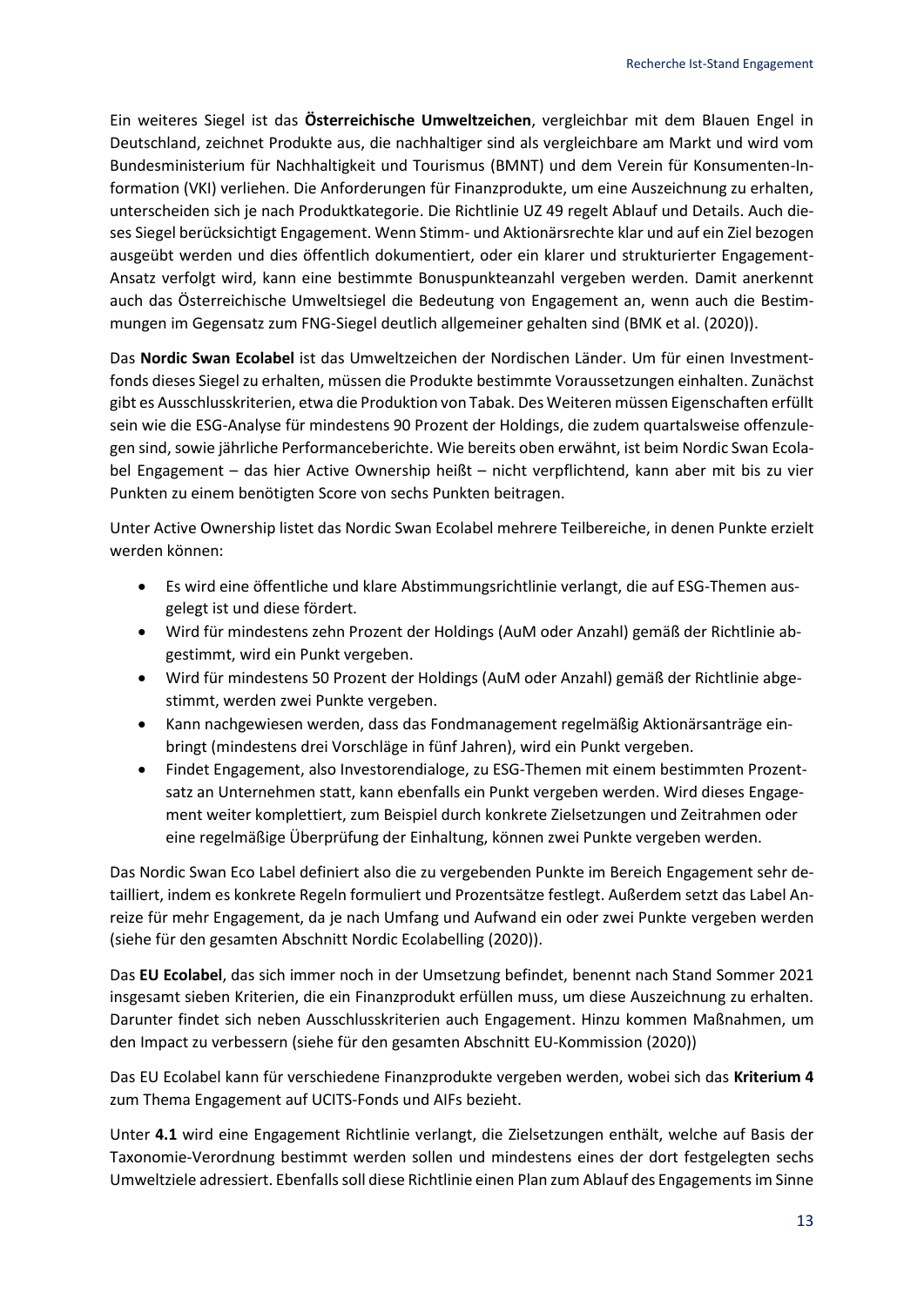einer gesteigerten Nachhaltigkeit des jeweiligen Unternehmens bzw. eines gesteigerten Anteils Taxonomie-konformer Wirtschaftstätigkeiten enthalten bzw. eines verminderten Anteils von denjenigen Wirtschaftstätigkeiten, die nicht den Do-No-Significant-Harm-Kriterien aus der EU-Taxonomie entsprechen. Die Engagement Richtlinie muss des Weiteren die Methodik erklären, wie Einfluss genommen wird, wie Stimmrechte wahrgenommen werden, wie durch Kollaboration der Druck erhöht wird, wie und mit welcher Häufigkeit Dialoge geführt werden und wie mit anderen Möglichkeiten (z. B. Kampagnen) Ziele erreicht werden. Außerdem müssen diese Abläufe und Aktivitäten regelmäßig überprüft und darüber berichtet werden.

Der Unterpunkt **4.2** beschäftigt sich mit Stimmrechten, die im Sinne der Engagement-Ziele wahrgenommen werden sollen. Oberste Priorität soll dem Ziel zukommen, Unternehmen im Sinne der Taxonomie-Verordnung nachhaltiger auszurichten. Informationen über das Abstimmungsverhalten, etwa die Anzahl der gestellten Resolutionen und wie viele davon angenommen wurden, sollen veröffentlicht werden.

Außerdem werden im Unterpunkt **4.3** Details in Bezug auf Dialoge mit Unternehmen genannt. Mit mindestens zehn Prozent der Unternehmen soll regelmäßig auf Managementlevel aktiv der Dialog gesucht werden, und zwar in erster Linie mit denjenigen, die geringe Taxonomie-Quoten aufweisen.

Zu Prozess und Fortschritten des Engagement soll berichtet werden. Dafür soll über angesprochene Themen, zeitliche Pläne und Strategien informiert werden, wie auch über diskutierte und angestrebte Zielsetzungen und Meilensteine. Außerdem werden Berichte über Häufigkeit und Art von laufenden Gesprächen gefordert. Des Weiteren sollen Maßnahmen benannt werden, die ergriffen werden, wenn Ziele nicht erreicht werden.

Beim **Kriterium 5** geht es um den Investoren-Impact. Als einer von insgesamt vier Bereichen wird hier Engagement genannt. In diesem Zusammenhang können Belege für das bilaterale oder kollektive Engagement mit dem Management von Unternehmen vorgelegt werden, komplettiert beispielsweise durch Eskalationsmaßnahmen wie der Androhung von Divestment oder öffentlichen Kampagnen.

#### <span id="page-13-0"></span>Exkurs: Engagement von Zentralbanken

2017 gründeten acht Zentralbanken und Aufsichtsbehörden, darunter die französische und niederländische Zentralbank sowie die deutsche Bundesbank und die Bundesanstalt für Finanzdienstleistungsaufsicht, das Network for Greening the Financial System (NGFS). Inzwischen hat dieses Netzwerk 90 Mitglieder. Es agiert als freiwilliger Zusammenschluss, der Beiträge leisten möchte, um die Transformation hin zu einer nachhaltigen Wirtschaft zu unterstützen, dafür Finanzmittel zu mobilisieren sowie klima- und umweltbezogenes Risikomanagement zu entwickeln und zu etablieren.

Die von der NGFS (2019) verfassten Empfehlungen "A sustainable and responsible investment guide for central banks' portfolio management" sind nicht bindend. Sie sollen eher als Best Practice und Inspiration dienen. Im vierten Punkt dieser Empfehlungen werden auch Voting und Engagement als Mittel genannt, um das Verhalten von Unternehmen im Hinblick auf ESG-Themen zu verändern.

Dort wird betont, dass die Ausübung der Stimmrechte und Engagement für Zentralbanken prinzipiell anwendbar ist. Allerdings wird auf Problematiken im Hinblick auf Interessenskonflikte und die Wahrung der Unabhängigkeit verwiesen verknüpft mit dem Gedanken, dass ggf. anonym gehandelt werden könne. Für Pensionsportfolios, die im Auftrag von Begünstigten verwaltet werden, seien die Möglichkeiten für Engagement dagegen größer, da diese nicht unbedingt die Haltung der Zentralbanken widerspiegeln müssten.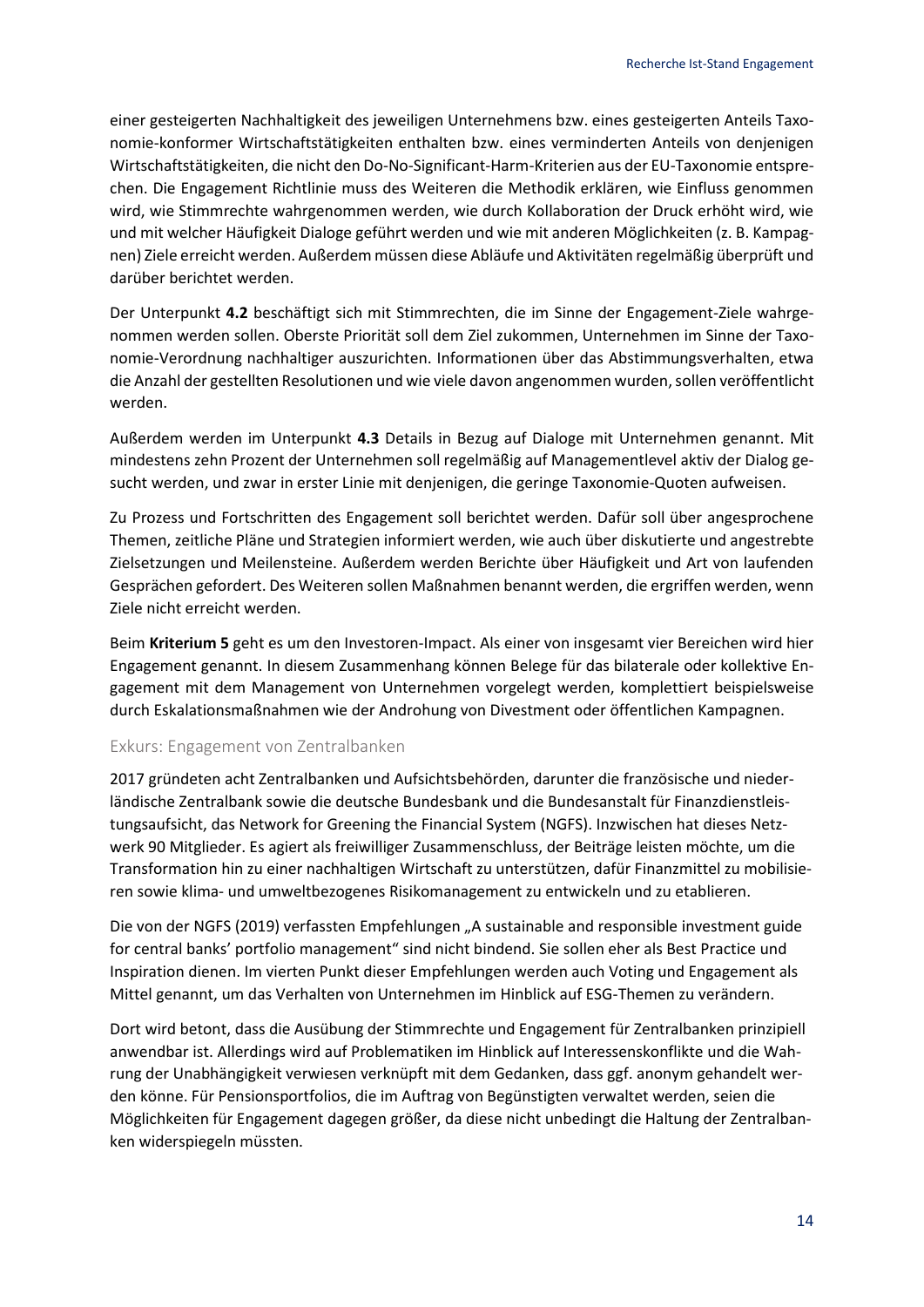Die Swiss National Bank (o. J.) wird in diesem Bereich als Beispiel genannt, da sie Stimmrechte bereits seit 2015 ausübt. Die Zentralbank enthalt demnach Anteile in signifikantem Umfang von internationalen Unternehmen und fokussiert sich bei der Ausübung der Stimmrechte auf Fragestellungen der Unternehmensführung mit dem Ziel, auf einen langfristigen Erfolg der Unternehmen hinzuwirken. Dafür werden externe Serviceanbieter beauftragt. Den genauen Ablauf und die Richtlinien legt die SNB fest. Aktives Engagement oder das Einbringen von eigenen Resolutionen und Anträgen findet dagegen nicht statt.

#### <span id="page-14-0"></span>Politische Debatten und diskutierte Maßnahmen

Im Zusammenhang mit Engagement und aktivem Aktionärstum oder auch – erweitert gefasst – Stewardship werden aktuell eine Reihe von Maßnahmen und Regulierungsbedarfe mit Blick auf die EU wie auch Deutschland diskutiert.

Unter anderem folgende Handlungsnotwendigkeiten – die Liste ist nicht erschöpfend – werden von einigen Akteuren gesehen bzw. folgende Maßnahmen sind in der Diskussion (für eine detaillierte und ebenfalls nicht erschöpfende Liste siehe unter ANHÄNGE):

- 1. Revision der Aktionärsrechterichtlinie (EU)
- 2. Investorenabsprachen/Acting in Concert (EU und Deutschland bzw. weitere Mitgliedstaaten)
- 3. Aktionärsrechte wahren und stärken (Deutschland)
- 4. Engagement/Stewardship und Offenlegungs- sowie Taxonomie-Verordnung (EU)
- 5. Leitlinien und Stewardship Codes (EU und Deutschland)
- 6. Lieferkettengesetz (Deutschland)
- 7. ESG-Engagement-Plattform (Deutschland)

**Zu (1)** Der umfassendste Themenblock ist die **Aktionärsrechterichtlinie**. Bereits die High-Level Expert Group on Sustainable Finance (HLEG) hatte mit Blick auf Fragestellungen zur Langfristorientierung in ihrem Abschlussbericht eine erneute Revision der Aktionärsrechterichtlinie angemahnt – siehe HLEG (2018).<sup>6</sup> Zu einer solchen möglichen Revision haben jüngst insbesondere PRI (2021) und ShareAction (2021) sehr detaillierte Vorschläge unterbreitet. Jedoch haben sich auch die ESMA (2019) und die EU-Kommission (2021a) dazu geäußert. Zunächst hat die ESMA (2019) vorgeschlagen, dass künftig auf Hauptversammlungen auch über die nichtfinanzielle Erklärung<sup>7</sup> abgestimmt werden könnte. Eine Reihe von weiteren Anregungen beziehen sich auf verstärkte Offenlegungspflichten.<sup>8</sup> Weitere Empfehlungen regen den Übergang von dem aktuellen Comply or Explain-Ansatz bei der Offenlegung zu einem verpflichtenden an. Insgesamt wird zudem eine Angleichung der Aktionärsrechterichtline an Stewardship Codes sowie eine stärkere Langfristorientierung angemahnt wie auch eine erweiterte Definition, die Stewardship- und Engagement-Aktivitäten zum Beispiel mit den SDGs oder den Zielen aus dem Pariser Klimaabkommen verknüpft bzw. an diesen ausrichtet. Weitere Themen sind Erweiterungen auf andere Anlageklassen, die Aufnahme von nicht an Emittenten gerichtetes Engagement (z. B. an die Politik), die Abstimmung der Aktionärsrechterichtlinie auf die Engagement-Anforderungen in der Offenlegungsverordnung, verpflichtende Richtlinien zu Engagement und zur Stimmrechtsausübung und eine EU-weite Harmonisierung zum Einbringen von Aktionärsanträgen.

**Zu (2)** Investorenabsprachen bzw. so genanntes **Acting in Concert** werden sowohl vom Sustainable Finance-Beirat (2021), als auch von der ESMA (2019), PRI (2021) und ShareAction (2021) als ein

<sup>6</sup> Dort heißt es: *(…) it is intended to clarify and complement the existing obligations of investors in a way that aligns them with sustainability objectives. It is also aligned with the definitions used in the Shareholder Rights Directive, which seeks to address short-termism and principal-agent problems in equity markets.*

<sup>&</sup>lt;sup>7</sup> Diese wird künftig in der CSRD vermutlich nicht mehr "nichtfinanzielle Erklärung" heißen.

<sup>&</sup>lt;sup>8</sup> Etwa durch Stimmrechtsdienstleister, zu der internen Stewardship-Organisation und -Ausstattung des ausübenden Finanzmarktakteurs, zur Effektivität und Qualität von Engagement, dem Abstimmungsverhalten.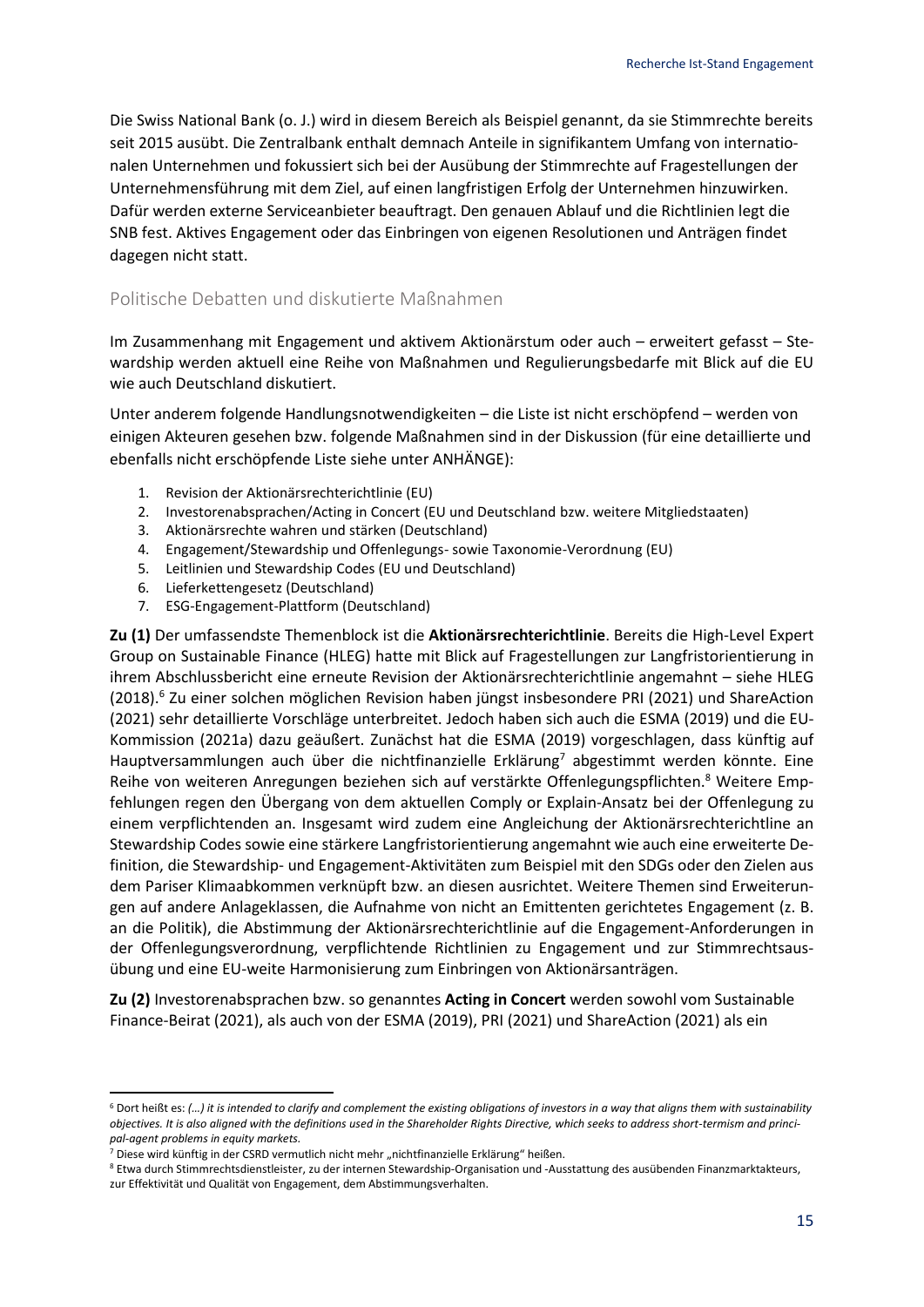Faktor gesehen, der kollaboratives Engagement behindert. Insofern wird angemahnt, sowohl eine Klärung durch die europäischen wie auch die nationalen Aufsichtsbehörden herbeizuführen.

**Zu (3)** In Deutschland ist ein Referentenentwurf des Bundesministeriums der Justiz (2022), der darauf zielt, **virtuelle Hauptversammlungen** dauerhaft zu ermöglichen, stark kritisiert worden – auch von CRIC (siehe Dachverband et al (2022)). Inhaltlich geht es darum, zu verhindern, dass Investorenrechte geschleift werden. Zudem wird das Modell einer hybriden Hauptversammlung als Zukunftsmodell hervorgehoben – etwa beim Dachverband et al. (2022) und BVI (2022). Darüber hinaus wurde in diesem Kontext angeregt, Investorenrechte weiter zu stärken – konkret durch eine Erweiterung der Antragsrechte auf Fragen der Geschäftsführung (siehe Dachverband et al. (2022)).

**Zu (4)** Einige Vorschläge adressieren die Frage, wie Engagement und Stewardship im Zusammenhang mit der **Offenlegungsverordnung** gestärkt werden können. Ein Vorschlag sieht eine explizitere Verknüpfung der Engagement-Aktivitäten mit den Indikatoren für nachteilige Nachhaltigkeitsauswirkungen vor, als sie bislang vorgesehen ist. Ein anderer plädiert für eine entsprechende Verknüpfung in den technischen Regulierungsstandards der Offenlegungsverordnung mit den Taxonomie-Zielen. Auch bei etwaigen verstärkten Offenlegungspflichten für Stimmrechtsberater wird ein Bezug zu den Indikatoren für nachteilige Nachhaltigkeitsauswirkungen der Offenlegungsverordnung andiskutiert.

**Zu (5)** Zum einen schlägt der Sustainable Finance-Beirat (2021) in der Empfehlung 31 seines Abschlussberichts vor, für Deutschland mit der Perspektive einer Erweiterung auf die EU einen **Stewardship Code** zu entwickeln, etwa nach dem Vorbild des Dutch Stewardship Code. Zum anderen werden auf EU-Ebene regulatorische **Leitlinien** gefordert, die klären, inwiefern systemische Risiken bei Stewardship-Aktivitäten Berücksichtigung erfordern. Auch zur einheitlichen Anwendung der Aktionärsrechterichtlinie in den EU-Mitgliedstaaten werden Leitlinien, die beispielsweise mit Best Practice-Beispielen arbeiten, vorgeschlagen.

**Zu (6)** Hierbei geht um Engagement, das zu nutzen wäre, sollte es Kontroversen in den Lieferketten geben. Damit es nicht zu Social Washing kommt, lautet die vorgeschlagene Maßnahme, **Mindestanforderungen an Engagement** als Teil der Sorgfaltspflichten für Finanzdienstleister zu definieren. Allerdings gelten für Finanzdienstleister sowohl im deutschen **Lieferkettengesetz** als auch im Vorschlag zum Europäischen geringere Anforderungen als für andere Branchen. Dies müsste erste geändert werden, bevor die vorgeschlagene Maßnahme greifen kann.

**Zu (7)** Der Sustainable Finance-Beirat (2021) der Bundesregierung hat in der Empfehlung 31 seines Abschlussberichts eine **ESG-Engagement-Plattform** vorgeschlagen, die insbesondere kleine und mittelgroße Investoren adressieren soll. Diese Empfehlung ist nicht in die Sustainable Finance-Strategie der deutschen Bundesregierung aufgenommen worden.

#### <span id="page-15-0"></span>Einschätzungen und Anregungen aus den Fachinterviews

Der **aktuelle Stand der Regulierung** – insbesondere mit Verweis auf die Aktionärsrechterichtlinie – wird als kompliziert angesehen – vor allem, aber nicht nur, mit Blick auf grenzüberschreitendes Engagement und speziell Engagement mit Unternehmen außerhalb von Europa. Hier wird eine Vereinfachung als wichtig angeregt, zum Beispiel konkret mit Blick auf das **Einbringen von Anträgen** auf Hauptversammlungen. Kritisch wird angemerkt, die aktuelle Regelung incentiviere eher gesetzeskonformes Verhalten als Qualität und Ergebnisse, was durch eine Überarbeitung der bestehenden Regulierung adressiert werden sollte.

Zum Thema **Stewardship Codes** kann zusammengefasst werden, dass diese vor allem aus Sicht der befragten Akteure aus dem deutschsprachigen Raum kaum gekannt oder zumindest nicht genutzt werden und keine oder zumindest eine sehr untergeordnete Rolle spielen. Anforderungen zu Engagement im Zusammenhang mit **Qualitätssiegeln** sind dagegen weitaus präsenter. Aus Perspektive anderer Länder wie den Niederlanden werden dagegen positive Erfahrungen mit Stewardship Codes berichtet. Ein Interviewter hebt hervor, dass verschiedene Stewardship Codes in unterschiedlichen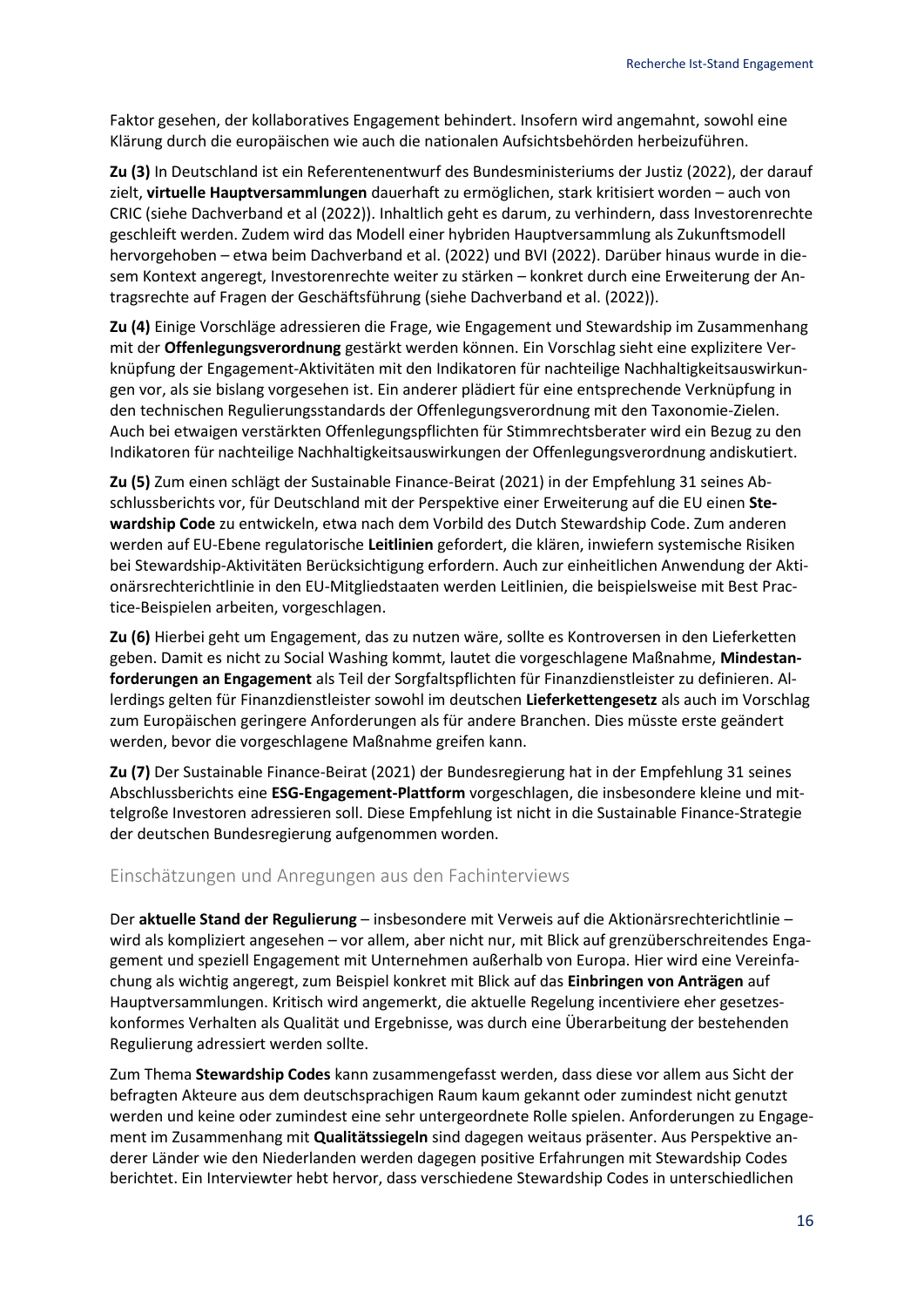Jurisdiktionen die Komplexität des Ganzen erhöhen und daher nicht hilfreich seien. Vor diesem Hintergrund könnte ein europaweiter Stewardship Code hilfreich sein.

Von einigen Interviewten wurde die Bedeutung von **Selbstverpflichtungen** von Finanzinstituten bzw. hauseigene Richtlinien hervorgehoben und zugleich kritisiert, dass diese oft zu vage formuliert seien und hier auf eine größere Konkretheit hingearbeitet werden müsse. Sektorspezifische Richtlinien werden grundsätzlich als ein effektives Mittel angesehen.

Die Problematik eingeschränkter Aktionärsrechte auf **virtuellen Hauptversammlungen** wird außerdem erwähnt und mit dem Hinweis verknüpft, dass die entsprechende Übergangslösung für die Corona-Zeit in Österreich deutlich Aktionärs-freundlicher umgesetzt worden sei als in Deutschland.

Eine interviewte Person benennt das Thema der **Marktkonzentration** bei Asset-Managern, die problematisch sei. Die entsprechenden Asset-Manager seien sich dessen bewusst und würden in der Folge nur sehr zurückhaltend von ihren Engagement-Möglichkeiten Gebrauch machen.

Von einem Interviewten wird auf das Problem aufmerksam gemacht, dass über die Ausübung der Stimmrechte bzw. das **Abstimmungsverhalten wenig Transparenz** herrscht und die Informationen entsprechend schwierig zu finden seien.

Die vom Sustainable Finance-Beirat (2021) vorgeschlagene **ESG-Engagement-Plattform** trifft unter den Interviewten aus Deutschland auf eine verhalten positive Bewertung. Es wird betont, wie wichtig die Menschen seien, die Themen tatsächlich kompetent vorantreiben und das ein zu formalisierter und institutionalisierter Ansatz "von der Stange" innovationsfeindlich sein könne. Eine Rolle des Staates mit Blick auf eine solche ESG-Engagement-Plattform wird sehr skeptisch betrachtet.

## <span id="page-16-0"></span>Die Akteurslandschaft

Im Zusammenhang mit Sustainable Finance wird immer häufiger wie selbstverständlich von Ecosystems oder – auf Deutsch – Ökosystemen gesprochen.<sup>9</sup> Was damit gemeint ist, erschließt sich meist eher implizit, kann aber unter Rückgriff auf Begrifflichkeiten aus der Biologie verständlich werden.

Demnach sind unter **Ökosystemen** komplexe Systeme zu verstehen, in denen Systemkomponenten miteinander in Wechselwirkung treten und dabei emergente Eigenschaften entwickeln, die ihre fortgesetzte Existenz garantieren oder gar befördern (siehe Ibisch et al. (2018)).

**Emergente Eigenschaften** sind dabei jene Eigenschaften, die aus dem gemeinschaftlichen Funktionieren eines Systems heraus entstehen. Anders ausgedrückt: emergente Eigenschaften sind Eigenschaften einer Gruppe, die nicht aus der Addition der Eigenschaften ihrer Teile entstehen können. Ein Wald ist mehr als die Summe seiner Bäume.

Dieses Konzept auf das Thema Engagement übertragen würde damit bedeuten, sich die Frage zu stellen, ob hier, beispielsweise mit Blick auf den deutschsprachigen Raum, von einem **Engagement-Ökosystem** gesprochen werden kann, das hinreichend komplex ist, um emergente Eigenschaften entwickelt zu haben und damit eine gewisse Komplexität als Voraussetzung für Resilienz und Selbstorganisationsfähigkeit.

<sup>9</sup> Siehe z. B. folgende Grafik des VfU[: https://investabel.files.wordpress.com/2018/09/2018-09-17-susfin-ecosystem.jpg?w=768.](https://investabel.files.wordpress.com/2018/09/2018-09-17-susfin-ecosystem.jpg?w=768)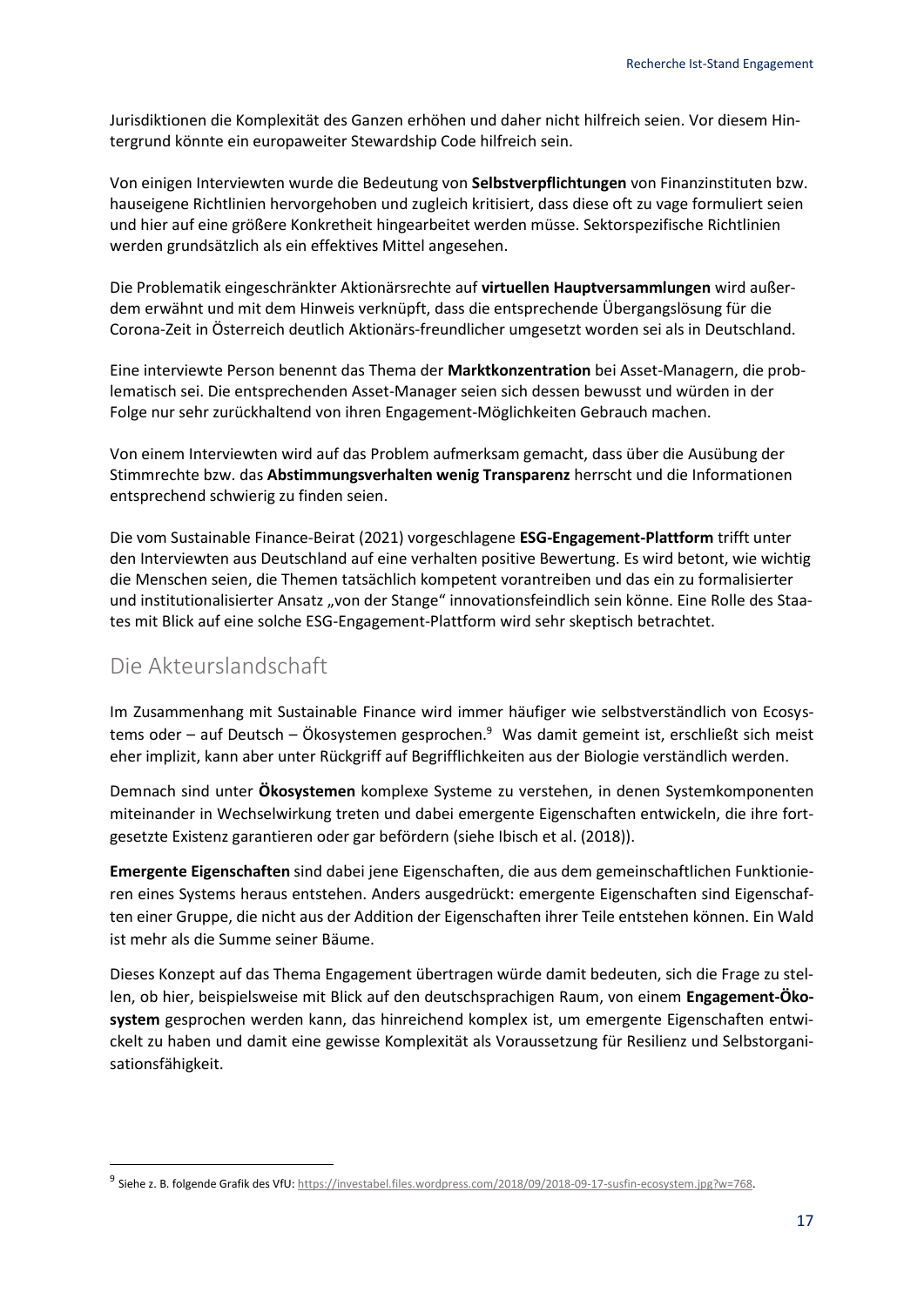Diese Fragestellung liegt im Kontext des Rechercheprojekts besonders nahe, wenn es um die Landschaft der für Engagement wichtigen Akteure geht. Deshalb ist zum Beispiel in diesem Abschnitt immer auch sehr konkret nach dem gefragt worden, was fehlt, etwa an Dienstleistern. 10

#### <span id="page-17-0"></span>Anbieter

Anbieter lassen sich insbesondere in Stimmrechtsdienstleister und Engagement-Dienstleister untergliedern, wobei es sich in den selteneren Fällen um einzige auf diese Dienstleistung spezialisierte Anbieter handelt. Vielmehr sind sie häufig zugleich Daten- und Research- und/oder Index-Anbieter oder auch Finanzdienstleister.

Im Folgenden werden die Antworten der Interviewten auf die Fragen im Leitfaden aggregiert dargestellt:

#### **Welche Anbieter gibt es, welche sind wichtig, wo fehlen Anbieter, wird Marktkonzentration als ein Problem angesehen?**

Von den Interviewten wurden im Wesentlichen die bekannten Akteure<sup>11</sup> genannt. Zu Anbietern und zur Anbieterlandschaft insgesamt gab es eine Vielzahl von Anmerkungen, die im Folgenden in gruppierter Form wiedergegeben werden.

#### **Übernahmen, Marktkonzentration, Verlust an Vielfalt und Qualität**

Die vielfachen Übernahmen kleinerer Akteure der letzten Jahre haben laut mehreren Interviewten zu anderen Motivationen und Zielen geführt. Es wird von einer "Kommerzialisierung von Nachhaltigkeit" gesprochen, Anspruch und Ehrgeiz würden dadurch leiden und dieses Mainstreaming führe vielfach zu Greenwashing. Des Weiteren wurde vorgebracht, dass die Vielfalt verloren gehe bzw. Perspektiven auf das Thema eingeebnet würden, was sich auch auf die Qualität auswirke und innovationshemmend sei. Angebote "von der Stange" ließen kaum Individualisierung und Passgenauigkeit zu. Insgesamt führe das Monopolstreben zu einem Perspektivenverlust, zu Kostennachteilen und mangelnder Angebotsqualität.

#### **Stimmrechtsdienstleister**

Stimmrechtsanbieter werden grundsätzlich als sehr konservativ angesehen, unter anderem, weil sie in der Regel für Unternehmensinteressen stimmten. Es gebe aber langsam etwas Bewegung in Richtung Nachhaltigkeit und entsprechenden Abstimmungsempfehlungen. Eine interviewte Person sieht die Stimmrechtsdienstleister als "Mogelpackung" an, da diese in der Regel für die Anträge der Unternehmen stimmen würden, aber selbst keine einbrächten. Insgesamt würde sehr standardisiert abgestimmt

Die oligopolistischen Strukturen im Markt der Stimmrechtsanbieter werden insofern als problematisch angesehen, als dass sie neue Markteintritte erschweren. Auch wird darauf verwiesen, dass die Dienstleister oftmals aus einer Hand Daten, Indizes und Engagement- bzw. Stimmrechtsausübungs-Services anbieten. Auch würden Stimmrechtsdienstleister zunehmend dialogische Engagement-Services anbieten.

<sup>&</sup>lt;sup>10</sup> Diese Fragestellung kann aber auch umfassender verstanden werden als alles betreffend, was in irgendeiner Form für Engagement wichtig ist und würde dann mindestens auf alle Abschnitte in dieser Publikation bezogen werden müssen.

<sup>11</sup> So als Stimmrechtsdienstleister ISS und Glass Lewis und zudem beispielsweise Hermes, BMO, Sustainalytics (2020 von Morningstar übernommen), Union Investment, SHARE (Kanada); aber auch Datenanbieter wie Moody`s und Bloomberg.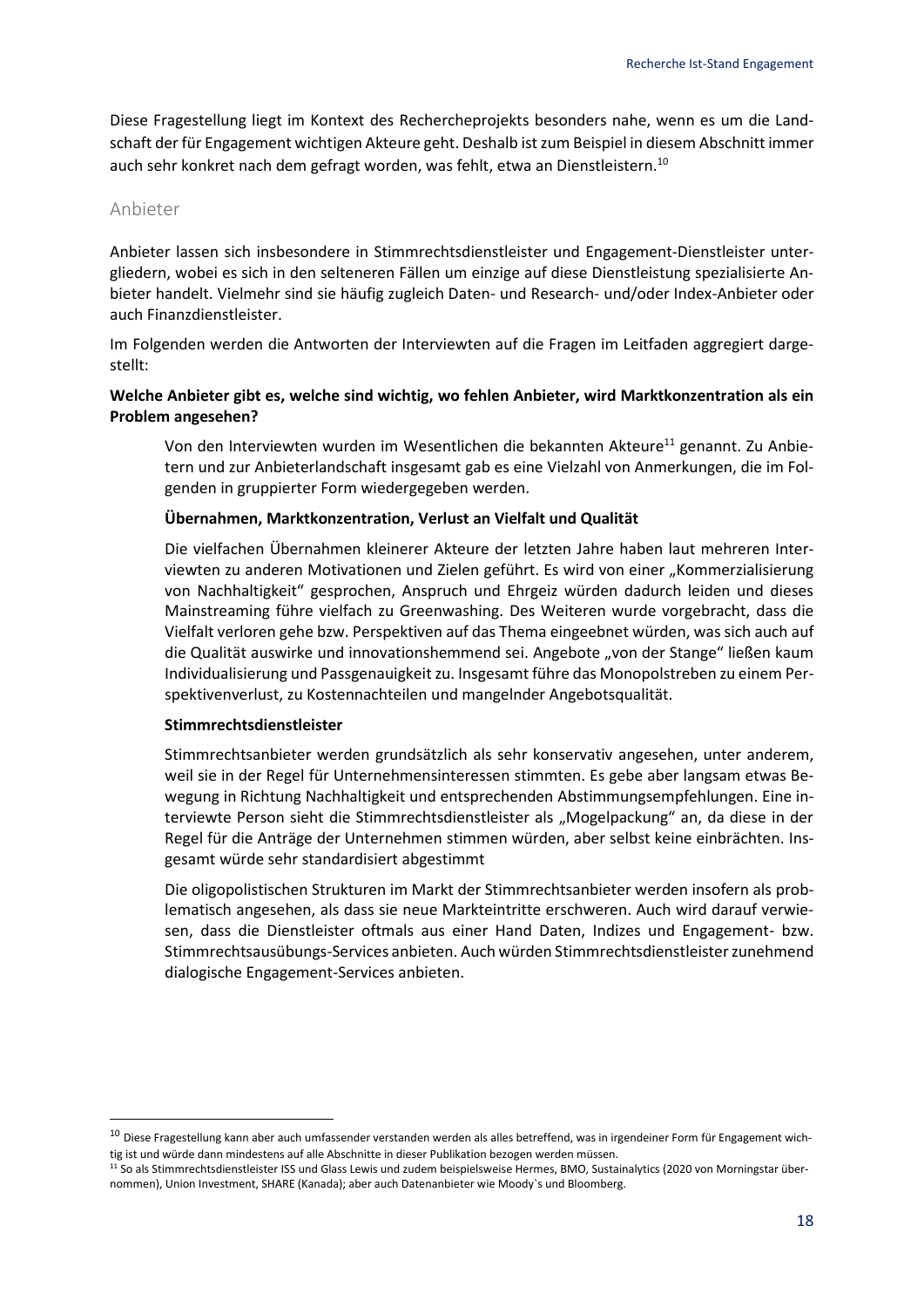#### **Doppelrolle von Finanzdienstleistern**

Eine interviewte Person verweist auf aus ihrer Sicht problematische Doppelrollen von Finanzdienstleistern. Sie betreiben selbst Engagement und sind zugleich Gegenstand bzw. Ziel von Engagement-Bemühungen.<sup>12</sup>

#### **Anbieter, die fehlen**

Hier wurden folgende Dienstleister genannt:

- Kleinere innovative Serviceanbieter, die keine Angst davor haben, anzuecken.
- Stimmrechtsanbieter, die auch zu spezifischeren Themen arbeiten, maßgeschneiderte Lösungen anbieten und sich auch auf neue, von der Nachfrageseite eingebrachte spezifischere Themen einlassen.
- Anbieter für Lösungen zu Pooled Engagement, weil gerade bei kleineren und mittelgroßen Investoren wenig Ressourcen vorhanden sind.

#### <span id="page-18-0"></span>Netzwerke, Plattformen, Investorenvereinigungen und -initiativen, NGOs

Schon traditionell sind Netzwerke, Plattformen, Investorenvereinigungen und Initiativen wie auch NGOs für das ethisch-nachhaltige Investment von zentraler Bedeutung gewesen. Auch in diesem Abschnitt werden die Nennungen und Antworten der interviewten Fachleute zu dieser Akteursgruppe aggregiert wiedergegeben. Folgende Fragen sind im Interview hierzu gestellt worden:

#### **Welche Initiativen, Netzwerke, Plattformen, NGOs sind wichtig? Wer sollte eine größere Rolle spielen? Wo fehlen Akteure?**

Vor allem Dingen an **Netzwerke** bzw. **Investorenzusammenschlüsse** und **Initiativen** gibt es eine schier unüberschaubare Fülle, die an dieser Stelle nicht einmal ansatzweise wiedergegeben werden kann. Hinzu kommen **Engagement-Plattformen**. Von den Interviewten sind die Folgenden Akteure aktiv genannt worden:

- AKI Arbeitskreis kirchlicher Investoren der evangelischen Kirche in Deutschland [\(www.aki](http://www.aki-ekd.de/)[ekd.de\)](http://www.aki-ekd.de/)
- Charities Responsible Investment Network [\(https://shareaction.org/investor-networks/charities](https://shareaction.org/investor-networks/charities-responsible-investment-network)[responsible-investment-network\)](https://shareaction.org/investor-networks/charities-responsible-investment-network)
- Climate Action 100+ [\(www.climateaction100.org\)](http://www.climateaction100.org/)
- Coalition for Climate Resilient Investment [\(https://resilientinvestment.org/\)](https://resilientinvestment.org/)
- CRIC e. V. Verein zur Förderung von Ethik und Nachhaltigkeit bei der Geldanlage [\(www.cric-on](http://www.cric-online.org/)[line.org\)](http://www.cric-online.org/)
- Dachverband der kritischen Aktionärinnen und Aktionäre [\(https://www.kritischeaktionaere.de\)](https://www.kritischeaktionaere.de/)
- Eumedion Corporate Governance Forum [\(www.eumedion.nl\)](http://www.eumedion.nl/)
- FAIRR Initiative [\(www.fairr.org\)](http://www.fairr.org/)
- FIR (Plateforme de dialogue et d'engagement ([www.frenchsif.org/isr-esg/engagement-actionna](http://www.frenchsif.org/isr-esg/engagement-actionnarial/)[rial/\)](http://www.frenchsif.org/isr-esg/engagement-actionnarial/)
- Investor Alliance for Human Rights [\(https://investorsforhumanrights.org\)](https://investorsforhumanrights.org/)
- Platform Living Wage Financials [\(www.livingwage.nl\)](http://www.livingwage.nl/)
- PRI Collaboration Platform [\(https://collaborate.unpri.org/\)](https://collaborate.unpri.org/)
- Shareholders for Change [\(www.shareholdersforchange.eu\)](http://www.shareholdersforchange.eu/)
- The Institutional Investors Group on Climate Change [\(https://www.iigcc.org/\)](https://www.iigcc.org/)
- The Investor Agenda [\(https://theinvestoragenda.org/\)](https://theinvestoragenda.org/)
- UN-convened Net-Zero Asset Owner Alliance [\(www.unepfi.org/net-zero-alliance\)](http://www.unepfi.org/net-zero-alliance/)

In den Interviews ist die Bedeutung von Plattformen mehrfach herausgehoben worden. Und auch die Tatsache, dass der Sustainable Finance-Beirat der Bundesregierung (siehe [Politische Debatten](#page-14-0) und

<sup>&</sup>lt;sup>12</sup> Folgende Namen sind in diesem Zusammenhang genannt worden: DWS, Deka, Union Investment, Deutsche Bank.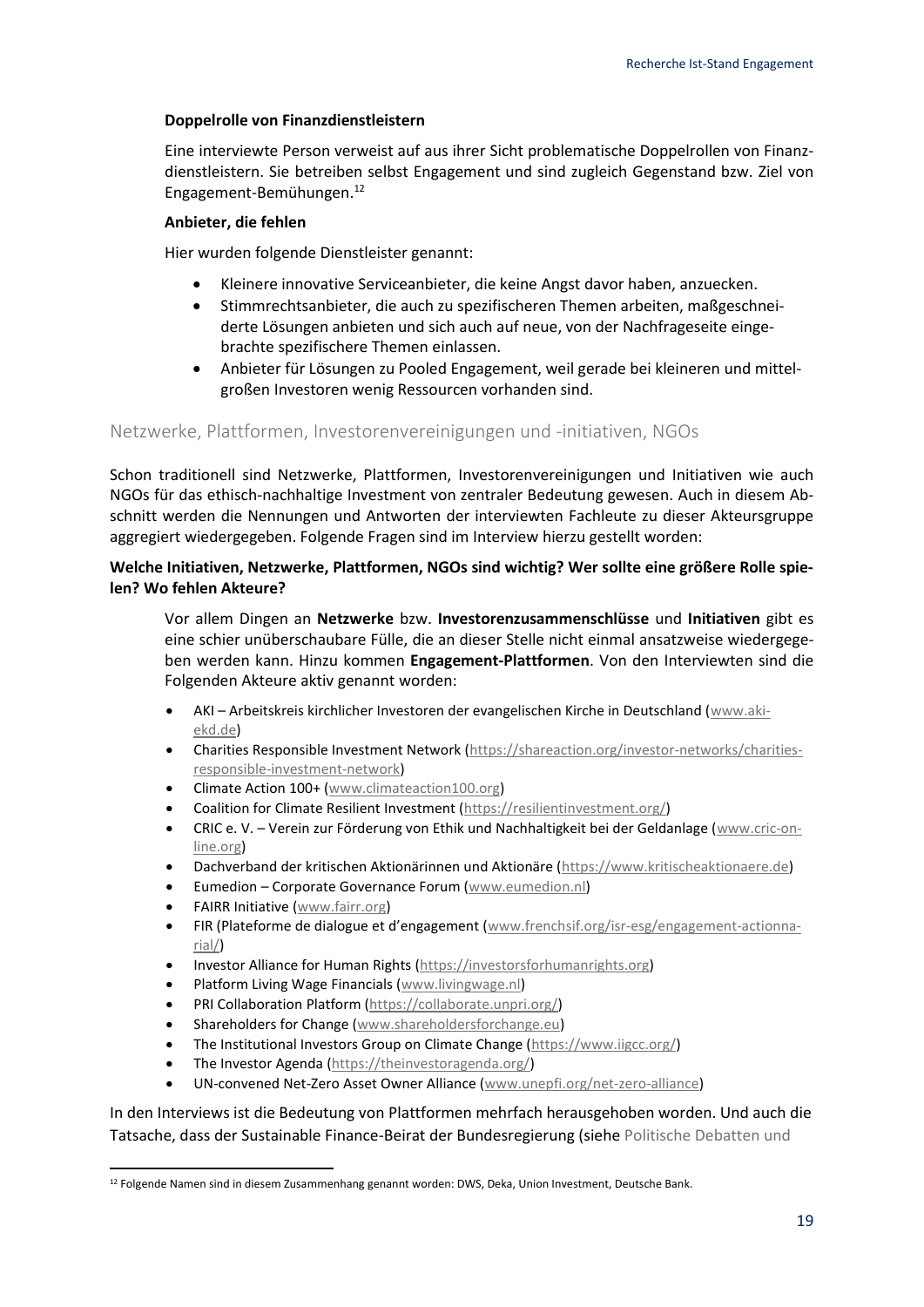[diskutierte Maßnahmen\)](#page-14-0) für Deutschland und ggf. den deutschsprachigen Raum vorschlägt, eine solche zu schaffen, ist ein Indiz für deren (steigende) Bedeutung. Daher soll auf drei bestehende Plattformen exemplarisch näher eingegangen werden (siehe Kasten).

#### **Beispielhafte Engagement-Plattformen**

Die **PRI Collaboration Plattform** ermöglicht einen Informationsaustausch sowie eine Vernetzung von Investoren und kann dadurch ein wichtiger Bestandteil effektiven Engagements sein. Außerdem stellt sie Investoren ein Forum zur wissenschaftlichen Arbeit zur Verfügung, das es ermöglicht, gemeinsame Projekte zu verwirklichen, Diskussionen zu starten und zu interagieren. Engagement Aktivitäten-können auf diese Weise einfacher kollaborativ gestaltet werden.

2021 hat PRI eine öffentliche Datenbank geschaffen, um alle Resolutionen mit Bezug auf ESG-Themen auf den Hauptversammlungen im Vorfeld zugänglich zu machen. Zusätzlich können Investoren ihr erwartetes Abstimmungsverhalten für jede Resolution angeben. Entstanden ist diese Plattform im Oktober 2006 unter dem Namen "Clearing House", bis sie 2016 umbenannt wurde. Auch damals war die Zielsetzung, die Zusammenarbeit zu erleichtern und Investoren mit gleichen Interessen zu vernetzen.

**Eumedion** ist eine niederländische Organisation mit der Zielsetzung, das Engagement der Mitglieder – dies sind institutionelle Investoren mit Anteilen an niederländischen börsennotierten Unternehmen – zu fördern und sie dabei zu unterstützen, verantwortungsvoll zu handeln. Hierbei konzentrieren sie sich auf Themen mit Bezug auf Unternehmensführung und Nachhaltigkeit. Auch haben sie den Anspruch, Forschung zu betreiben und Wissen in Bezug auf ESG-Themen weiterzugeben. Vor allem durch die Vernetzung von Anteilseignern will Eumedion Engagement erleichtern und einen Beitrag leisten, indem es Dialoge zwischen den Mitgliedern und Unternehmen ermöglicht.

Dass die Mitgliedschaft in einer Organisation wie Eumedion einen Unterschied macht, zeigt eine Studie von Van der Elst und Lafarre (2020), die feststellen, dass Zustimmungsraten für Vergütungsvorschläge der Eumedion-Mitglieder statistisch signifikant niedriger sind als die aller Aktionäre mit einer Differenz von fast sechs Prozent (96,7 Prozent gegenüber 91 Prozent). Auch insgesamt weisen Eumedion die höchsten Oppositionsraten auf, im Vergleich zu institutionellem Anleger und anderen Aktionären.

Die neue **Französische SIF Plattform** will Dialog und Engagement in großen französischen Unternehmen mit Bezug auf ESG Themen stärken. Benannt werden folgende drei hauptsächliche Bausteine: Fragen an französische Unternehmen auf Hauptversammlungen, gemeinsame Kampagnen der Mitglieder und Analysen von Unternehmen und Sektoren. Da dieses Projekt erst 2021 im Frühjahr gestartet wurde, können bisher wenig Aussagen über Wirksamkeit oder Arbeitsweise getroffen werden.

Quellen: Eumedion (2019), Eumedion (o. J.), FIR (2021), UNPRI (2020 und UNPRI (2021a)

Auffällig bei den Nennungen ist, dass vor allem, wenn auch keineswegs ausschließlich, Initiativen zum Engagement-Thema Klimawandel genannt wurden. Dies ist insofern auch nicht verwunderlich, da es hier absolut und relativ betrachtet die meisten Initiativen gibt und das Thema ganz allgemein in den Sustainable Finance-Debatten dominiert. Allerdings wäre es naheliegend gewesen, dass zumindest beispielsweise auf bereits bestehende oder in der Entstehung befindliche Initiativen wie Nature Action 100+ verwiesen worden wäre.

Im Folgenden sollen weitere Inhalte aus den Interviews mit den Fachleuten zu Netzwerken, Initiativen und Plattformen gruppiert und zusammengefasst werden.

#### **Zu Plattformen**

Zu dieser Akteursgruppe haben sich die Interviewten besonders häufig geäußert – auch mit Verweis auf bestehende Plattformen.

So wird **Eumedion** (siehe Kasten) von einer interviewten Person als weniger wichtig angesehen. Der Fokus liege auf dem Thema Vergütung und ganz allgemein dem Thema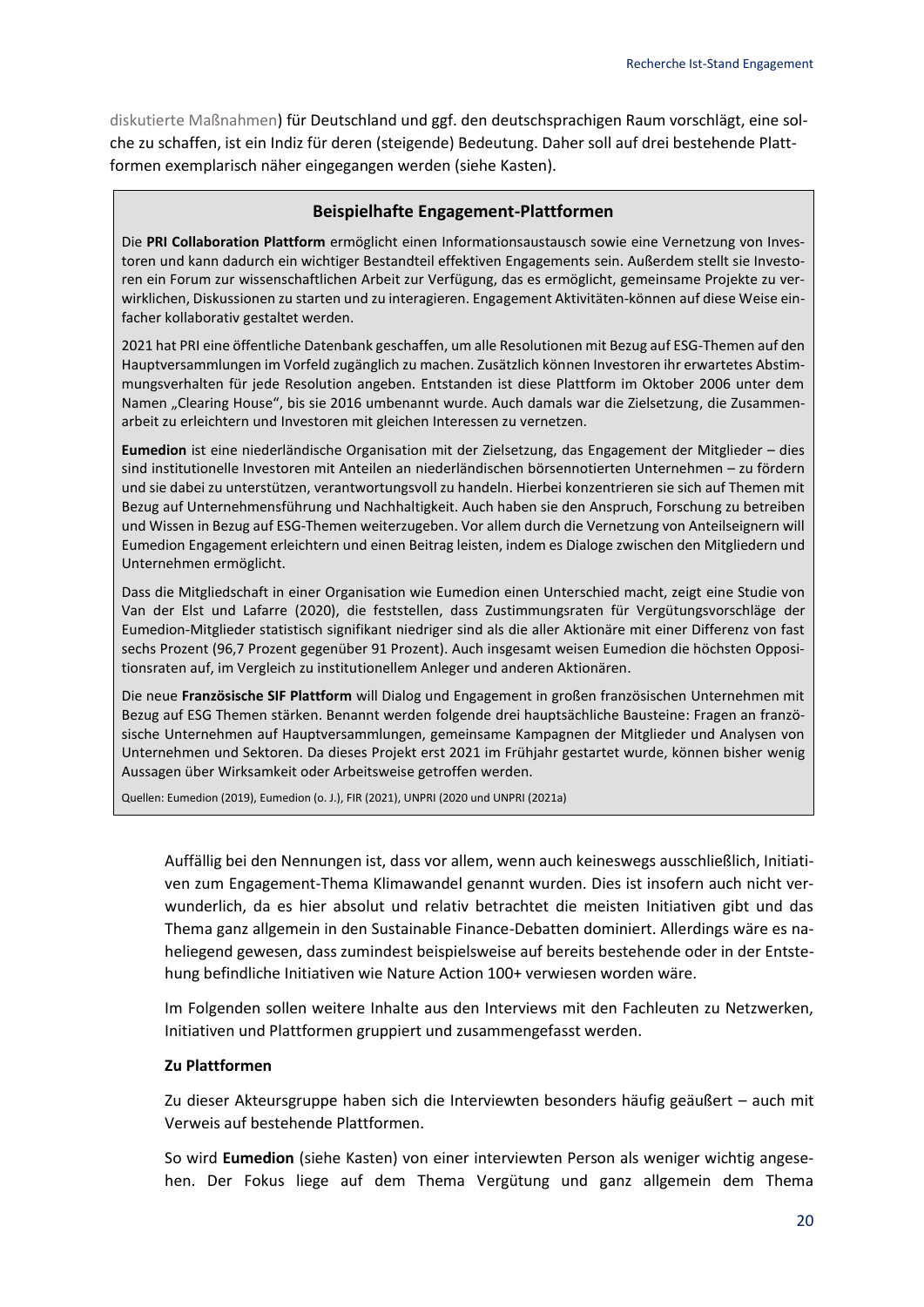Unternehmensführung. Der Nachhaltigkeitsanspruch wird als eher niedrig eingeschätzt. **PRI**  (siehe ebenfalls Kasten) wird für kleinere Akteure als zu groß angesehen. Diese Plattform eigne sich eher für große Player, kleine würden dort eher untergehen. Zudem wird **Ceres** – eine USamerikanische NGO, die unter anderem die Global Reporting Initiative angestoßen hat und außerdem eng mit Investoren zusammenarbeitet – als eine Plattform genannt, die eine wichtige Rolle für die Koordination von Engagement und das Zusammenführung von Akteuren spiele.

Mit Blick auf Deutschland hebt eine interviewte Person den **AKI – Arbeitskreis kirchlicher Investoren in Deutschland** hervor. Da dieser auch ökumenisch Engagement betreibe, sei kein entsprechendes katholisches Pendant nötig. Dass das Engagement-Potenzial katholischer Investoren noch weitgehend ungenutzt bleibt, wurde auch an anderer Stelle thematisiert (siehe [Das Wirkungspotenzial von Engagement](#page-26-0)).

Als Modell für Deutschland wird außerdem die jüngst vom französischen Forum für nachhaltige Geldanlagen, **FIR**, gegründete Engagement-Plattform angeführt (siehe Kasten). Sie fokussiert sich auf die 40 größten börsennotierten Unternehmen des Landes und arbeitet mit Dialogen.

#### **Netzwerke, Plattformen, Initiativen, die fehlen**

Folgende sind von den Interviewten genannt worden:

- Aktive Aktionäre, die Resolutionen selbst einbringen.
- Eine ESG-Proxy-Voting-Plattform als Koordinationsstelle für Hauptversammlungen im deutschsprachigen Raum, die sich an Kleinaktionäre und -aktionärinnen richtet.
- Investorenzusammenschlüsse ähnlich dem AKI, die Kräfte bündeln helfen und Engagement vielen auch mit geringen Ressourcen ermöglichen.
- Verband/Organisation speziell für das Thema Engagement in Österreich

#### **NGOs**

Folgende NGOs sind von den Interviewten aktiv genannt worden:

- CDP [\(www.cdp.net\)](http://www.cdp.net/)
- Ceres [\(www.ceres.org\)](http://www.ceres.org/)
- Fair Finance International [\(https://fairfinanceguide.org/\)](https://fairfinanceguide.org/)
- Oxfam [\(www.oxfam.de\)](http://www.oxfam.de/)
- Save the Children [\(www.savethechildren.de\)](http://www.savethechildren.de/)
- ShareAction [\(https://shareaction.org/\)](https://shareaction.org/)
- urgewald [\(www.urgewald.org\)](http://www.urgewald.org/)
- WWF [\(www.wwf.de\)](http://www.wwf.de/)

Mit Blick auf Engagement und NGOs können grundsätzlich folgende drei Arten bzw. Rollen oder Herangehensweisen unterschieden werden:

- (1) Expertise für Engagement-Prozesse von Investoren liefern
- (2) Engagement selbst für die eigenen Ziele bzw. Anliegen nutzen
- (3) Engagement mit dem Finanzsektor

Die drei Arten und Rollen sind nicht immer leicht voneinander abzugrenzen bzw. treffen häufig auf NGOs mehrere Rollen und Herangehensweisen zu. Dies soll anhand von Beispielen veranschaulicht werden: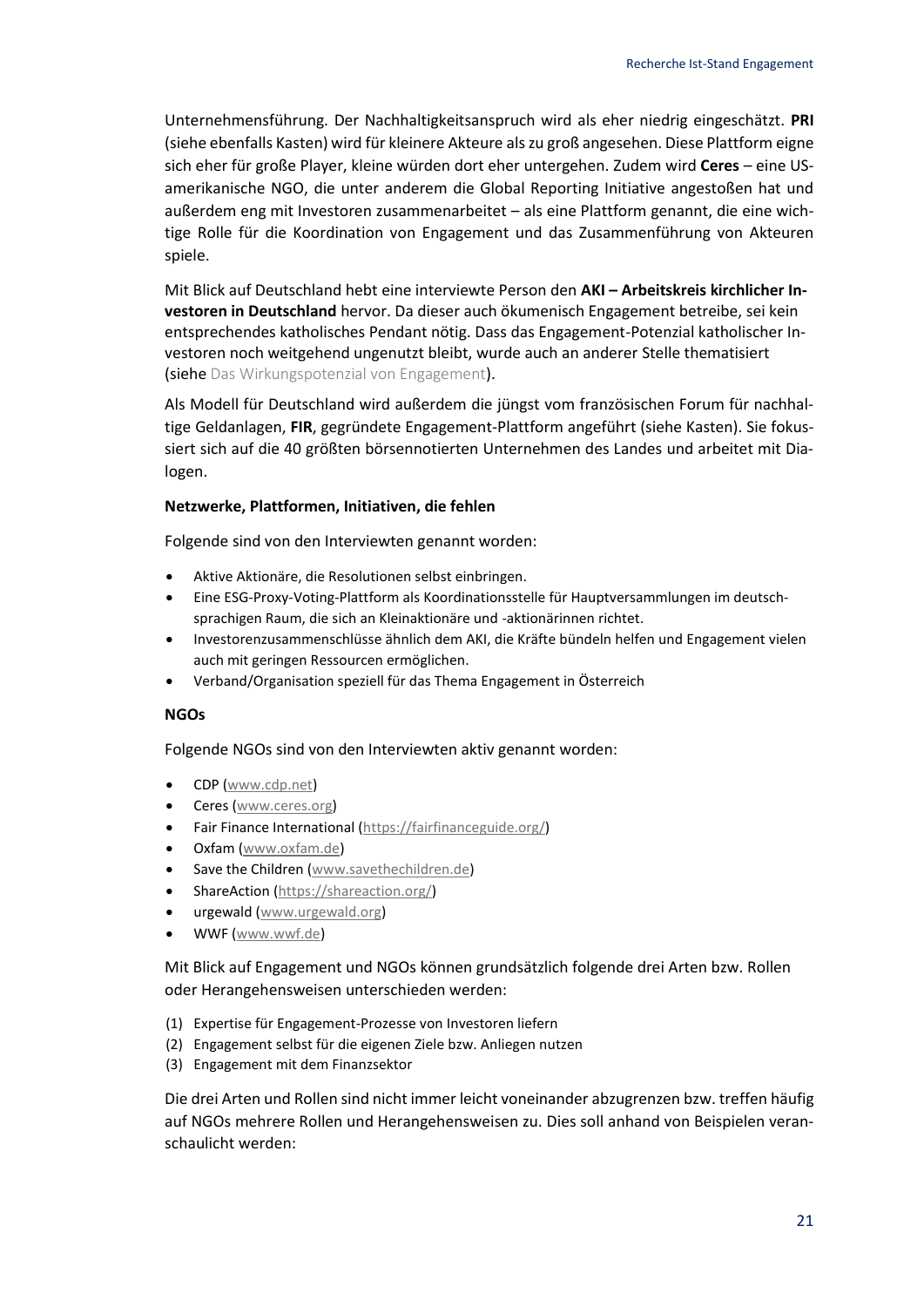**Zu (1):** Das Themenspektrum von Engagement ist groß und Investoren können unmöglich in allen Bereichen an Umfang und Tiefe die notwendige Expertise aufbauen geschweige denn mitbringen. Daher ist neben Expertise aus der Wissenschaft auch diejenige aus der Zivilgesellschaft von großem Wert. Als eines von vielen möglichen Beispielen sei hier die NGO Survival International [\(www.survivalinternational.de\)](http://www.survivalinternational.de/) genannt, die Engagements einer Investorenkoalition zur Entwaldung in Brasilien<sup>13</sup> mit Know-how unterstützt, und dadurch zugleich für sich die Möglichkeit nutzt, neue Kanäle für ihre Anliegen zu erschließen.<sup>14</sup>

**Zu (2):** Ein Beispiel hierfür ist Greenpeace Niederlande im Jahr 2000. Die Umweltorganisation kauften in diesem Jahr in signifikantem Umfang Aktien von Shell, um damit die Möglichkeit zu erhalten, einen Aktionärsantrag mit dem Ziel einzubringen, dass das Unternehmen in Solaranlagen investiert (siehe Burgy (2013)). Ein anderes Beispiel betrifft die Tierschutzorganisation PETA [\(www.peta.org\)](http://www.peta.org/). Diese bringt Resolutionen bei Unternehmen aus der Pharma- und Chemie-Industrie ein und führt zudem Dialoge zu Tierschutzthemen (siehe PETA (o. J.)).

**Zu (3):** Ein prominentes Beispiel ist hier ShareAction. Die NGO nutzt sowohl die Möglichkeiten des Engagementsfür unterschiedlichste Nachhaltigkeitsthemen, fokussiert sich hierbei auf den Finanzsektor und ist zudem erfolgreich damit, beim Einbringen von Resolutionen Investoren als Unterstützer zu gewinnen (mehr hierzu in Hierzig/Martin (2020)). Andere NGOs, etwa der WWF Deutschland [\(www.wwf.de\)](http://www.wwf.de/), haben eigene Projekte zum Thema Engagement (siehe Kasten).

#### **Das Projekt** *Pathways to Paris*

Mit dem Projekt *Pathways to* Paris bieten der WWF Deutschland und PwC Deutschland eine Plattform, auf der Realwirtschaft, Finanzsektor und Wissenschaft den notwendigen Diskurs führen können. Reflektiert wird der aktuelle Stand bei der Entwicklung emissionsarmer Technologien und Alternativen. Zudem werden Bewertungssysteme weiterentwickelt, die Hilfestellung bieten, diese Technologien aus finanzwirtschaftlicher Perspektive einzustufen.

Damit sich die Wirtschaft verändern kann, soll die Finanzwirtschaft durch das Projekt motiviert werden, den Wandel zu ermöglichen. Dazu bindet *Pathways to Paris* Banken, Versicherungen und Pensionskassen sowie Asset Owner und Asset Managern in den Prozess ein.<sup>15</sup>

#### **Zur Rolle und zum Einfluss von NGOs**

Die Bedeutung von NGOs im Kontext von Engagement ist im Rahmen der Interviews häufig hervorgehoben worden. Die Expertise der NGOs wird betont wie auch deren Einflusspotenzial und gute Reputation.

Allerdings wird Engagement oder die Beteiligung daran von NGOs nach Überzeugung einiger Interviewter bislang zu wenig genutzt. Eine stärkere Rolle ist erwünscht, da Sie wichtige Akteure wachrütteln und Greenwashing verhindern könnten. Sie sollten sichtbarer sein und

<sup>13</sup> Mehr Informationen zu diesen Engagement-Aktivitäten unte[r https://www.bkc-paderborn.de/nachhaltige-geldanlagen/nachhaltigkeits](https://www.bkc-paderborn.de/nachhaltige-geldanlagen/nachhaltigkeitsfilter/engagement/engagement-brasilien.html)[filter/engagement/engagement-brasilien.html.](https://www.bkc-paderborn.de/nachhaltige-geldanlagen/nachhaltigkeitsfilter/engagement/engagement-brasilien.html) 

<sup>14</sup> Diese NGO wird am 10. Juni 2022 in der CRIC-*Reihe Engagement-Dialoge #3 – Investoren und Zivilgesellschaft gemeinsam gegen Entwaldung* zu Gast sein (mehr unte[r https://cric-online.org/veranstaltungen/sonstige-veranstaltungen/882-im-april-und-mai-2022-veranstal](https://cric-online.org/veranstaltungen/sonstige-veranstaltungen/882-im-april-und-mai-2022-veranstaltungsreihe-zu-biodiversitaet-sustainable-finance)[tungsreihe-zu-biodiversitaet-sustainable-finance\).](https://cric-online.org/veranstaltungen/sonstige-veranstaltungen/882-im-april-und-mai-2022-veranstaltungsreihe-zu-biodiversitaet-sustainable-finance)

<sup>15</sup> Die Beschreibung ist direkt der Webseite des WWF Deutschland entnommen (sieh[e https://www.wwf.de/zusammenarbeit-mit-unter](https://www.wwf.de/zusammenarbeit-mit-unternehmen/strategische-zusammenarbeit/pathways-to-paris-transformation-als-chance)[nehmen/strategische-zusammenarbeit/pathways-to-paris-transformation-als-chance\)](https://www.wwf.de/zusammenarbeit-mit-unternehmen/strategische-zusammenarbeit/pathways-to-paris-transformation-als-chance).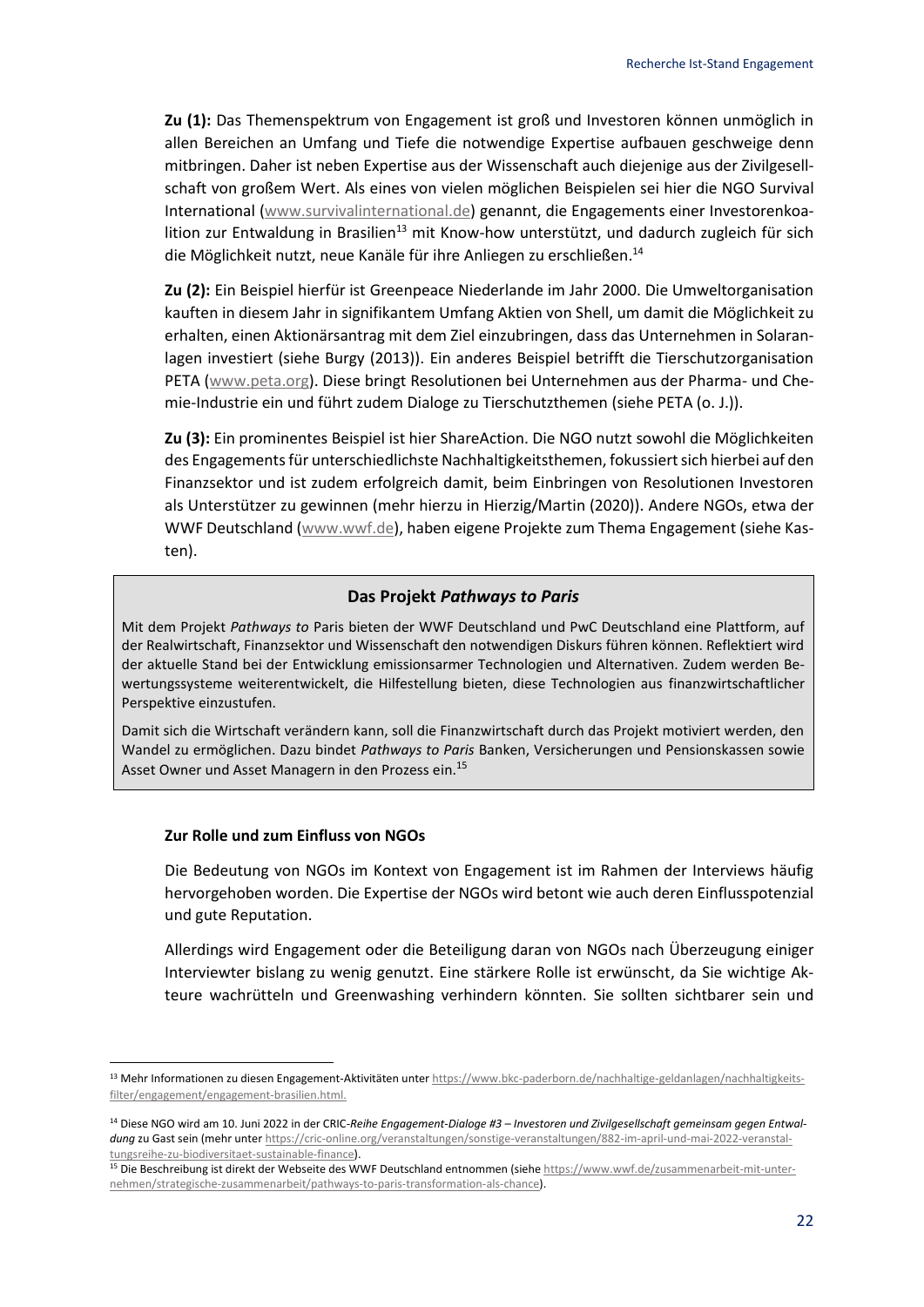intensiver mit den Finanzmedien kommunizieren. Als eine NGO mit starkem Einfluss wird ShareAction genannt.

Im Rahmen eines Interviews wurde allerdings auch darauf verwiesen, dass NGOs nur mit Hilfe von öffentlichem Druck eine Wirkung erzielen können, dass es aber noch andere Möglichkeiten des Engagements gebe, die wirkungsvoll sein können.

#### <span id="page-22-0"></span>Außeruniversitäre Forschungsreinrichtungen und Research-Institute

An dieser Stelle gab es kaum Nennungen und auch keine Hinweise zu ungedeckten Bedarfen oder fehlenden Akteuren. Von einer interviewten Person sind hier Anwaltskanzleien und auch deren Research im Zusammenhang mit der Übernahme der Ausübung digitaler Stimmrechte genannt worden.

#### <span id="page-22-1"></span>Ein Engagement-Ökosystem?

Lässt sich nun die einleitende Frage, ob es von einem Engagement-Ökosystem speziell mit Blick auf Deutschland gesprochen werden kann, beantworten? Zunächst können die relevanten Akteure – von denen hier nur einige etwas näher beleuchtet werden, grob in vier Gruppen unterteilt werden:

- I. Engagement-Objekte
- II. Engagement-Subjekte
- III. Dienstleister
- IV. Netzwerke, Initiativen und NGOs

**Zu I:** Hierunter fallen insbesondere **Unternehmen** aber theoretisch auch **Staaten** und andere Akteure. Ein klassisches realwirtschaftliches börsennotiertes Unternehmen könnte allerdings auch seinerseits einen Engagement-Prozess zum Beispiel mit einem Anbieter betrieblicher Altersversorgung anstrengen, um diesen zu mehr Nachhaltigkeit bei der Vermögensverwaltung zu bewegen.

**Zu II:** Hierunter fallen insbesondere Investoren wie Banken, Versicherungen, Vermögensverwalter, Pensionskassen, Stiftungen etc. Allerdings können auch diese gleichzeitig zu Engagement-Objekten werden. Zum Beispiel gibt es Engagement von Investoren mit Vermögensverwaltern mit dem Ziel, diese zu einem wirkungsorientierteren Investmentansatz zu bewegen.

**Zu III:** Dienstleister sind im Kontext dieser Publikation eingehender betrachtet worden. Sie erbringen im Wesentlichen Dienstleistungen in den Bereichen Stimmrechtsausübung, Dialoge, Daten und Research. Auch Engagement-Plattformen könnten zu dieser, aber auch zur Gruppe IV gezählt werden. Diese Dienstleister unterstützen Engagement-Subjekte, können bzw. sind diese auch selbst, wenn sie Dialoge führen oder Aktionärsrechte (für andere) ausüben und können zudem zu Engagement-Objekten werden. Beispielsweise wies eine interviewte Person auf die Notwendigkeit von Engagement mit Stimmrechtsdienstleistern hin.

Im Bereich der Dienstleister sind in den qualitativen Interviews einige Defizite genannt worden, die sich zum Teil aus Übernahmen und starken Tendenzen zur Marktkonzentration ergeben. Hier wird ein Verlust an Vielfalt und Qualität angesprochen und der Wunsch, nach kleineren innovativen Akteuren, die maßgeschneiderte Lösungen anbieten. Anbieter, die kollaboratives Engagement ermöglichen, werden außerdem als fehlende Akteure benannt.

**Zu IV:** Diese Akteursgruppe ist am heterogensten von allen und umfasst die sehr bedeutsame Akteursgruppe der NGOs, der aufgrund ihrer Expertise und Glaubwürdigkeit eine sehr wichtige Rolle in Engagement-Prozessen zukommt. Eine aktivere Rolle ist gewünscht.

Grafisch können sich die Gruppen kontextualisiert wie folgt darstellen: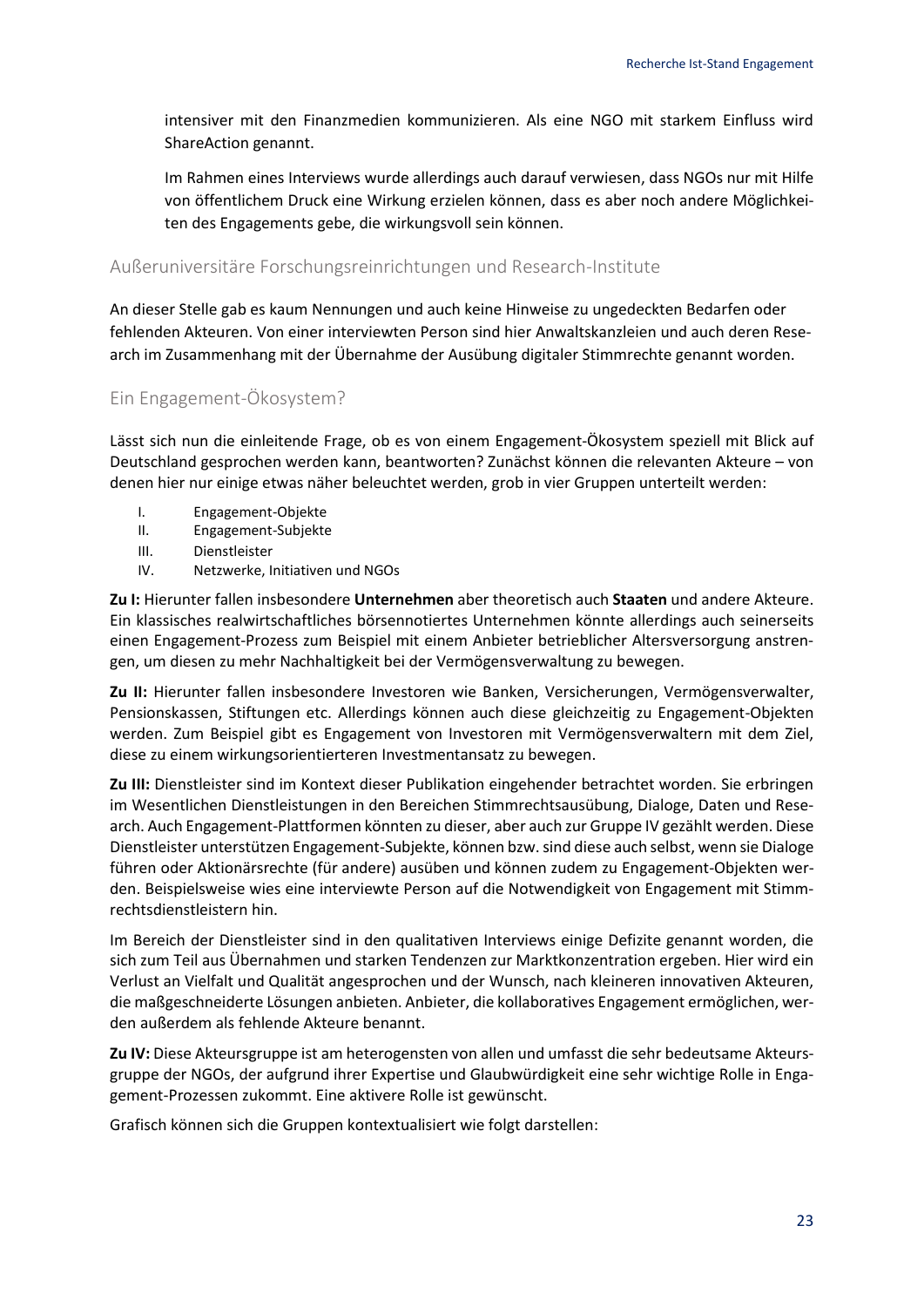

<span id="page-23-1"></span>*Abbildung 1: Schematische Übersicht von Engagement-Akteuren*

Ob es sich dabei nun – etwa mit Blick auf Deutschland – um ein Engagement-Ökosystem handelt, das hinreichend wechselseitig agiert und kollaboriert, um emergente Eigenschaften zu entwickeln, sei dahingestellt. Zumindest suggerieren die Hinweise der interviewten Fachleute auf fehlende Akteure, dass es an Vielfalt noch hinzugewinnen könnte.

## <span id="page-23-0"></span>Wissenschaft

Der Bereich Wissenschaft sollte ebenfalls auf den Ist-Stand und auf Entwicklungspotenzial hin untersucht werden. Die Eigenrecherchen umfassten in erster Linie eine Zusammenstellung von wissenschaftlichen Publikationen zum Themenbereich Engagement. Ausgangspunkt war genutzte Literatur aus dem CRIC-Sammelban[d Nachhaltige Finanzen. Mit aktivem Aktionärstum und Engagement Wandel](https://link.springer.com/book/10.1007/978-3-658-31214-5)  [bewirken.](https://link.springer.com/book/10.1007/978-3-658-31214-5) Diese Liste ist Teil der ANHÄNGE.

Zum Bereich Wissenschaft waren die Rückmeldungen der Interviewten an wenigsten umfangreich, was sicher unter anderem daran liegt, dass niemand aus diesem Bereich für die Fachinterviews gewonnen werden konnte. Allerdings ist die geringere Antwortdichte signifikant, was dahingehend bewertet werden kann, dass, zumindest im deutschsprachigen Raum, Engagement in der Forschung bislang eher unterbelichtet ist.

Im Rahmen der Interviews wurden folgende Fragen an die Expertinnen und Experten gerichtet:

- 1. Welche Lehrstühle, welche Wissenschaftlerinnen / Wissenschaftler forschen in dem Bereich?
- 2. Welche Disziplinen sind beteiligt?
- 3. Welche Disziplinen sollten (verstärkt oder überhaupt erst) beteiligt sein?
- 4. Welche Themen stehen im Vordergrund?
- 5. Welche Themen sollten verstärkt Aufmerksamkeit erhalten (Forschungsbedarf und -lücken)?

**Zu 1 – Welche Lehrstühle, welche Wissenschaftlerinnen / Wissenschaftler forschen in dem Bereich?**  Die Befragten konnten keine Lehrstühle benennen, die speziell zu Engagement forschen.

**Zu 2 – Welche Disziplinen sind beteiligt:** BWL mit qualitativer Forschung.

**Zu 3 – Welche Disziplinen sollten (verstärkt oder überhaupt erst) beteiligt sein:** Interdisziplinarität wird unisono als wichtig erachtet. In diesem Zusammenhang fanden folgende Fachdisziplinen und bereiche Erwähnung: Psychologie, VWL, BWL, Theologie, Wirtschaftsethik, Kommunikations-, Sozial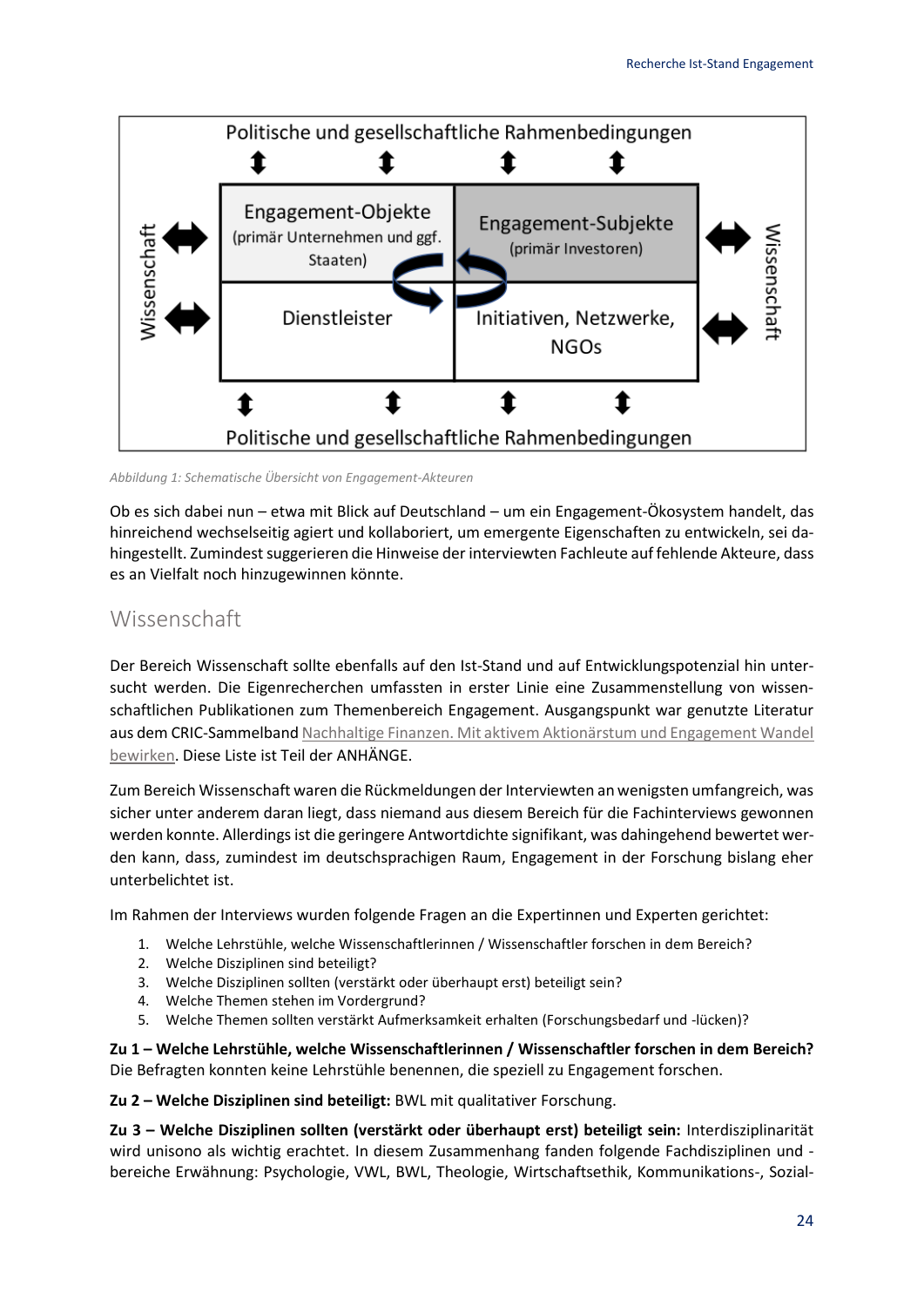und Politikwissenschaften, Biologie, Ökologie, Corporate Governance, Behavioral Finance und internationales Recht. Eine interviewte Person hält insbesondere das Zusammenwirken von VWL und den Politikwissenshaften für bedeutend.

**Zu 4 – Welche Themen stehen im Vordergrund:** Hier gab es keine Antworten, was nicht verwunderlich ist, weil auch keine spezifischen Lehrstühle genannt werden können.

**Zu 5 – Welche Themen sollten verstärkt Aufmerksamkeit erhalten (Forschungsbedarf und -lücken):** Mit Abstand am häufigsten nannten die Interviewten Fragenstellungen rund um das Thema Wirkung von Engagement, wobei häufiger darauf hingewiesen wurde, dass speziell die Perspektive der Unternehmen zu berücksichtigen sei. Andere sehen das Wirkungsthema breiter und interessieren sich für die Fragestellung, wie ein Wandel initiiert werden kann. Folgende weitere Forschungsbedarfe wurden genannt: Passive Investments und Engagement, Verzahnung von politischen und zivilgesellschaftlichen Forderungen mit dem Kapitalmarkt, systemische Risiken und das Konzept des Universal Owner, Engagement und soziale Themen.

Es wurde aber auch betont, dass bereits viel Wissen da ist und viele Erkenntnisse vorliegen, die nun anzuwenden und umzusetzen seien. Eine weitere interviewte Person erwartet, dass die Wissenschaft in konkreten Engagement Prozessen mit Forschungsergebnissen unterstützt.

## <span id="page-24-0"></span>Engagement-Themen

ISS-ESG (2021) hat unlängst eine Umfrage unter 133 Investoren durchgeführt, in der es um **Engagement-Themen** ging. Die Ergebnisse zu Fragen der wichtigsten Themen zeigt die folgende Grafik:



Source: ISS ESG

<span id="page-24-1"></span>*Abbildung 2: Engagement-Themen*

ISS-ESG (2021) hat die Themen zudem regional spezifiziert erhoben. Die Ergebnisse für Deutschland, Österreich und die Schweiz zeigt die folgende Tabelle: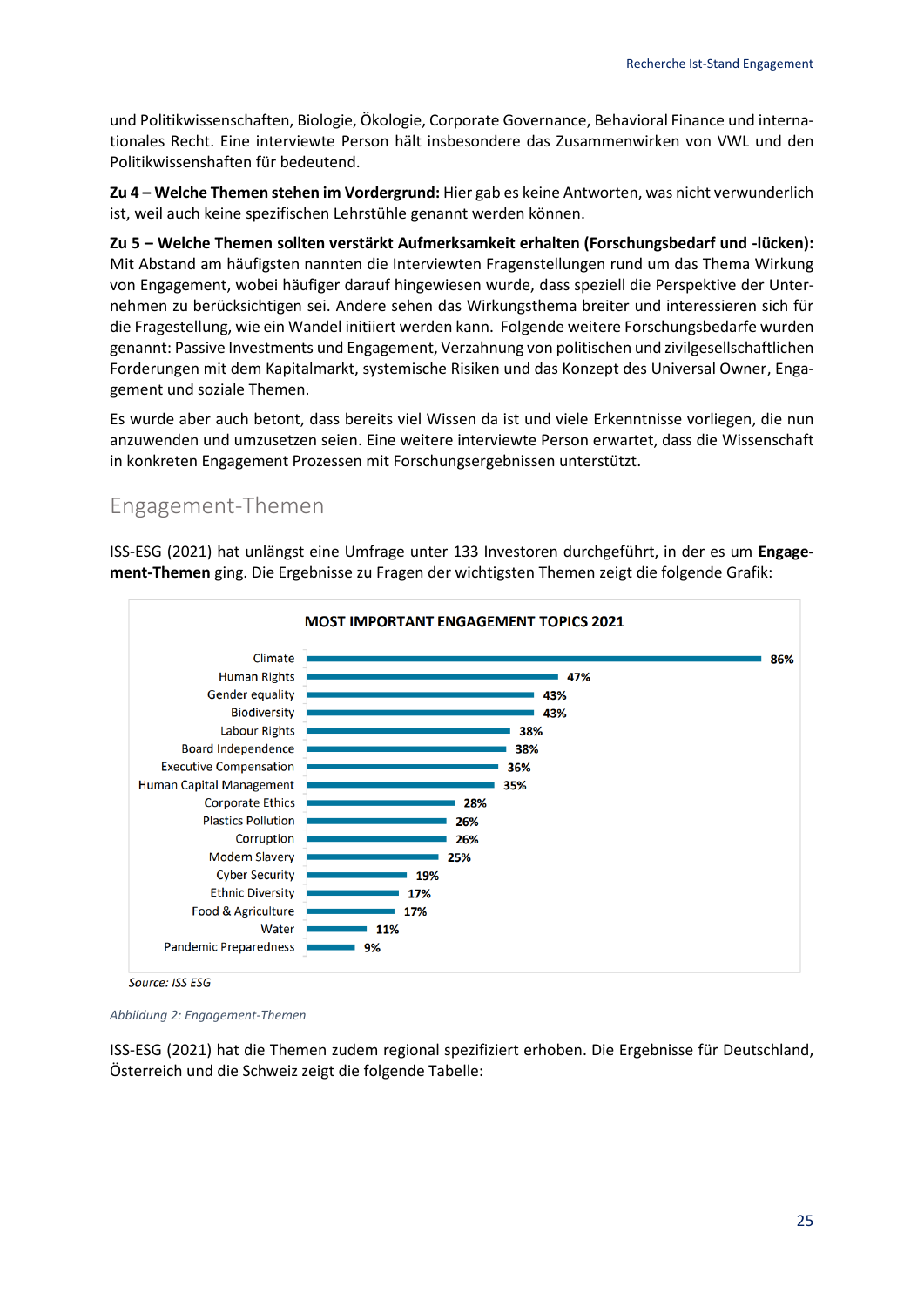<span id="page-25-0"></span>

|  | Tabelle 3: Engagement-Themen in DACH |
|--|--------------------------------------|
|--|--------------------------------------|

| <b>Deutschland</b>                |     | Österreich    |     | <b>Schweiz</b> |      |
|-----------------------------------|-----|---------------|-----|----------------|------|
| Climate                           | 57% | Labour Rights | 73% | Climate        | 100% |
| Human Rights                      | 43% | Climate       | 64% | Biodiversity   | 80%  |
| Corporate Ethics                  | 38% | Human Rights  | 55% | Human Rights   | 70%  |
| Labour Rights                     | 38% |               |     |                |      |
| Modern Slavery                    | 38% |               |     |                |      |
| Quelle: ISS-ESG (2021), Seite 5f. |     |               |     |                |      |

Mit Blick auf Engagement-Themen waren auch die mit den Expertinnen und Experten geführten Interviews aufschlussreich. Den Fachleuten wurden folgende Fragen zu Themen gestellt:

- (1) Welche Themen stehen in der Praxis im Vordergrund?
- (2) Welche Themen sollten verstärkt in der Praxis im Vordergrund stehen?
- (3) Welche Themen liegen im Trend?
- (4) Welche Themen eignen sich, welche nicht?
- (5) Welche Trends gibt es methodisch/strategisch?

**Zu (1) – welche Themen stehen in der Praxis im Vordergrund:** Das mit Abstand am häufigsten genannte Thema ist der Klimawandel. Auch Governance-Themen ganz allgemein werden genannt und ansonsten eine Vielzahl unterschiedlichster Einzelthemen wie Kontroversen im Umweltbereich, Entwaldung, Menschenrechte, Indigene Bevölkerung, Diversität, Geschlechtergerechtigkeit, Antirassismus, Verknüpfung von Vergütung und ESG-Aspekten. Als ein spezifisches Thema in Österreich wurden Personalthemen genannt, zum Beispiel Anträge auf Nicht-Entlastung. Waffen und Rüstung werden von einem Interviewten als Bereich genannt, der wegen Divestment als Engagement-Thema an Bedeutung verloren hat.

**Zu (2) – Welche Themen sollten verstärkt in der Praxis im Vordergrund stehen:** Die Antworten fielen hier sehr heterogen aus. Mit dreifacher Nennung wurde Biodiversität am häufigsten angesprochen, gefolgt von Menschen- und Arbeitsrechten (jeweils zweifach genannt). Weitere Themen umfassen: Bergbau und Abbau bzw. Gewinnung Seltener Erden, Krieg und Friedenthematiken (Rüstung/Waffenindustrie), Entwaldung, Wasser, Klimaanpassung, Nachhaltigkeitsberichte und deren Qualität, Lobbying, Steuern, Gleichberechtigung, Principal Adverse Impact Indicators (aus der Offenlegungsverordnung), Engagement mit Rating-Providern, Vergütung gekoppelt an Nachhaltigkeitsziele, Verbesserung der Kommunikation mit kleinen Investoren sowie realistische Dekarbonisierungs-Strategien.

**Zu (3) – welche Themen liegen im Trend:** Am häufigsten wurde hier das Thema Klimawandel genannt. Ansonsten werden als im Trend liegend eine Vielzahl unterschiedlicher Themen gesehen, ohne dass Schwerpunkte erkennbar wären, darunter: Antibiotikaresistenz, Arbeitsrechte, Biodiversität, menschenwürdige Arbeit, Disability, ESG, Gender, Menschenrechte, Mental Health, Nutzung von tierischem Protein, Soziales, die Verknüpfung von Vergütung mit ESG-Themen.

Zudem wurden folgende länderspezifische Themen, die im Trend liegen, genannt:

- In Schwellenländern: Korruption
- in Asien: Rohstoffe
- Australien und Brasilien: die Rechte der Indigenen
- in Südasien: Arbeitsbedingungen in der Textilindustrie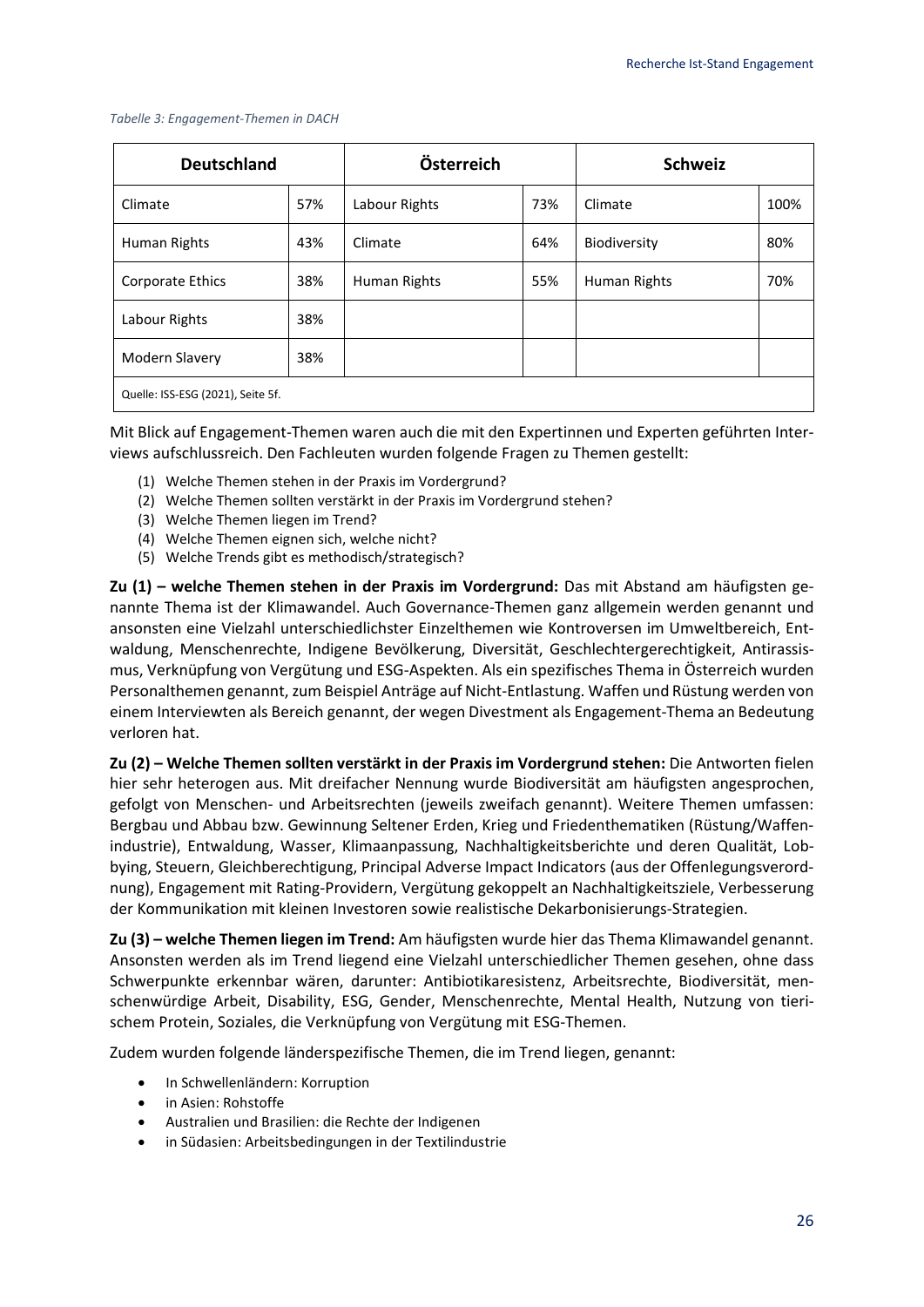**Zu (4) – Welche Themen eignen sich, welche nicht:** Themen, die sich nicht eignen, wurden nicht genannt. Hingegen sagten einige Interviewte, dass das Thema Klimawandel wegen der Dringlichkeit und der Verknüpfung mit Eigeninteressen – Stichwort Stranded Assets – vergleichsweise gut funktioniere. Insgesamt seien die Chancen höher, je enger das Thema am Kerngeschäft des jeweiligen Unternehmens sei. Eine interviewte Person gab an, dass sich sensible Themen besser für den Dialog eigneten, und bei anderen hingegen mehr Druck, etwa über Hautversammlungen oder die Öffentlichkeit, erforderlich sein.

**Zu (5) – Welche Trends gibt es methodisch/strategisch:** Mit Verweis auf knappe Ressourcen bzw. auf die Ressourcenintensität und die Erfolgsaussichten von Engagement wurde mehrmals die Bedeutung gemeinschaftlicher Lösungen, etwa über Initiativen und Plattformen, hervorgehoben. Einige verweisen auf eine qualitative Fortentwicklung von Engagement, die sich in der jüngeren Vergangenheit vollzogen habe, wenn auch zugleich noch viel Luft nach oben sei. Einige heben außerdem die große Bedeutung der Expertise von NGOs für Engagement hervor. Auch in den Unternehmen selbst sei viel Expertise zu Nachhaltigkeitsaspekten, etwa zu Menschenrechtsthemen, aufgebaut worden.

## <span id="page-26-0"></span>Das Wirkungspotenzial von Engagement

Bezüglich des **Wirkungspotenzials von Engagement** gibt es eine Reihe von Studien und Thesen, die an dieser Stelle höchstens exemplarisch angerissen werden können (siehe [hier](https://cric-online.org/images/individual_upload/cric/Exemplarische_wissenschaftliche_Publikationen_Engagement.pdf) für wissenschaftliche Studien zu Engagement, darunter auch Impact). Beispielhaft sei angemerkt, dass in der Orientierungshilfe der DBK/ZdK (2021) Engagement als einer der drei Bausteine der nachhaltigen Geldanlage aufgeführt und mit dem Verb "Verändern" in Zusammenhang gebracht wird.

#### Umfrageergebnisse: Erfahrungen von Unternehmen mit Dialogstrategien in der nachhaltigen Kapitalanlage

- Mehr als neun von zehn Unternehmen (95%) haben bereits **Erfahrungen mit der Ansprache durch nachhaltigkeitsorientierte Investoren und Asset Manager** gemacht. Entsprechende Anfragen und Anforderungen gehören damit mittlerweile zum Alltag der IR- oder CSR-Abteilungen.
- In knapp **drei von vier Fällen** sind mit den Anfragen der Investoren und Asset Manager ganz **konkrete Forderungen** verbunden. Diese beziehen sich besonders häufig auf Governance-Themen, aber auch Umweltthemen und soziale sowie gesellschaftliche Aspekte werden regelmäßig angesprochen. Bei zwei Dritteln der Unternehmen haben die Forderungen zu konkreten Maßnahmen geführt.
- Bei rund **jedem dritten Unternehmen** (30%) haben die Anforderungen der Investoren einen sehr **hohen bzw. eher hohen Einfluss auf dessen Gesamtstrategie**. Bei den Zielen und Strategien im CSR-Management liegt dieser Anteil sogar bei 76%.
- Als Folge der aktuellen Regulierungsmaßnahmen erwarten **97% der befragten Unternehmen eine weitere Zunahme der nachhaltigkeitsbezogenen Anfragen** von Investoren – rund 60% gehen hier sogar von einem signifikanten Anstieg aus.
- **Dialogstrategien haben sich als besonders wirkungsvolles Instrument** der nachhaltigen Kapitalanlage etabliert. Ihr Einfluss auf eine nachhaltige Ausrichtung wird von den Unternehmen höher eingestuft als der Einfluss von Ausschlusskriterien und Best-in-Class-Ansatz.

Quelle: CRIC e. V./NKI (2021)

In einem für die Verbraucherzentrale Baden-Württemberg erstellten Gutachten wird Engagement, hier spezifiziert als "Active Ownership" der "Impact-Klasse 3" zugeordnet, in der es um "direkte transformative Wirkungen der Geldanlagen über die Transformation von Unternehmen" geht (siehe Wilkens/Klein (2021)).

Eine gemeinsame Umfrage von CRIC e.V. mit dem NKI – Institut für nachhaltige Kapitalanlagen unter börsennotierten Unternehmen im Deutschland, Österreich und der Schweiz kam zu dem Ergebnis, dass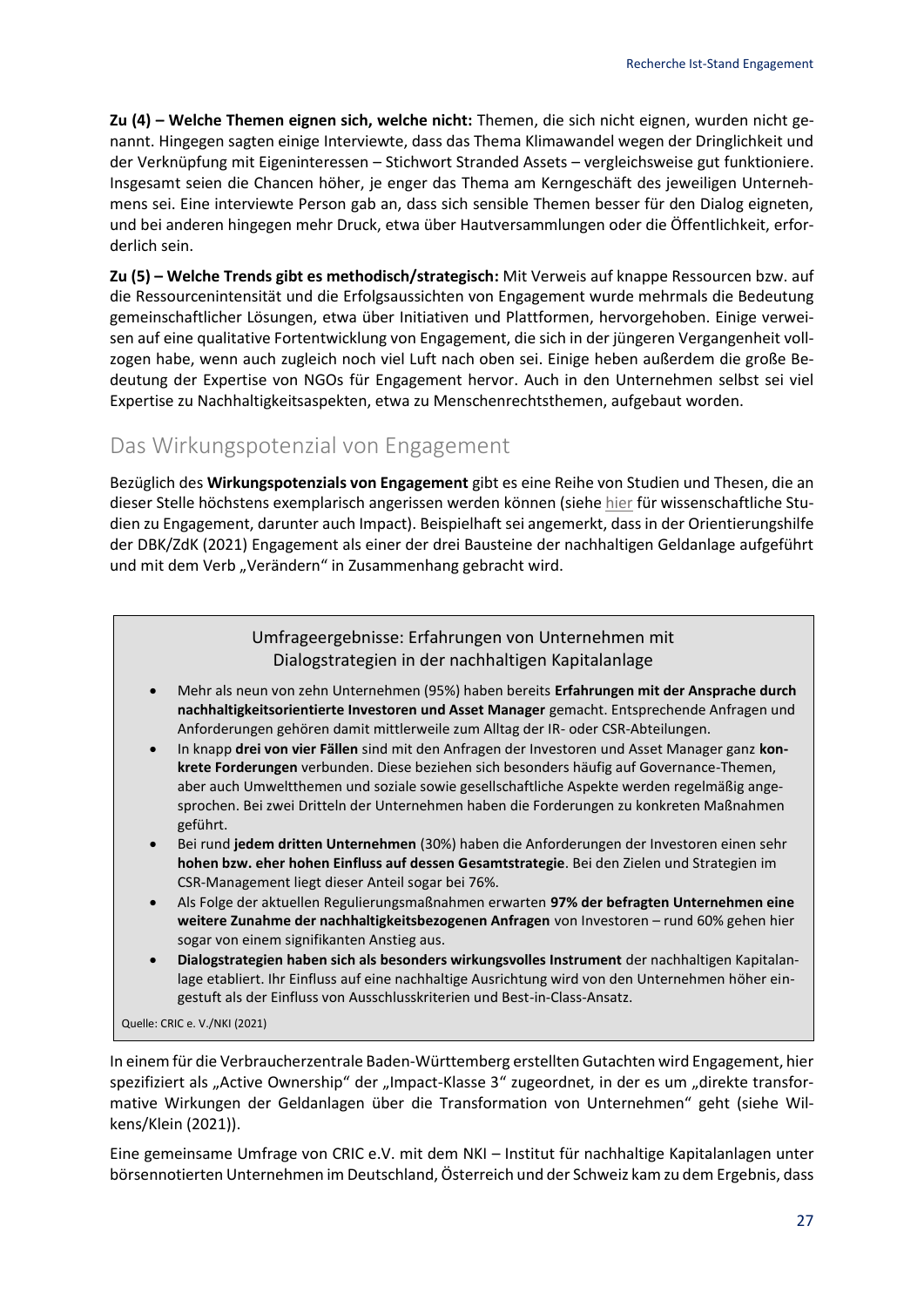mehr als zwei Drittel der Unternehmen infolge von Investorenanfragen unmittelbar entsprechende Maßnahmen eingeleitet haben. Zudem werden von den Unternehmen Dialogstrategien als am wirkungsvollsten angesehen – siehe CRIC e.V./NKI (2021) und die Erläuterungen im Kasten.

Den Fachleuten wurden folgende Fragen zum Wirkungspotenzial gestellt:

- 1. Wie ist das Wirkungspotenzial einzuschätzen?
- 2. Inwieweit ist das Potenzial bereits gehoben?
- 3. Die Grenzen von Engagement wo werden sie gesehen?
- 4. Wie kann das Wirkungspotenzial gesteigert werden?

**Zu 1 – Wie ist das Wirkungspotenzial einzuschätzen:** Insbesondere wird auf ein im Vergleich mit anderen nachhaltigen Anlagestrategien zumindest theoretisch hohes Wirkungspotenzial verwiesen. Eine wirkliche Messbarkeit oder stringente Darlegung von Kausalitäten sei wegen der Kontext-Abhängigkeit allerdings schwer bis gar nicht möglich. Zudem wird darauf verwiesen, dass Engagement mit anderen nachhaltigen Anlagestrategien zusammengedacht werden müsse, etwa mit dem Divestment. Mehrfach wurde zudem hervorgehoben, dass kollaboratives Engagement, zum Beispiel von Investoren und NGOs gemeinsam, potenziell am wirkungsvollsten ist. Eine interviewte Person vertrat die Meinung, dass Engagement mit der Politik, zum Beispiel der Einsatz von Investoren für einen lenkungswirksamen CO2-Preis, ggf. am wirksamsten sei. Eine Weitere ist überzeugt, dass Engagement mit öffentlichem Druck wirkungsvoller sein als vertrauliche Dialoge.

**Zu 2 – Inwieweit ist das Potenzial bereits gehoben:** Die große Mehrheit der Befragten betont, dass es insbesondere speziell mit Blick auf Deutschland und teils auch auf Österreich noch sehr viel Luft nach oben gebe. Deutschland wird an einer Stelle mit Blick auf Engagement als "Entwicklungsland" bezeichnet. Beispielsweise wird die Zurückhaltung katholischer Akteure in Deutschland beim Engagement – Ausnahmen bestätigen hier die Regel – als ein Aspekt neben weiteren genannt, der dazu beitragt. Engagement wird an einer Stelle als "Sleeping Giant" bezeichnet. Es gibt jedoch zugleich kritische Anmerkungen, die darauf hinweisen, dass auch im angelsächsischen Raum Engagement bislang nur zu kleinen Veränderungen beigetragen habe und es zudem häufig viel Aktionismus mit geringer Wirkung gebe.

**Zu 3 – Die Grenzen von Engagement – wo werden sie gesehen:** Betont wird die Ressourcen-Intensität von Engagement, die bedinge, dass einerseits nur mit wenigen Unternehmen sinnvoll Engagement möglich sei und andererseits kollaboratives Engagement deshalb Erfolg versprechender sei. Wer ohne entsprechende Ressourcen angebe, Engagement zu betreiben, nutze dieses als ein Feigenblatt, um in wenig nachhaltige Unternehmen zu investieren. Benannt wird außerdem, dass Interessenkonflikte und Doppelrollen dem Engagement abträglich sein können – in diesem Kontext ist zudem auf das Thema der Marktkonzentration bzw. Oligopol-Strukturen im Asset Management zu verweisen.

<span id="page-27-0"></span>**Zu 4 – Wie kann das Wirkungspotenzial gesteigert werden:** Folgende Ansatzpunkte wurden genannt: Engagement-Plattformen, aktivere Kleinaktionäre und Kleinaktionärinnen, kollaboratives Engagement, Engagement auf Anlageklassen jenseits von Aktien ausweiten, Eskalation bei Nichterfolg über Divestment und Shaming/ bzw. öffentlichen Imageschaden, Engagement mit Staaten, stärkere Standardisierung von Engagement, Verknüpfung von inhaltlichen Fragen mit Personalfragen (Nichtentlastung des Vorstands etc.).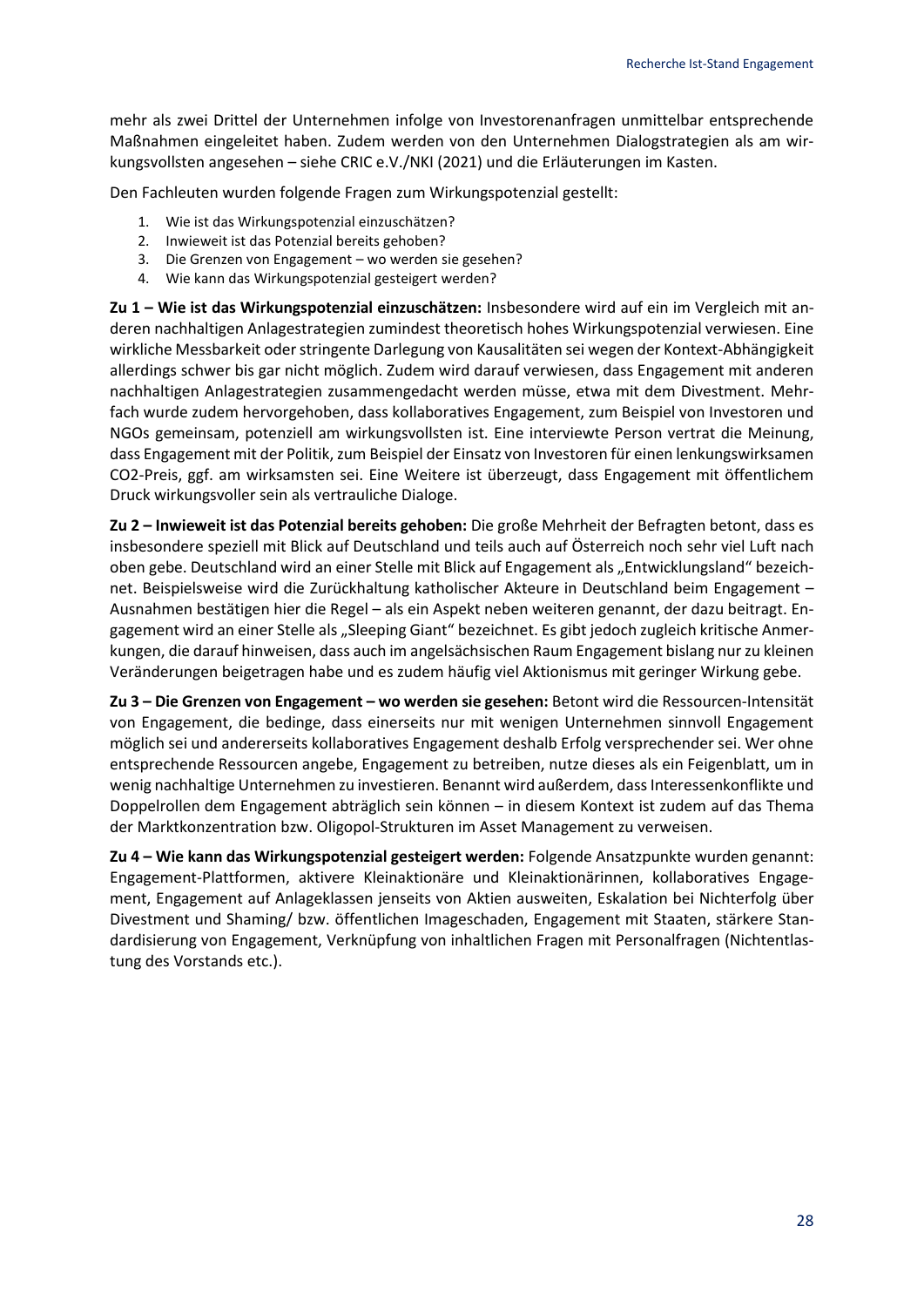## Sonstiges

Die interviewten Fachleute hatten auch die Möglichkeit, sich über die im Leitfaden gestellten Fragen hinaus zu äußern. Folgende Aspekte wurden in diesem Kontext eingebraucht:

- o **Engagement-Akademie:** Die meisten bringen sich Engagement im Selbststudium bei. Daher könnten hier Weiterbildungen sinnvoll sein, die systematisieren helfen und zudem ein Beitrag wären, das Wirkungspotenzial zu erhöhen.
- o Weiterbildungen: wie führt man Engagement durch?
- o **Digitale Aktionärsdemokratie:** Eine solche Entwicklung wird in den nächsten beiden Jahrzehnten als möglich und wünschenswert angesehen.
- o **Passives Investment und Engagement:** Hier gibt es aus Sicht einer interviewten Person eine Verantwortung von Vermögensverwaltern, die klare Engagement-Richtlinien brauchten.

## <span id="page-28-0"></span>Zusammenfassung und Ausblick

Wie ist es nun um den Ist-Stand Engagement mit einem Fokus auf den deutschsprachigen Raum bestellt? Die Ergebnisse der Recherche und der qualitativen Interviews mit Expertinnen und Experten sind teils sehr heterogen, teils lassen sich aber auch klare Tendenzen benennen. Diese sollen im Folgenden analog zur Gliederung dieses Berichts aufgezeigt werden.

Zunächst ist als Rahmenwerk im Bereich der **Regulierung** die Aktionärsrechterichtlinie zentral. Mit Blick auf Nachhaltigkeitsaspekte beim Engagement, Rücknahme an Komplexität und europaweite Harmonisierung wird hier von mehreren Akteuren Reformbedarf gesehen. Diese betrifft beispielsweise ein Abrücken vom Comply or Explain-Ansatz, mehr Transparenz bei Dialogen und der Ausübung der Aktionärsrechte, die explizite Verknüpfung von Engagement mit Nachhaltigkeitszielen der EU, etwa mit den SDGs, und auch eine Abstimmung auf den **EU-Aktionsplan Sustainable Finance**. In diesem Kontext gibt es zudem Vorschläge, in der Offenlegungsverordnung Engagement in Hinblick auf die Indikatoren für nachteilige Nachhaltigkeitsauswirkungen zu schärfen und Vorgaben in Sachen Taxonomie-Ziele einzuführen.

Angesichts dessen, dass eine Überprüfung der **Aktionärsrechterichtlinie** der EU für 2023 eingeplant ist und außerdem Engagement in der erneuerten Sustainable Finance-Strategie thematisiert wird, scheint es realistisch, davon auszugehen, dass hier weitere Änderungen kommen werden – allerdings könnte dies angesichts aktuell vielfach festgestellter Regulierungs- und Taxonomie-Müdigkeit auf die Zeit nach den nächsten Europawahlen verschoben werden.

Im Hinblick auf **Stewardship Codes** gibt es aus den Ländern, in denen diese bereits längere Zeit zur Verfügung stehen und genutzt werden, eine grundsätzlich positive Bewertung. In Deutschland und Österreich gibt es dagegen kaum Erfahrung und daher möglicherweise auch eine gewisse Zurückhaltung. Ein deutscher Stewardship Code, wie in der Sustainable Finance-Beirat der Bundesregierung vorgeschlagen hat, könnte daher sinnvoll sein. In Deutschland und Österreich bekannter sind die Kriterien zu Engagement von einschlägigen **Siegeln zu nachhaltigen Geldanlagen**.

Ein Thema, das von allen Seiten angebracht wird, ist **Acting in Concert**, was verbotenes abgestimmtes Verhalten von Investoren meint. Hier wird auf europäischer wie auf nationalstaatlicher Ebene eine Klarstellung gefordert, die kollaboratives Engagement von diesem Tatbestand eindeutiger abgrenzt.

Mit Blick auf **Akteure** im Bereich Engagement wird bei **Dienstleistern** auf Problematiken hingewiesen, die sich im Zusammenhang mit Tendenzen von Marktkonzentrationen ergeben. Insbesondere werden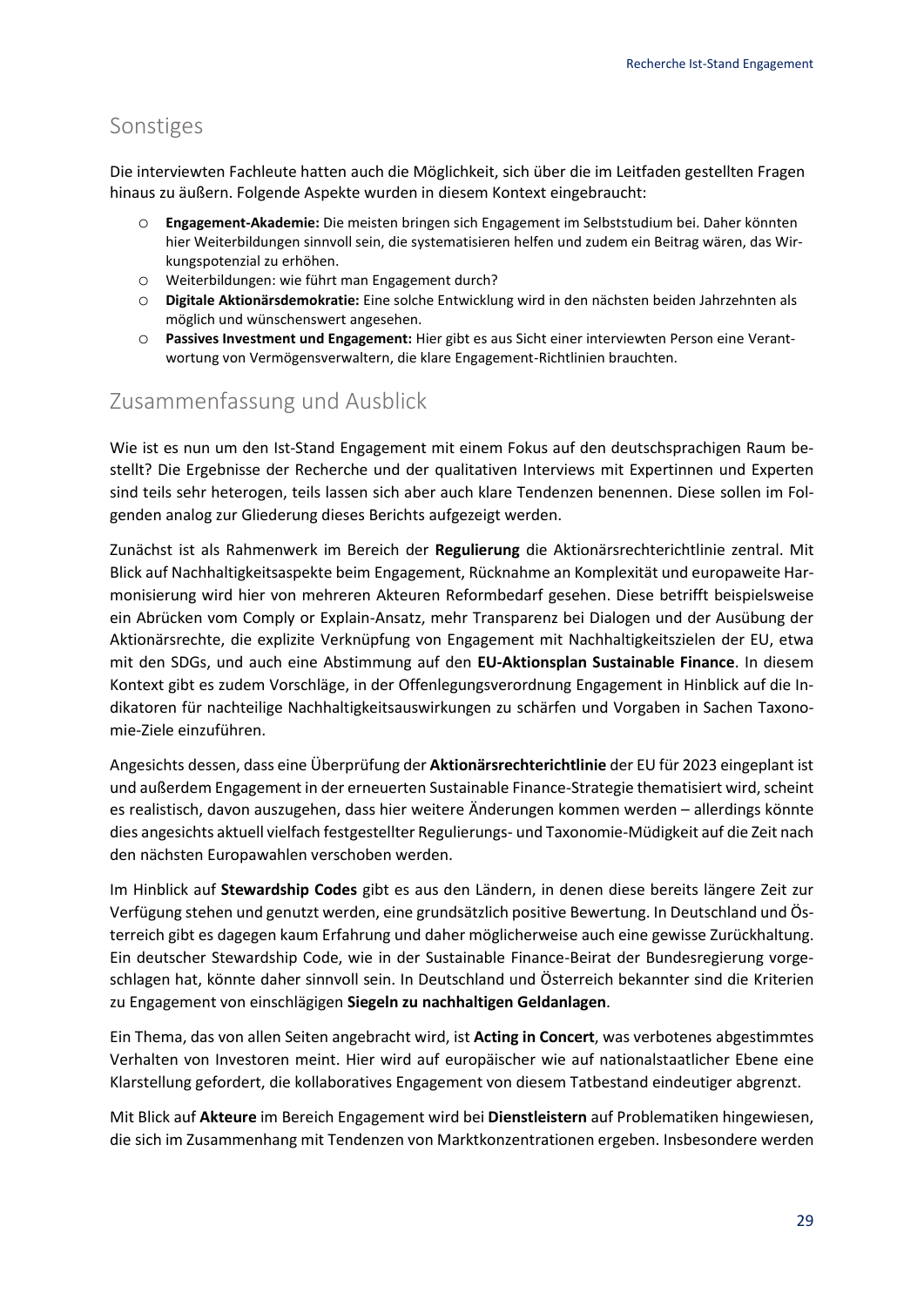Defizite im Hinblick auf **Vielfalt und Qualität** gesehen – es gibt den Wunsch nach Anbietern, die maßgeschneiderte, individuelle Lösungen anbieten.

**Engagement-Plattformen** werden fast unisono als sehr wichtig und hilfreich angesehen. In diesem Kontext sei auch auf die Empfehlung des Sustainable Finance-Beirats der Bundesregierung verwiesen, eine ESG-Engagement-Plattform aufzubauen, insbesondere für kleine und mittelgroße Investoren. Die Bedeutung des **kollaborativen Engagement** wird stark betont. Dies erklärt sich unmittelbar aus der Ressourcenintensität von Engagement, die als dessen größte Restriktion genannt wird.

**NGOs** werden im Hinblick auf deren Expertise und Glaubwürdigkeit als wichtige Akteure im Kontext von Engagement gesehen. Hier gibt es den Wunsch nach einer **stärkeren Rolle**.

Bezüglich der **Wissenschaft**zeigt sich, dass die Interviewten keine relevanten Lehrstühle kannten. Dies bedeutet nicht zwingend, dass es diese nicht gibt, aber ist schon ein Hinweis darauf, dass sie zumindest nicht bekannt sind oder das Thema Engagement nur eher untergeordnet als eines neben anderen Themen berücksichtigen. **Interdisziplinarität** wird von allen Befragten als wichtig erachtet.

In Sachen **Forschungsbedarfe**, die gesehen werden, wurden von den Interviewten mit Abstand am häufigsten Fragenstellungen rund um das Thema Wirkung von Engagement genannt. Weitere Themen umfassen passive Investments und Engagement, Verzahnung von politischen und zivilgesellschaftlichen Forderungen mit dem Kapitalmarkt, systemische Risiken und das Konzept des Universal Owner sowie Engagement und soziale Themen.

Bei den **Engagement-Themen** zeigt sich abgesehen von der Tatsache, dass der **Klimawandel** klar dominiert, ein sehr heterogenes Bild. Als Themen, die verstärkt Gegenstand von Engagement sein sollten, wurde immerhin mit einer leichten Häufung **Biodiversität** und **Menschenrechte** genannt.

Mit Blick auf das **Wirkungspotenzial** von Engagement gab es die klare Tendenz, dass dieses im Vergleich zu anderen nachhaltigen Anlagestrategien als tendenziell hoch eingeschätzt wird. Eine wirkliche Messbarkeit oder stringente Darlegung von Kausalitäten wird aber als schwierig erachtet. Auch hier wurde erneut auf die Bedeutung des **kollaborativen Engagement** verwiesen. Nach Überzeugung der Befragten gibt es beim Engagement insbesondere in Deutschland und Österreich noch viel Luft nach oben. Deutschland wird an dieser Stelle sogar als ein "Entwicklungsland" bezeichnet und Engagement als "**Sleeping Giant**", wenn es auch kritischere Stimmen gibt, die bestenfalls kleinere Veränderungen durch Engagement erwarten.

Weitere Themen aus den qualitativen Interviews, die eingebracht werden, sind eine **Engagement-Akademie**, die Entwicklung einer **digitalen Aktionärsdemokratie** und Fragen zum Thema **passives Investment und Engagement**.

Die Ergebnisse lassen sich in aller Kürze wie folgt zusammenfassen:

- 1. Engagement in Deutschland (und in Österreich) bleibt hinter seinen Möglichkeiten zurück.
- 2. Regulatorisch und politisch betrachtet sind eine Vielzahl an Maßnahmen in der Diskussion, die im Rahmen einer Novellierung der Aktionärsrechterichtlinie Berücksichtigung finden könnten.
- 3. Die Offenlegungsverordnung hat mit Blick auf Engagement Potenzial. Sie und die Aktionärsrechterichtlinie könnten besser aufeinander abgestimmt werden.
- 4. Stewardship Codes sind in Deutschland und Österreich weniger bekannt in anderen europäischen Ländern, könnten aber ein Faktor für eine gestärkte Engagement-Kultur sein.
- 5. ESG-Engagement-Plattformen und allgemein kollaboratives Engagement werden als sehr wichtig und hilfreich angesehen. Entsprechende Angebote sind gefragt und erwünscht.
- 6. Im Hinblick auf Dienstleister wird ein Mangel an passgenaueren, individualisierten und als innovativ wahrgenommenen Services festgestellt.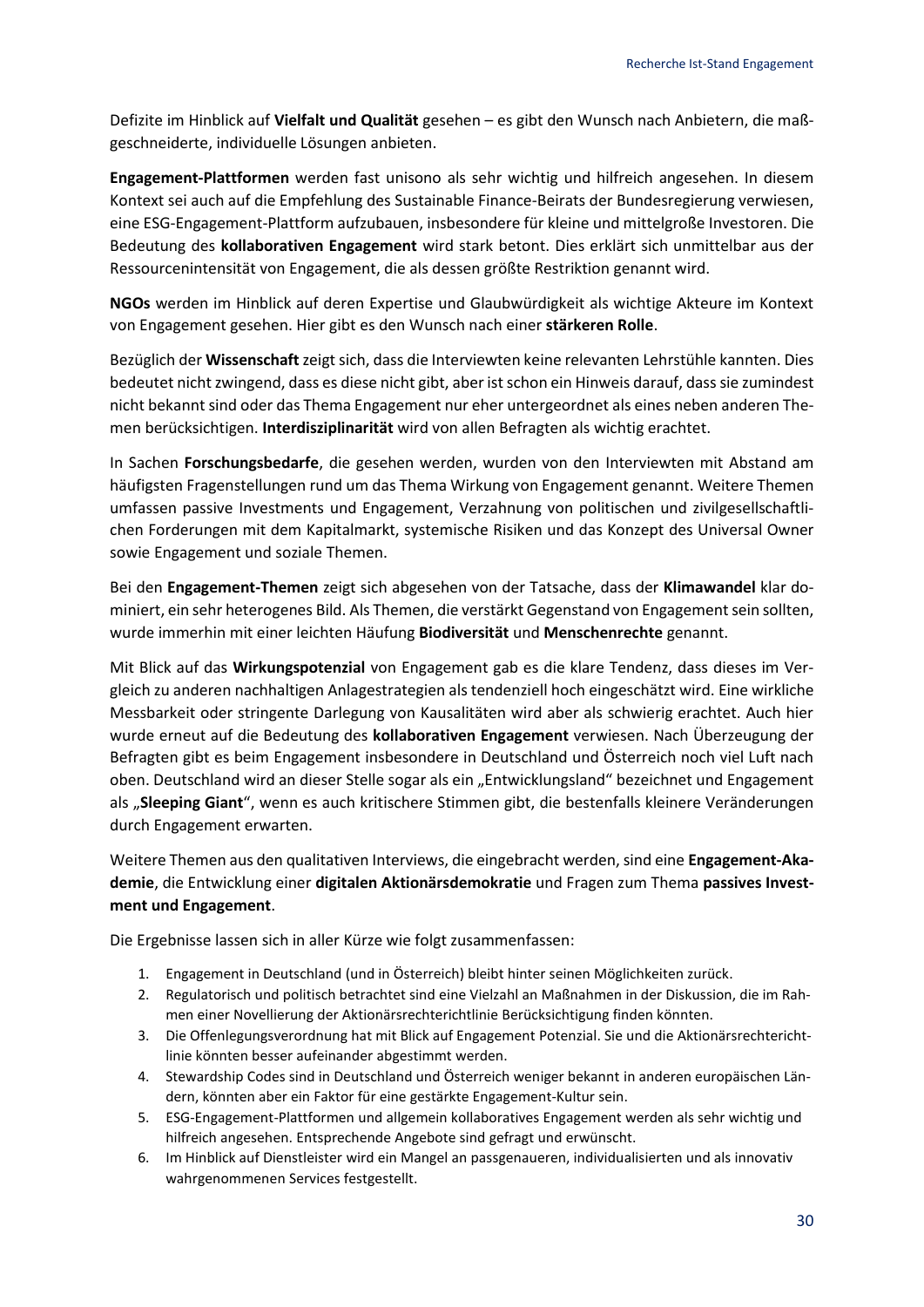- 7. Eine stärkere Rolle von NGOs in Engagement-Prozessen ist erwünscht.
- 8. Forschungsbedarf zu Engagement wird insbesondere bei den Themen Wirkung und Wandel gesehen, aber auch zu Fragen rund um passives Investment und Engagement.
- 9. Bei Engagement-Themen dominiert der Klimawandel. Ansonsten wird eine Vielzahl an Themen genannt – klare Trends oder Tendenzen lassen sich kaum ausmachen.
- 10. Zudem könnten spezifische Weiterbildungsangebote zu Engagement ein weiterer Ansatzpunkt für eine lebendigere und gestärkte Engagement-Kultur sein.

Durch seinen **originär dialogischen Charakter**, der je nach Strategie auch an die Öffentlichkeit geht und Themen auf Hauptversammlungen auf die Agenda setzt, kann Engagement mit Blick darauf, gesellschaftliche Debatten zu initiieren oder zumindest zu bereichern und ein größeres **Verständnis in der Gesellschaft** für Transformationsprozesse zu schaffen, eine wichtige Rolle spielen. Mehr und qualitativ hochwertiges Engagement würde also gesamtgesellschaftlich – aber auch ganz spezifisch zwischen Investoren und Unternehmen – das gegenseitige Verständnis fördern und auf diese Weise helfen, neue realistische Lösungsoptionen für gesellschaftliche Herausforderungen in gemeinschaftlichen Prozessen zu finden und – das ist ganz besonders wichtig – umzusetzen.

Wie beispielsweise die gemeinsame Umfrage vom NKI – Institut für nachhaltige Kapitalanlagen und CRIC (siehe CRIC e.V./NKI (2021)) oder auch Marktstatistiken zeigen, hat es im deutschsprachigen Raum in puncto Engagement in den letzten Jahren bedeutende Entwicklungen gegeben. Aber es bleibt dennoch viel Luft nach oben und die aktuellen Debatten könnten ein Hinweis darauf sein, dass ein weiterer Evolutionssprung bevorsteht. Herfür könnte – und da soll an die in der [Einleitung](#page-5-0) erwähnte "Analyse Ist-Stand nachhaltige Finanzwirtschaft" erinnert werden – eine Art **Engagement-Roadmap** zum Beispiel speziell für Deutschland hilfreich sein, die natürlich mit Maßnahmen in Europa verzahnt sein muss. Diese müsste insbesondere Aspekte der Qualität und Umsetzbarkeit adressieren.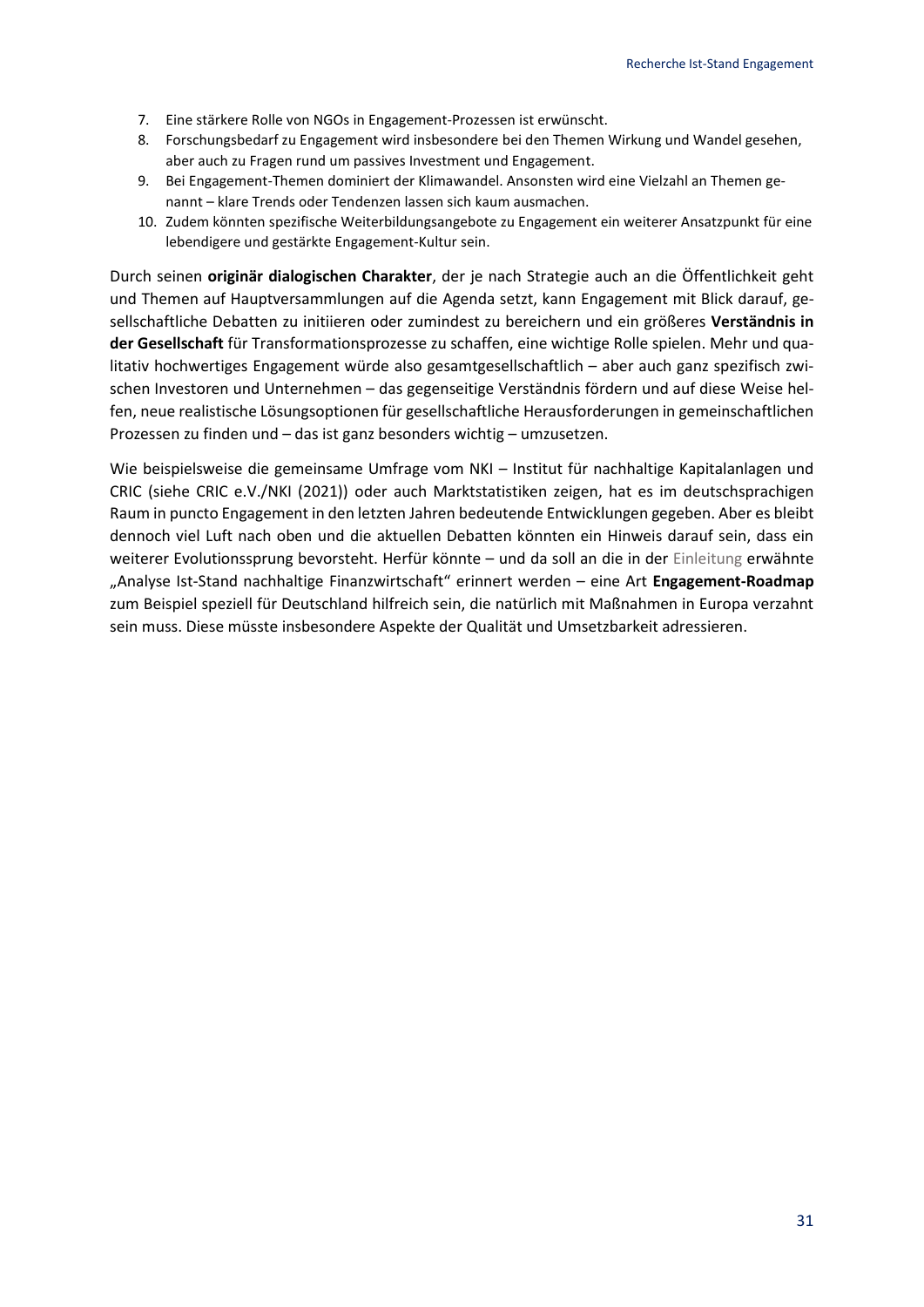# <span id="page-31-0"></span>Über CRIC & Engagement

CRIC ist ein gemeinnütziger Verein zur Förderung von Ethik und Nachhaltigkeit bei der Geldanlage und versteht sich gleichermaßen als Informationsplattform und Kompetenzzentrum. Ziel der Aktivitäten von CRIC ist es, ökologischen, sozialen und kulturellen Aspekten in Unternehmen und der Wirtschaft mehr Gewicht zu verleihen. Mit knapp 130 Mitgliedern in Deutschland, Österreich und der Schweiz ist CRIC die größte Investorengemeinschaft zur ethisch-nachhaltigen Geldanlage im deutschsprachigen Raum. Die Schwerpunkte der Arbeit liegen in der Bewusstseinsbildung, dem Dialog mit der Wirtschaft (engl. Engagement) und der wissenschaftlichen Begleitforschung. CRIC wurde im Jahr 2000 gegründet. Weitere Informationen unter [www.cric-online.org](http://www.cric-online.org/) sowie au[f Twitter](https://twitter.com/CRIC_eV) un[d LinkedIn.](https://www.linkedin.com/company/cric-e-v-verein-zur-foerderung-von-ethik-und-nachhaltigkeit-bei-der-geldanlage/)

#### **Das CRIC-Herausgebewerk** *Nachhaltige Finanzen: Durch Aktives Aktionärstum und Engagement Wandel bewirken***:**



Dialoge mit Unternehmen, die Ausübung der Stimmrechte oder das Einbringen von Resolutionen auf Aktionärsversammlungen sind Möglichkeiten für Investoren, Fortschritte im Sinne von Nachhaltigkeit anzustoßen, zu unterstützen oder sogar zu bewirken. Engagement lautet der Oberbegriff für diese verschiedenen Instrumente, die vielfach eingesetzt wurden und werden, mit Blick auf die ökologischen und sozialen Herausforderungen unserer Zeit jedoch noch viel ungenutztes Potenzial bergen. Das vorliegende Buch nähert sich dem Thema aus unterschiedlichen Blickwinkeln: Zunächst wird Engagement aus wissenschaftlichen Perspektiven heraus beleuchtet, um dann die Anlagestrategie historisch wie auch konzeptionell und strategisch zu betrachten. Spezialisierte Organisationen kommen mit ihren Zugängen und Aktivitäten zu Wort und Praxisbeispiele aus Bereichen wie Exis-

tenzlohn und Klimawandel werden angeführt. Perspektivische Überlegungen zu Wandel, Wirkung und gelingenden Dialogen schließen den Sammelband ab.

#### **Über die CRIC-Reihe** *Engagement-Dialoge*

Engagement ist für CRIC seit der Gründung im Jahr 2000 ein wichtiges Thema, das der Verein über die Jahre auf unterschiedliche Weise begleitet und mit voranzutreiben geholfen hat. Ende 2020 ist der CRIC-Sammelband [Nachhaltige Finanzen. Mit aktivem Aktionärstum und Engagement Wandel bewir](https://link.springer.com/book/10.1007/978-3-658-31214-5)[ken](https://link.springer.com/book/10.1007/978-3-658-31214-5) erschienen, der sich dem Thema multiperspektivisch widmet und damit einen Beitrag zur Debatte und der Weiterentwicklung von Engagement leisten möchte. Die CRIC-Reihe *Engagement-Dialoge* überträgt diesen Gedanken auf ein Veranstaltungsformat, das aktuelle Fragestellungen aufgreifen und Denkanstöße geben soll.

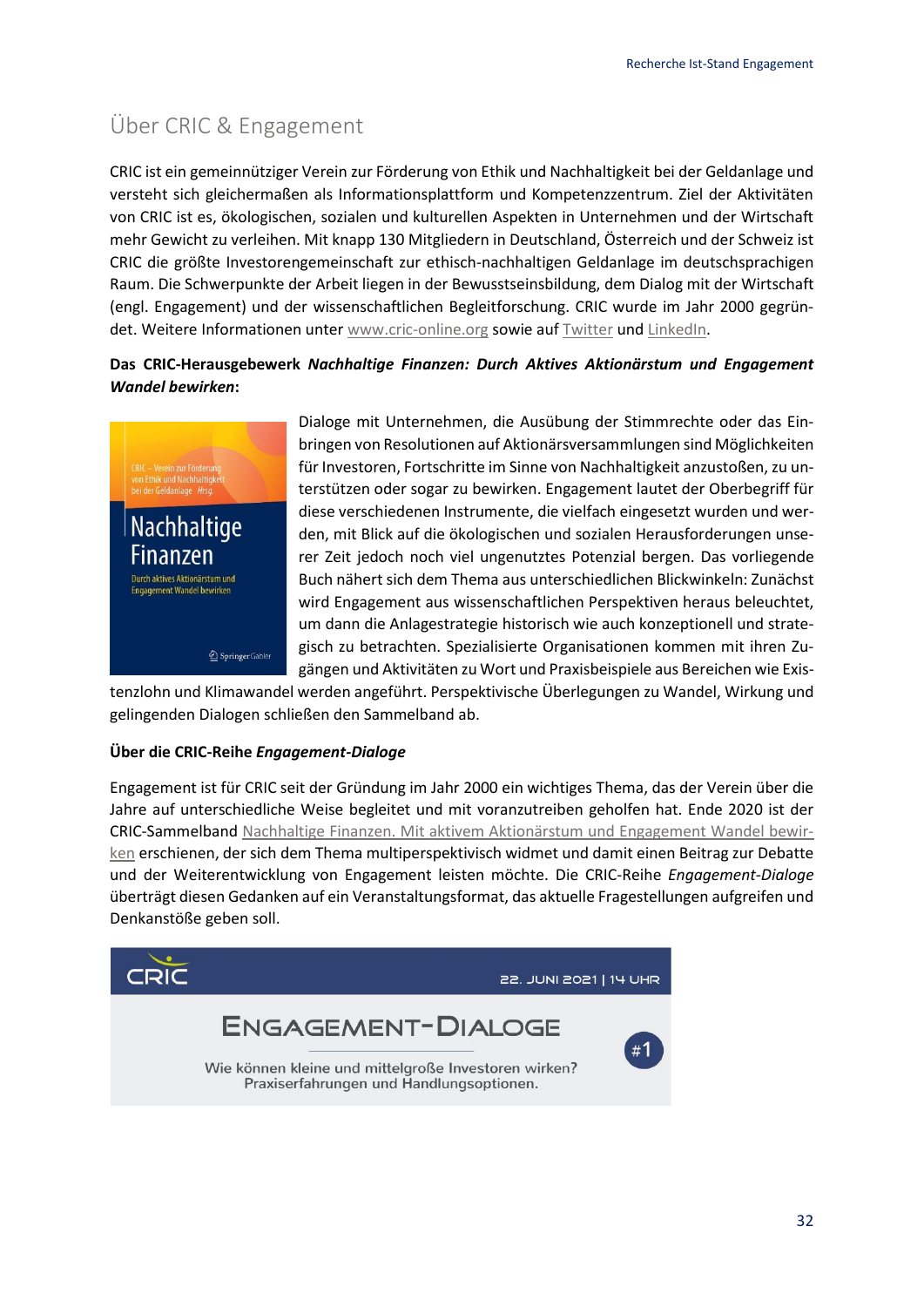# <span id="page-32-0"></span>ANHÄNGE

#### Die Anhänge zu dieser Publikation sind im Folgenden verlinkt:

- [Diskutierte \(politische\) Maßnahmen zur Förderung einer Engagement-Kultur](https://www.cric-online.org/images/individual_upload/cric/Massnahmen_Uebersicht.pdf)
- [Ergebnisse der NKI/CRIC-Umfrage zu Erfahrungen von Unternehmen mit Dialogstrategien in der nach](https://www.cric-online.org/images/CRIC/Ergebnisse_Engagement_Befragung_2021.pdf)[haltigen Kapitalanlage](https://www.cric-online.org/images/CRIC/Ergebnisse_Engagement_Befragung_2021.pdf)
- [Fragenbogen für die qualitativen Interviews](https://cric-online.org/images/individual_upload/cric/Interview_Leitfaden.pdf)
- [Hintergrundinformationen zum Projekt](https://cric-online.org/images/individual_upload/cric/Hintergrundinformationen_Engagement_Recherche_Projekt.pdf)
- [Liste exemplarischer wissenschaftlicher Publikationen](https://cric-online.org/images/individual_upload/cric/Exemplarische_wissenschaftliche_Publikationen_Engagement.pdf)

## <span id="page-32-1"></span>Literaturverzeichnis

- o ASIP et. al (2013) [Richtlinien für Institutionelle Investoren zur Ausübung ihrer Mitwirkungsrechte bei](https://swissinvestorscode.ch/wp-content/uploads/2013/06/Richtlinien_16012013_d.pdf)  [Aktiengesellschaften](https://swissinvestorscode.ch/wp-content/uploads/2013/06/Richtlinien_16012013_d.pdf)
- o BMJ (2022) [Referentenentwurf des Bundesministeriums der Justiz. Entwurf eines Gesetzes zur Einfüh](https://www.bmj.de/SharedDocs/Gesetzgebungsverfahren/Dokumente/RefE_virtuelle_Hauptversammlung.pdf;jsessionid=516C08DB1522AE888406B60721EF1D35.2_cid297?__blob=publicationFile&v=3)[rung virtueller Hauptversammlungen von Aktiengesellschaften](https://www.bmj.de/SharedDocs/Gesetzgebungsverfahren/Dokumente/RefE_virtuelle_Hauptversammlung.pdf;jsessionid=516C08DB1522AE888406B60721EF1D35.2_cid297?__blob=publicationFile&v=3)
- o BMK/VKI/Team Umweltzeichen (2020) [Richtlinie UZ 49 Nachhaltige Finanzprodukte](https://www.umweltzeichen.at/file/Richtlinie/UZ%2049/Long/UZ49_R5a_Sustainable%20Financial%20Products_2020_EN.pdf)
- o Burgy<sup>16</sup> (2013) NGOs als Kapitalmarktakteure. Shareholder Engagement als Möglichkeit zur Einflussnahme auf Corporate Social Responsibility. Springer VS, Hamburg.
- o BVI (2019) [Wohlverhaltensregeln des BVI](https://www.bvi.de/fileadmin/user_upload/Regulierung/2019_07_BVI_Wohlverhaltensregeln.pdf)
- o BVI (2022) [Stellungnahme zum Referentenentwurf eines Gesetzes zur Einführung virtueller Hauptver](https://www.bvi.de/fileadmin/user_upload/2022_03_11_BVI-Stellungnahme.pdf)[sammlungen von Aktiengesellschaften](https://www.bvi.de/fileadmin/user_upload/2022_03_11_BVI-Stellungnahme.pdf)
- o BVI (o. J.) [Unser Auftrag. Deutscher Fondsverband BVI](https://www.bvi.de/ueber-uns/unser-auftrag/)  Unser Auftrag
- o CRIC e.V./NKI (2021) [Erfahrungen von Unternehmen mit Dialogstrategien in der nachhaltigen Kapital](https://www.cric-online.org/images/CRIC/Ergebnisse_Engagement_Befragung_2021.pdf)[anlage Ergebnisse einer Umfrage unter deutschen, österreichischen und Schweizer Unternehmen](https://www.cric-online.org/images/CRIC/Ergebnisse_Engagement_Befragung_2021.pdf)  durch CRIC – [Corporate Responsibility Interface Center \(CRIC\) und NKI](https://www.cric-online.org/images/CRIC/Ergebnisse_Engagement_Befragung_2021.pdf) – Institut für nachhaltige Kapi[talanlagen](https://www.cric-online.org/images/CRIC/Ergebnisse_Engagement_Befragung_2021.pdf)
- o Dachverband der Kritischen Aktionärinnen und Aktionäre, CRIC e.V und Shareholders for Change (2022) [Gemeinsame Stellungnahme zum Gesetzentwurf für virtuelle Hauptversammlungen](https://www.kritischeaktionaere.de/wp-content/uploads/2022/03/Stellungnahme-Gesetzentwurf-virtuelle-HV-CRIC-SfC-DV.pdf)
- o DBK/ZdK (2021[\) Ethisch-nachhaltig investieren. Eine Orientierungshilfe für Finanzverantwortliche ka](https://www.dbk-shop.de/media/files_public/549dc6d96e61a2e7cad2e543e41bea73/DBK_21002.pdf)[tholischer Einrichtungen in Deutschland](https://www.dbk-shop.de/media/files_public/549dc6d96e61a2e7cad2e543e41bea73/DBK_21002.pdf)
- o DCGK (2022[\) Deutscher Corporate Governance Kodex \(Entwurf in der Fassung vom 21. Januar 2022\)](https://dcgk.de/de/konsultationen/aktuelle-konsultationen.html?file=files/dcgk/usercontent/de/Konsultationen/2022/220121%20Entwurf%20Deutscher%20Corporate%20Governance%20Kodex%202022.pdf)
- o DVFA (2020) DVFA Stewardship Leitlinien
- o EFAMA (o. J.) [Our mission and role](https://www.efama.org/about-us/our-mission-role)
- o EFAMA (2018) [Stewardship Code Principles for asset managers' monitoring of, voting in, engagement](https://www.efama.org/sites/default/files/files/EFAMA%20Stewardship%20Code_FINAL.pdf)  [with investee companies](https://www.efama.org/sites/default/files/files/EFAMA%20Stewardship%20Code_FINAL.pdf)
- o ESMA (2014[\) PUBLIC STATEMENT Information on shareholder cooperation and acting in concert under](https://www.esma.europa.eu/sites/default/files/library/esma-2014-677-rev_public_statement_concerning_shareholder_cooperation_and_acting_in_concert.pdf)  [the Takeover Bids Directive](https://www.esma.europa.eu/sites/default/files/library/esma-2014-677-rev_public_statement_concerning_shareholder_cooperation_and_acting_in_concert.pdf)
- o ESMA (2019[\) Report Undue short-term pressure on corporations](https://www.esma.europa.eu/sites/default/files/library/esma30-22-762_report_on_undue_short-term_pressure_on_corporations_from_the_financial_sector.pdf)
- o EU-Kommission (2017[\) RICHTLINIE \(EU\) 2017/828 DES EUROPÄISCHEN PARLAMENTS UND DES RATES](https://eur-lex.europa.eu/legal-content/DE/TXT/PDF/?uri=CELEX:32017L0828&from=DE)  [vom 17. Mai 2017 zur Änderung der Richtlinie 2007/36/EG im Hinblick auf die Förderung der langfristi](https://eur-lex.europa.eu/legal-content/DE/TXT/PDF/?uri=CELEX:32017L0828&from=DE)[gen Mitwirkung der Aktionäre](https://eur-lex.europa.eu/legal-content/DE/TXT/PDF/?uri=CELEX:32017L0828&from=DE)
- o EU-Kommission (2020[\) Regulation \(EU\) 2020/852 of the European Parliament and of the Council of 18](https://susproc.jrc.ec.europa.eu/product-bureau/sites/default/files/2021-03/2021.03.05%20-%20EUEL%20financial%20products%20-%20draft%20ANNEX%20FINAL.pdf)  June 2020 on [the establishment of a framework to facilitate sustainable investment, and amending](https://susproc.jrc.ec.europa.eu/product-bureau/sites/default/files/2021-03/2021.03.05%20-%20EUEL%20financial%20products%20-%20draft%20ANNEX%20FINAL.pdf)  [Regulation \(EU\) 2019/2088 ANNEX EU Ecolabel criteria for awarding the EU Ecolabel to retail financial](https://susproc.jrc.ec.europa.eu/product-bureau/sites/default/files/2021-03/2021.03.05%20-%20EUEL%20financial%20products%20-%20draft%20ANNEX%20FINAL.pdf)  [products](https://susproc.jrc.ec.europa.eu/product-bureau/sites/default/files/2021-03/2021.03.05%20-%20EUEL%20financial%20products%20-%20draft%20ANNEX%20FINAL.pdf)
- o EU-Kommission (2020a) [A Capital Markets Union for people and businesses-new action plan](https://eur-lex.europa.eu/resource.html?uri=cellar:61042990-fe46-11ea-b44f-01aa75ed71a1.0001.02/DOC_1&format=PDF)
- o EU-Kommission (2021[\) Strategy for Financing the Transition to a Sustainable Economy](https://eur-lex.europa.eu/resource.html?uri=cellar:9f5e7e95-df06-11eb-895a-01aa75ed71a1.0001.02/DOC_1&format=PDF)
- o EU-Kommission (2021a) [Annex to the Strategy for Financing the Transition to a Sustainable Economy](https://eur-lex.europa.eu/resource.html?uri=cellar:9f5e7e95-df06-11eb-895a-01aa75ed71a1.0001.02/DOC_2&format=PDF)

<sup>&</sup>lt;sup>16</sup> Die Autorin Catherine Burgy heißt heute Dr. Catherine Marchewitz und ist Mitglied des CRIC<sup>TANK</sup>.